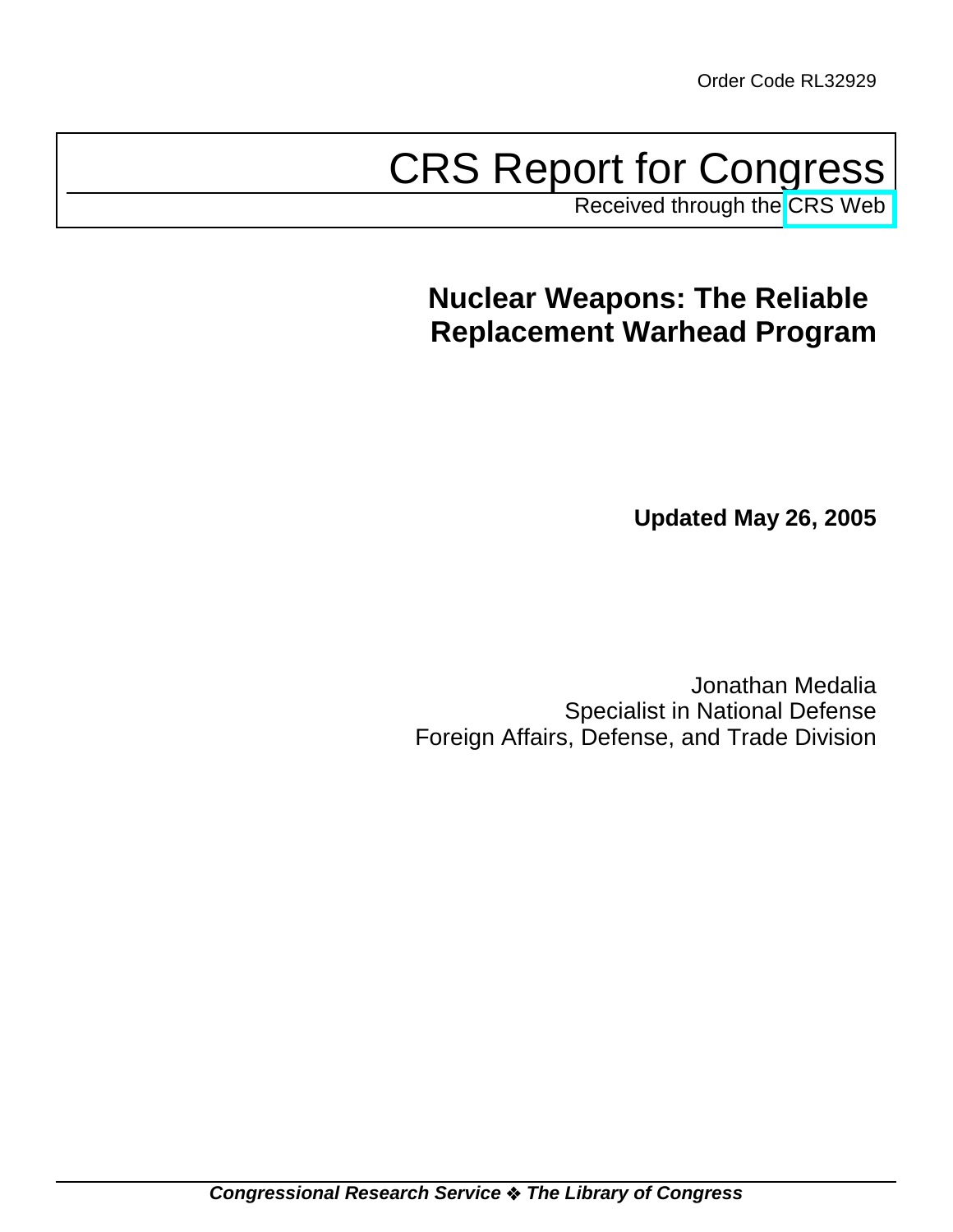## Nuclear Weapons: The Reliable Replacement Warhead Program

## **Summary**

Most current U.S. nuclear warheads were built in the 1980s, and are being retained longer than was planned. Yet warheads deteriorate with age, and must be maintained. The current approach monitors them for signs of aging. When problems are found, a Life Extension Program (LEP) rebuilds components. While some can be made to new specifications, a nuclear test moratorium bars that approach for critical components that would require a nuclear test. Instead, LEP rebuilds them as closely as possible to original specifications. Using this approach, the Secretaries of Defense and Energy have certified stockpile safety and reliability for the past nine years without nuclear testing.

In the FY2005 Consolidated Appropriations Act, Congress initiated the Reliable Replacement Warhead (RRW) program by providing \$9 million for it. The program will study developing replacement components for existing weapons, trading off features important in the Cold War, such as high yield and low weight, to gain features more valuable now, such as lower cost, elimination of some hazardous materials, greater ease of manufacture, greater ease of certification without nuclear testing, and increased long-term confidence in the stockpile. It would modify components to make these improvements; in contrast, LEP makes changes mainly to maintain existing weapons. Representative David Hobson, RRW's prime sponsor, views it as part of a comprehensive plan for the U.S. nuclear weapons enterprise that would also modernize the nuclear weapons complex, avoid new weapons and nuclear testing, and permit a reduction in non-deployed weapons. The FY2006 request is \$9.4 million.

RRW supporters assert LEP will become harder to sustain for the long term as small changes accumulate, making it harder to certify warhead reliability and safety and perhaps requiring nuclear testing. Supporters believe RRW will enable design of replacement components for existing warheads that will be easier to manufacture and certify without nuclear testing, and will permit the military to eliminate many non-deployed warheads it maintains, at high cost, to hedge against potential warhead or geopolitical problems. Skeptics believe LEP and related programs can maintain the stockpile indefinitely. They worry that RRW's changes may reduce confidence and make a return to testing more likely. They question cost savings; even if RRW could lower operations and maintenance cost, its investment cost would be high. They are concerned that RRW could be used to build new weapons that would require testing. They note that there are no military requirements for new weapons.

At issue for Congress is which approach — LEP, RRW, some combination, or something else — will best maintain the nuclear stockpile indefinitely. RRW bears on other issues of interest to Congress, including new weapons development, nuclear testing, restructuring of the nuclear weapons complex, costs of nuclear programs, and nuclear nonproliferation. This report will be updated as events warrant.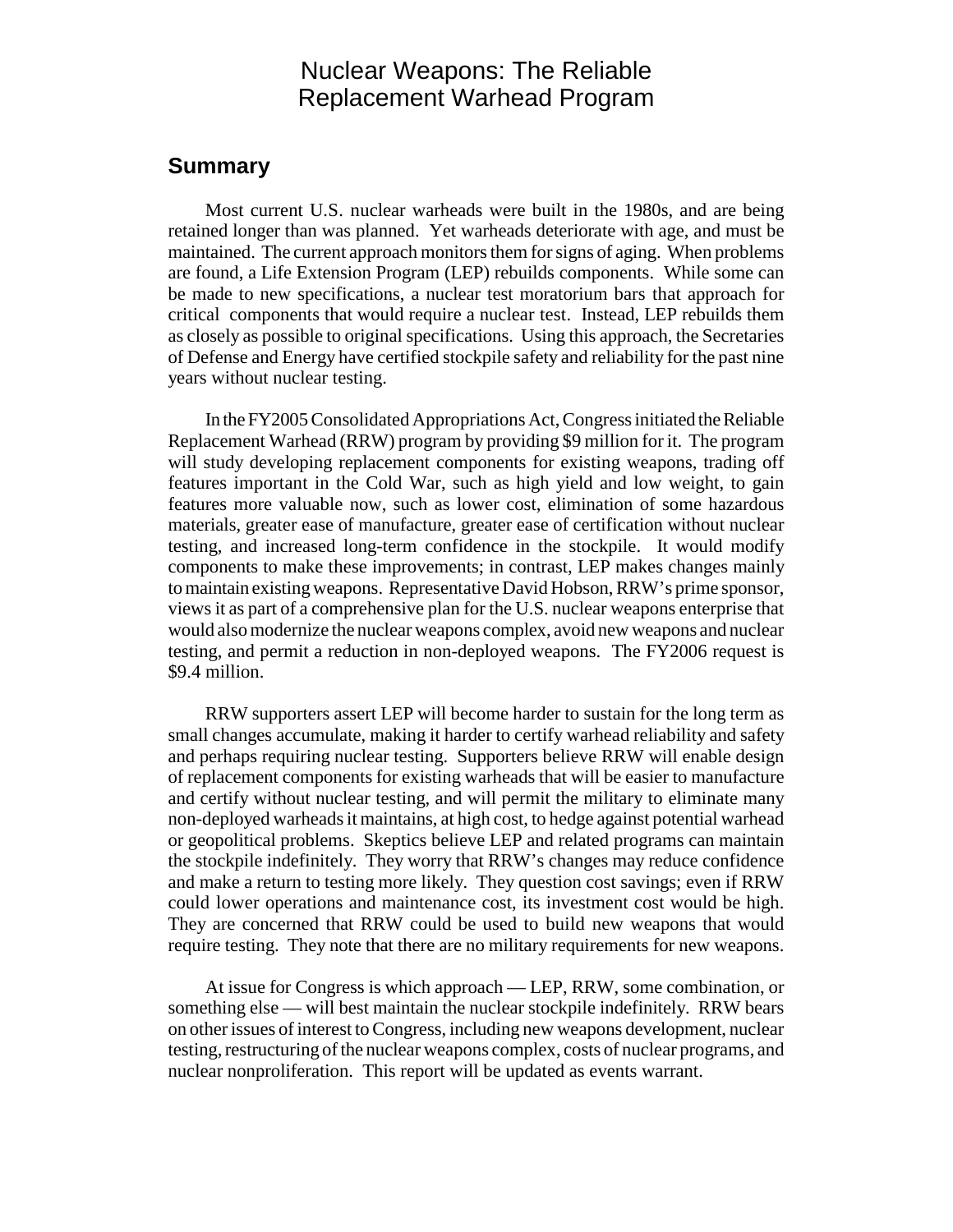## **Contents**

| The Need to Maintain Nuclear Warheads for the Long Term $\dots\dots\dots\dots$ |
|--------------------------------------------------------------------------------|
|                                                                                |
|                                                                                |
| RRW and the Transformation of Nuclear Warheads 11                              |
| RRW and the Transformation of the Nuclear Weapons Enterprise 14                |
|                                                                                |
|                                                                                |
|                                                                                |
| Are the Surveillance Program and LEP Sufficient to                             |
|                                                                                |
| Is RRW Needed in Order to Provide New Military Capabilities? 20                |
| Might RRW Permit a Reduction in Warhead Numbers?  21                           |
|                                                                                |
| How Might RRW Affect the Nuclear Weapons Complex?  23                          |
| Might RRW Undermine U.S. Nonproliferation Efforts? 24                          |
|                                                                                |
| Might RRW Enable an Increase In Inherent Warhead Security?  26                 |
| Might RRW Enable an Increase In Warhead Safety?  27                            |
| Might RRW Reduce Adverse Consequences of Aging?  28                            |
| Might RRW Enable Reduced Use of Hazardous Materials?  28                       |
|                                                                                |
|                                                                                |
|                                                                                |
|                                                                                |
|                                                                                |
| Appendix: Nuclear Weapons and the Nuclear Weapons Complex 34                   |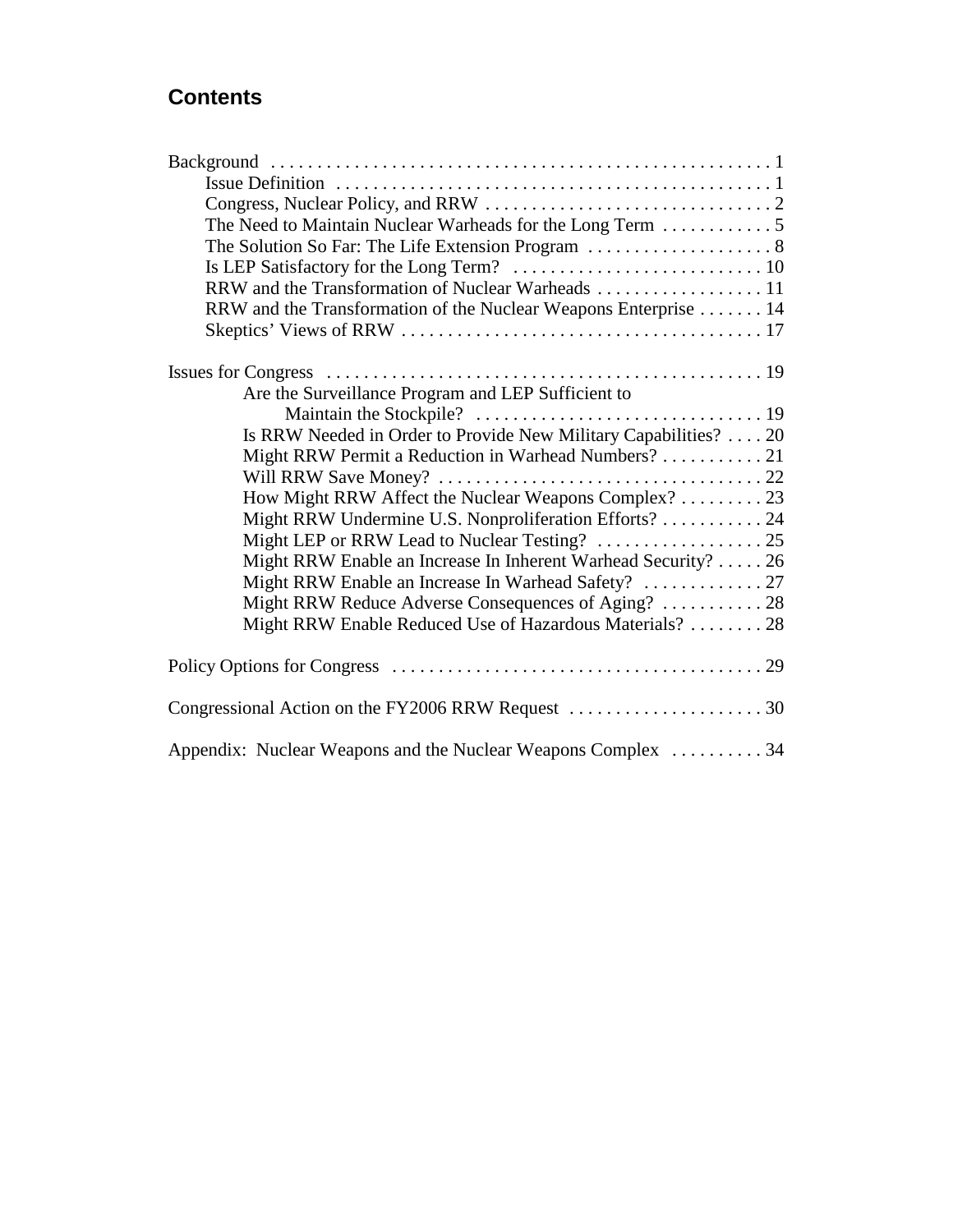## Nuclear Weapons: The Reliable Replacement Warhead Program

## **Background**

### **Issue Definition**

Nuclear warhead components deteriorate with age. Without periodic maintenance, warheads might not detonate as intended or might fail to meet safety, security, and other requirements. Congress is poised to review alternative methods to maintain the nuclear stockpile for the long term. The current method, the Life Extension Program (LEP), replaces deteriorated components. Some, such as the outer casing or certain electronics, can be modified, but LEP replaces those in the nuclear explosive package (see Appendix) with newly-produced components manufactured using original designs and, insofar as possible, original materials. Congress created a program, Reliable Replacement Warhead (RRW), in the FY2005 Consolidated Appropriations Act to study a new approach to maintaining warheads over the long term. RRW would redesign components to be easier to manufacture, among other characteristics. The Nuclear Weapons Council, a joint Department of Defense (DOD) and Department of Energy (DOE) organization that oversees nuclear weapons activities, views RRW as the foundation of a plan to transform the entire nuclear weapons enterprise to one with a smaller yet more capable production base and far fewer spare warheads. The issue for Congress is how best to maintain the nuclear stockpile for the long term. A decision on this issue is important because, through it, Congress may affect the characteristics of U.S. nuclear forces; their ability to carry out their assigned missions; perceptions of U.S. nuclear nonproliferation policy; the capabilities and modernization of the nuclear weapons complex; and the nuclear weapons budget.

Many find RRW to be confusing because it is a new program and descriptions of it have changed. To provide a clearer understanding of what RRW seeks to achieve, this report describes the current LEP and difficulties ascribed to it by its critics; shows how post-Cold War changes in constraints may open opportunities to improve long-term warhead maintenance and reach other goals; presents views of LEP supporters; and presents issues and options for Congress. A brief appendix describes nuclear weapon design and operation and the nuclear weapons complex. This report does not consider the larger questions of retaining U.S. nuclear weapons or the strategic uses and values of such weapons.

A note on terminology: RRW is in early stages of a study. It has not produced any hardware. This report refers to "RRW components" and "RRW warheads" as shorthand for components that might be developed under RRW, should that program proceed successfully, and warheads incorporating RRW components.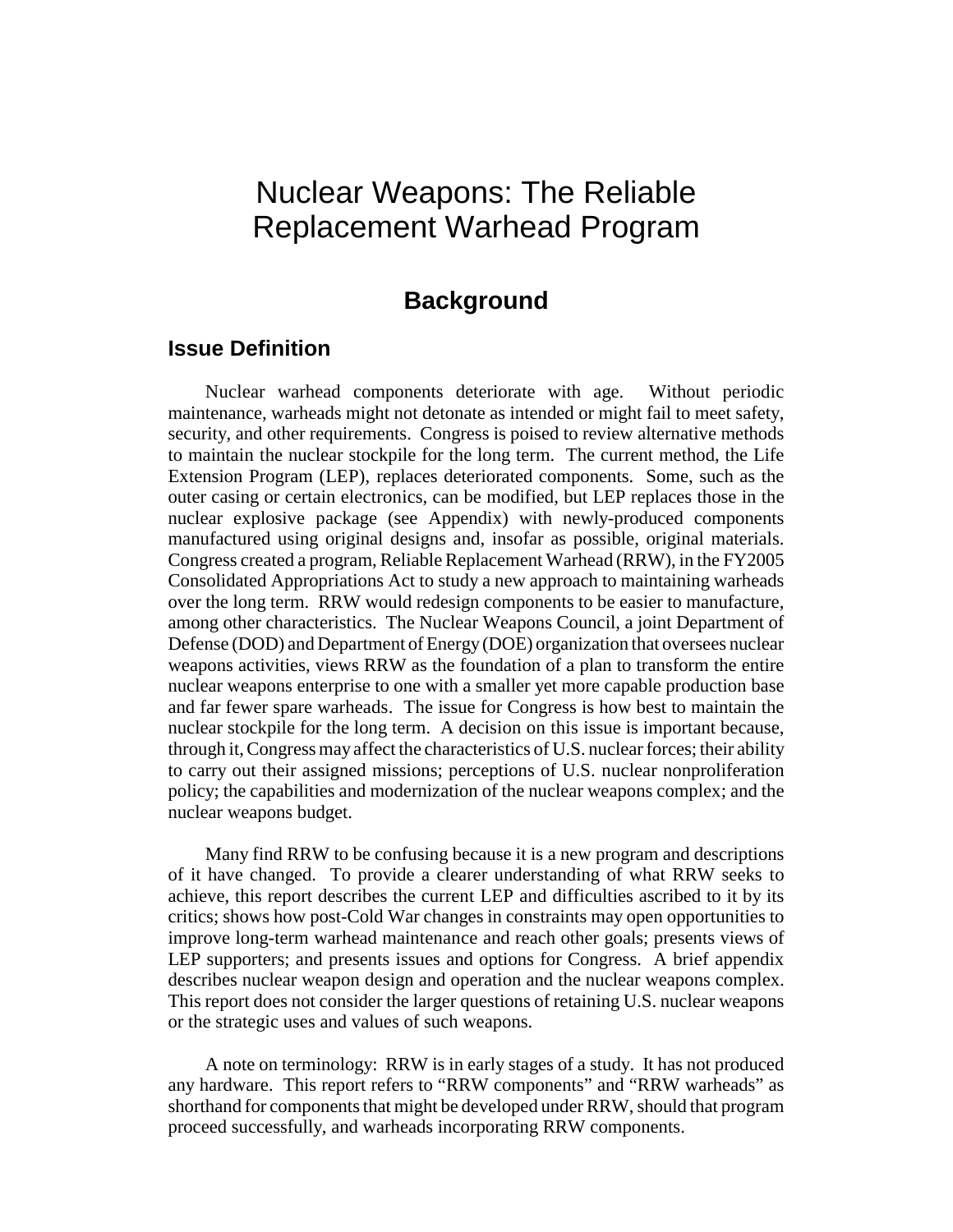## **Congress, Nuclear Policy, and RRW**

Congress has been involved with nuclear weapons issues since the Manhattan Project of World War II,<sup>1</sup> addressing issues ranging from strategy and doctrine to force structure and operations.

In the Floyd D. Spence National Defense Authorization Act for FY2001, P.L. 106-398, section 1041, Congress directed the Administration to undertake a Nuclear Posture Review (NPR). This review, which the Administration presented to Congress in January 2002, set forth a new view of the role of nuclear weapons in U.S. defense policy.<sup>2</sup> It recognized that the strategic relationship with Russia had changed dramatically since the end of the Cold War, and that new and poorly-defined threats could emerge. Accordingly, it called for a change in the nuclear posture from one based on countering a specific threat from the Soviet Union to one that would have a set of capabilities to counter a range of potential future threats, such as the increasing use by potential adversaries of hardened and deeply buried facilities. These capabilities were unified in a "New Triad." Beginning in the early 1960s, the United States had a "triad" of nuclear forces — bombers, land-based intercontinental ballistic missiles, and submarine-launched ballistic missiles. The New Triad included offensive strike capabilities, which combined the "old" nuclear triad with precision strike conventional forces; missile defenses; and an industrial infrastructure, nuclear and nonnuclear, responsive to DOD needs.

The Administration has indicated that it welcomes a dialog with Congress on broad nuclear policy.<sup>3</sup> At the same time, Congress has tended to focus on several

<sup>&</sup>lt;sup>1</sup> Richard Hewlett and Oscar Anderson, Jr., *A History of the United States Atomic Energy Commission: Volume I, The New World, 1939/1946,* University Park, PA, Pennsylvania State University Press, 1962, p. 289-290, discusses the handling of appropriations for the project.

<sup>&</sup>lt;sup>2</sup> The NPR was prepared in classified form; DOD provided unclassified briefing slides and an unclassified briefing on it. For the briefing, see U.S. Department of Defense. News Transcript: "Special Briefing on the Nuclear Posture Review," J.D. Crouch, Assistant Secretary of Defense for International Security Policy, presenter, January 9, 2002, at [http://www.defenselink.mil/transcripts/2002/t01092002\_t0109npr.html]. For the slides, see U.S. Department of Defense. "Findings of the Nuclear Posture Review," January 9, 2002, at [http://www.defenselink.mil/news/Jan2002/020109-D-6570C-001.pdf]. See also U.S. Congress. Congressional Research Service. *NuclearWeapons: Changes in Policy and Force Structure.* CRS Report RL31623, by Amy Woolf.

<sup>&</sup>lt;sup>3</sup> In a prepared statement to Congress, General James Cartwright, USMC, said: "And finally, as an element of our role as steward of the nation's strategic nuclear capabilities, we need you to ... [c]onsider a new national dialogue on nuclear policy." "Statement of General James E. Cartwright, USMC, Commander, United States Strategic Command, before the Senate Armed Services Committee, Strategic Forces Subcommittee, on Strategic Forces and Nuclear Weapons Issues in Review of the Defense Authorization Request for Fiscal Year 2006," April 4, 2005, p. 15-16. NNSA Administrator Linton Brooks, in a prepared statement to Congress, said, "The Administration is eager to work with the Congress to forge a broad consensus on an approach to stockpile and infrastructure transformation." "Statement of Ambassador Linton F. Brooks, Administrator, National Nuclear Security (continued...)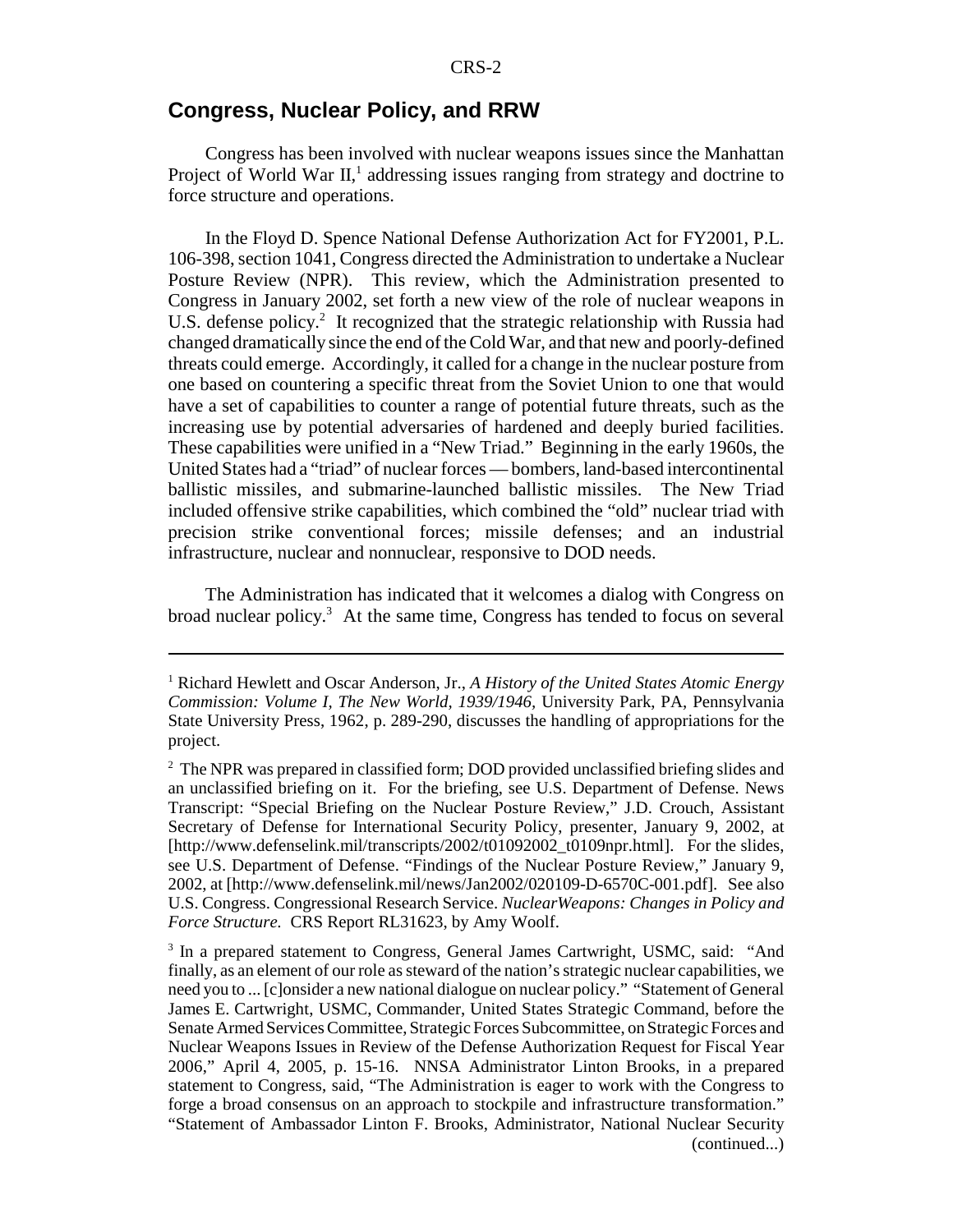specific issues. In the FY2005 budget cycle, for example, it focused on the Robust Nuclear Earth Penetrator (RNEP), often called the "bunker buster," a study to determine if an existing nuclear bomb could be modified to penetrate the ground before exploding to increase its effectiveness against buried targets. Congress also considered the Advanced Concepts Initiative (ACI), a program to study nuclear weapon-related technologies.<sup>4</sup>

In debate on FY2005 defense authorization bills, the House and Senate defeated amendments to terminate RNEP and ACI, leaving the full amount requested, \$27.6 million for RNEP and \$9.0 million for ACI, in the FY2005 National Defense Authorization Act (P.L. 108-375). In contrast, the House Appropriations Committee's energy and water bill eliminated funding for both programs at the urging of Representative David Hobson, Chairman of the Energy and Water Development Appropriations Subcommittee. That subcommittee has jurisdiction over the National Nuclear Security Administration (NNSA), which operates the nuclear weapons program. This position was not challenged on the House floor. The Senate Appropriations Committee did not report an energy and water bill for FY2005. Conferees on the FY2005 Consolidated Appropriations Act (P.L. 108-447), which included energy and water provisions, followed the House position on RNEP and ACI and, at the urging of Representative Hobson, transferred all ACI funds to RRW, a new program created by the bill. The entire description of RRW in the conference report was a "program to improve the reliability, longevity, and certifiability of existing weapons and their components."5

Consistent with congressional action, NNSA included \$9.4 million for RRW in its FY2006 budget request.<sup>6</sup> Like the description in the conference report, the

 $3$  (...continued)

Administration, U.S. Department of Energy, before the Senate Armed Services Committee, Subcommittee on Strategic Forces," April 4, 2005, p. 7. Hereinafter "Brooks statement to Senate Armed Services Committee, April 4, 2005."

<sup>4</sup> For history and technology of these programs, see CRS Report RL32130, *Nuclear Weapon Initiatives: Low-Yield R&D, Advanced Concepts, Earth Penetrators, Test Readiness.*, by Jonathan Medalia. For the current situation with RNEP, see CRS Report RL32347, *Robust Nuclear Earth Penetrator Budget Request and Plan, FY2005-FY2010*, by Jonathan Medalia.

<sup>5</sup> U.S. Congress. Committee of Conference .*Making Appropriations for Foreign Operations, Export Financing, and Related Programs for the Fiscal Year Ending September 30, 2005, and For Other Purposes,* conference report to accompany H.R. 4818, H.Rept. 108-792, 108<sup>th</sup> Congress, 2nd Session, 2004, reprinted in U.S. Congress. *Congressional Record,* November 19, 2004, Book II: H10556.

<sup>&</sup>lt;sup>6</sup> To clarify a point of confusion, the FY2006 NNSA budget request shows an aggregate request for FY2006-FY2010 of \$97.1 million. NNSA had insufficient time between December 8, 2004, when P.L. 108-375 was signed, and February 7, 2004, when the budget request was sent to Congress, to prepare a detailed program and cost estimate. Further, Congress had directed that NNSA transfer ACI funds to RRW for FY2005. Accordingly, NNSA relabeled the ACI budget line as RRW. Thus the \$97.1 million should be viewed as a placeholder, not an estimate. Note: budget figures are from U.S., Department of Energy, Office of Management, Budget, and Evaluation/CFO, *FY2006 Congressional Budget* (continued...)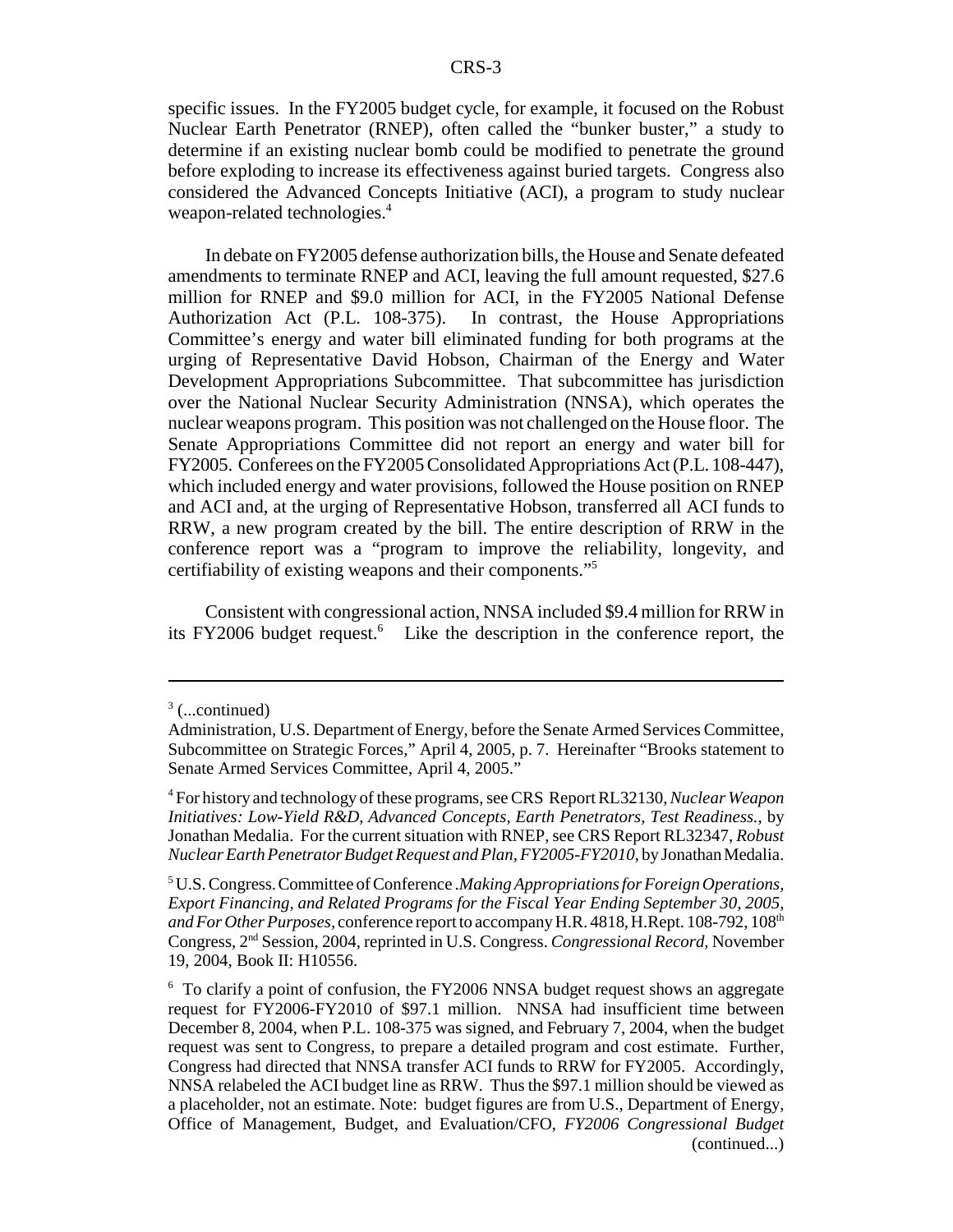request takes a narrow view of RRW, stating that that program "is to demonstrate the feasibility of developing reliable replacement components that are producible and certifiable for the existing stockpile. The initial focus will be to provide cost and schedule efficient replacement pits [see Appendix] that can be certified without Underground Tests."7

Based on such statements, and on discussions with adherents of various points of view, it appears that RRW can be described as follows:

RRW is a new congressionally-mandated program. Under it, the National Nuclear Security Administration (NNSA) will conduct a two-year study beginning in FY2005 to determine if a new philosophy for refurbishing nuclear warheads to reflect current constraints and opportunities can lead to a process for manufacturing warheads and certifying their performance. It appears that this process has as its direct goal the manufacture of new-design replacement warhead components using best modern manufacturing practices to give future nuclear weapon designers and manufacturers increased confidence, without nuclear testing, in their ability to maintain warheads so that they will perform as intended over the long term. Other goals include increased ease of manufacture and certification, increased responsiveness to possible future military requirements, reduced life cycle cost, reduced likelihood of nuclear testing, increased weapon safety and security, and increased responsiveness to environmental, safety, and health concerns

To achieve these goals, RRW would make several key tradeoffs, sacrificing (assuming Department of Defense approval) warhead characteristics important during the Cold War but less so now, such as weight, size, yield, and efficiency.

The main difference between RRW and the current approach to stockpile maintenance, the Life Extension Program (LEP), is one of an underlying philosophy. Under RRW, NNSA would make changes to weapon components, including those in the nuclear explosive package in an effort to attain the foregoing goals. Under LEP, NNSA makes changes chiefly to maintain weapons, and in particular minimizes changes to the nuclear explosive package. Most of the changes under RRW probably could be made under LEP. However, they probably would not be because LEP strives to hold changes to a minimum.

Supporters anticipate that RRW offers a path to two larger goals: replacing a large nuclear weapons stockpile with fewer but more reliable weapons, and restructuring the nuclear weapons complex into one that is smaller, safer, more efficient, more responsive, and less costly. Skeptics question whether some of the tradeoffs and goals are feasible, necessary, or worth potential costs and risks.

 $6$  (...continued)

*Request.* Volume I, National Nuclear Security Administration. DOE/ME-0046, February 2005, p. 68. NNSA provided information on the change from ACI to RRW.

<sup>7</sup> Department of Energy, *FY2006 Congressional Budget Request,* Volume I, p. 82.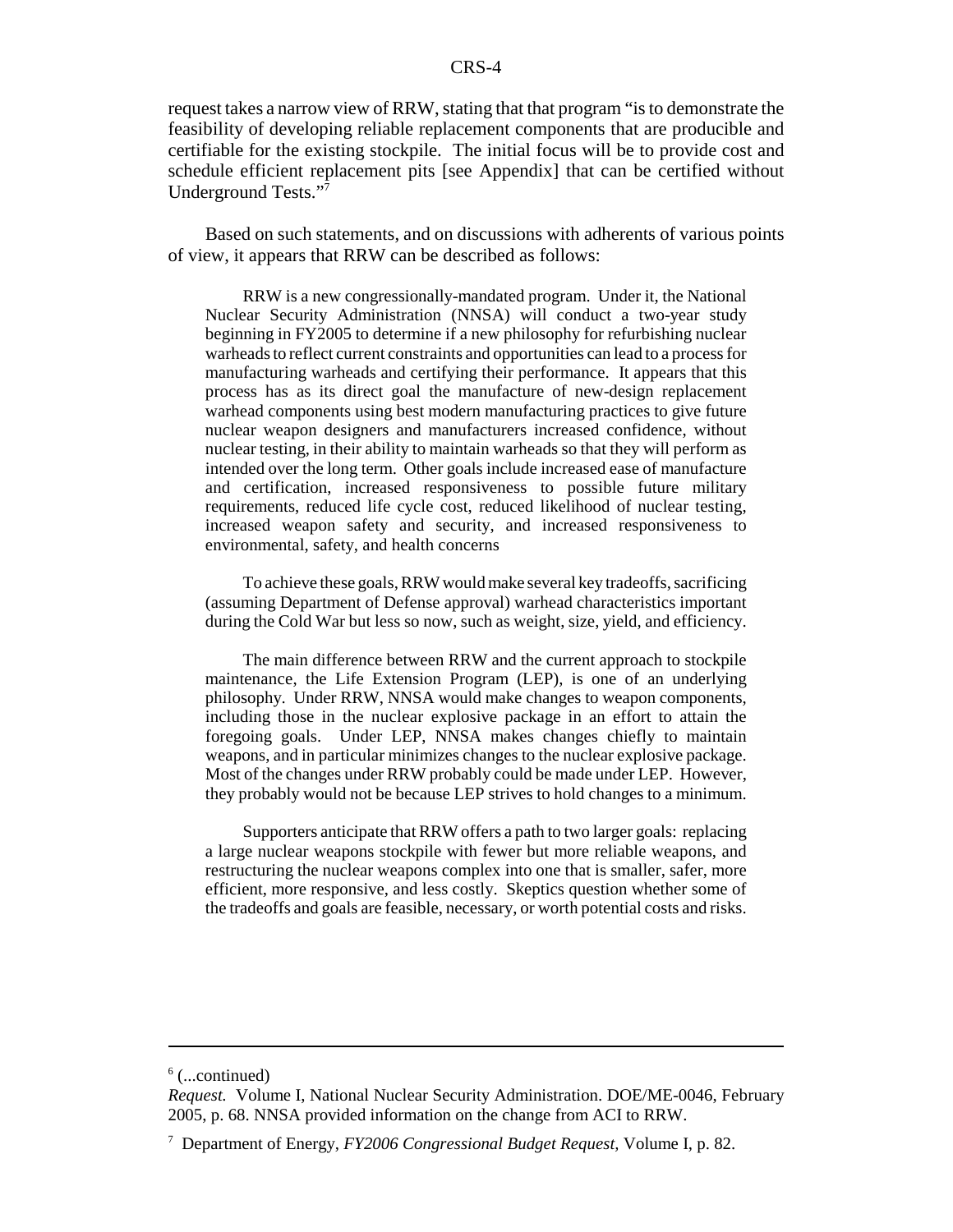## **The Need to Maintain Nuclear Warheads for the Long Term**

Nuclear warheads must be maintained because they contain thousands of parts that deteriorate at different rates. Some parts, such as tritium reservoirs and neutron generators,<sup>8</sup> and materials, such as tritium, have well-known life limits, while the service life of other parts may be unknown or revealed only by multiple inspections of a warhead type over time. A 1983 report arguing that maintenance requires nuclear testing, stated:

Certain chemically reactive materials are inherently required in nuclear weapons, such as uranium or plutonium, high explosives, and plastics. The fissile materials, both plutonium and uranium, are subject to corrosion. Plastic-bonded high explosives and other plastics tend to decompose over extended periods of time. ... portions of materials can dissociate into simpler substances. Vapors given off by one material can migrate to another region of the weapon and react chemically there. ... Materials in the warhead electrical systems ... can produce effluents that can migrate to regions in the nuclear explosive portion of the weapon. ... The characteristics of high explosives can change with time. ... Vital electrical components can change in character ...<sup>9</sup>

A 1987 report, written to rebut the contention of the foregoing report that nuclear testing is needed to maintain nuclear weapons, nonetheless agreed that aging affects weapon components:

It should also be noted that nuclear weapons engineering has benefitted from a quarter century of experience in dealing with corrosion, deterioration, and creep since the time that the W45, W47, and W52 [warheads] entered the stockpile in the early sixties (just after the test moratorium of 1958-1961). ... Most of the reliability problems in the past have resulted from either an incomplete testing program during the development phase of a weapon or the aging and deterioration of weapon components during deployment.<sup>10</sup>

Some feel that deterioration, while a potential problem, has been overstated. A scientific panel writing in 1999 stated,

there is no such thing as a "design life." The designers were not asked or permitted to design a nuclear weapon that would go bad after 20 years. They did their best on a combination of performance and endurance, and after experience with the weapon in storage there is certainly no reason to expect all of the

<sup>8</sup> U.S. General Accounting Office. *Nuclear Weapons: Capabilities of DOE's Limited Life Component Program to Meet Operational Needs,* Letter Report, GAO/RCED-97-52, March 5, 1997, available at [http://www.globalsecurity.org/wmd/library/report/gao/rced97052.htm].

<sup>&</sup>lt;sup>9</sup> "Some Little-Publicized Difficulties with a Nuclear Freeze," Prepared by Dr. J.W. Rosengren, R&D Associates, under Contract to the Office of International Security Affairs, U.S. Department of Energy, October 1983, p. 5-6; reprinted in U.S. Congress. Senate. Committee on Foreign Relations. *Nuclear Testing Issues*. 99<sup>th</sup> Congress, 2<sup>nd</sup> Session, Senate Hearing 99-937, 1986, p. 167-168.

<sup>10</sup> Ray Kidder, *Stockpile Reliability and Nuclear Test Bans: Response to J.W. Rosengren's Defense of His 1983 Report,* Report UCID-20990, Lawrence Livermore National Laboratory, February 1987, p. 4-5.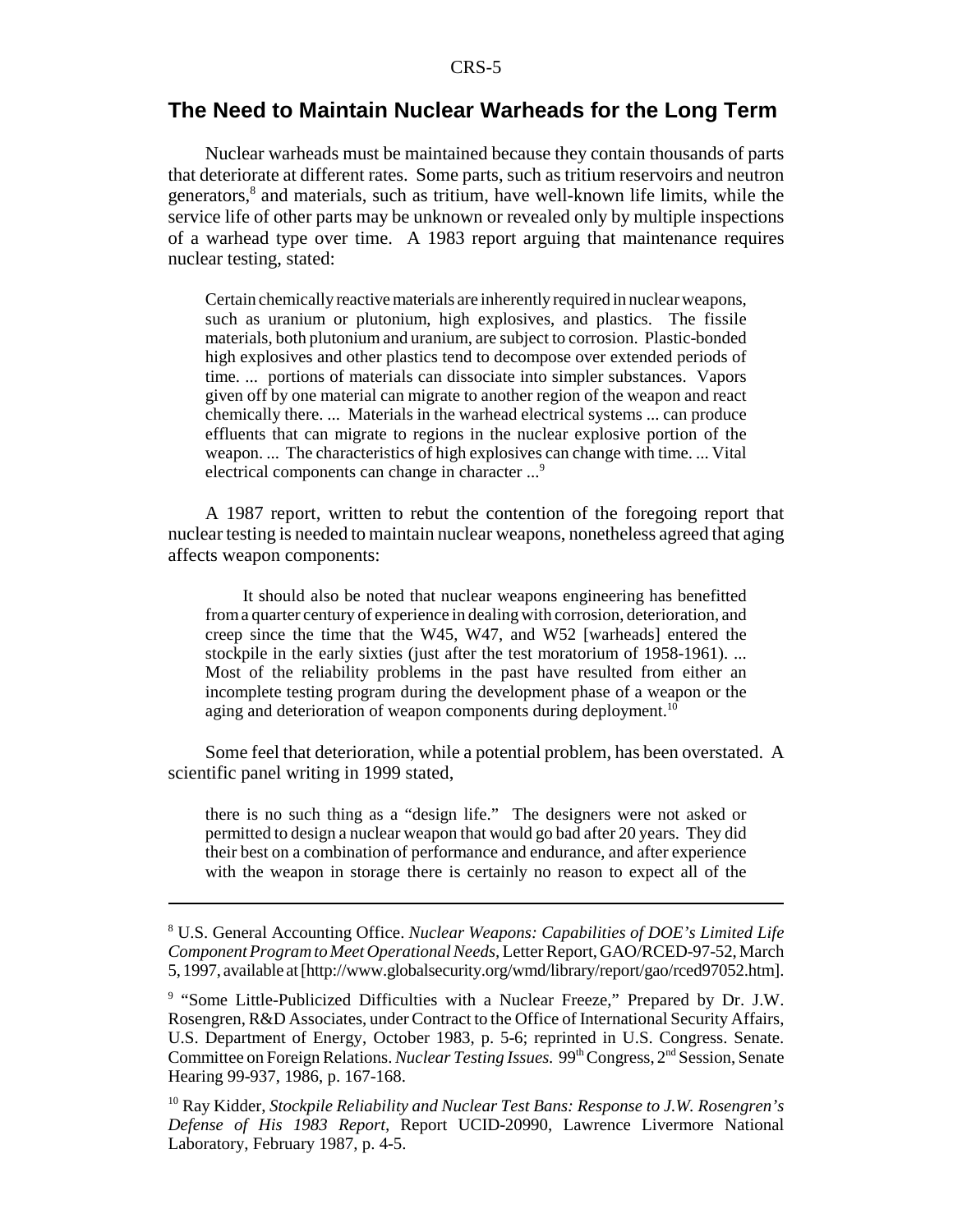nuclear weapons of a given type to become unusable after 20 or 25 years. In fact, one of the main goals of SBSS [Science-Based Stockpile Stewardship, an earlier term for the Stockpile Stewardship Program, discussed below] is to predict the life of the components so that remanufacture may be scheduled, and results to date indicate a margin of surety extending for decades. ... Until now, clear evidence of warhead deterioration has not been seen in the enduring stockpile, but the plans for remanufacture still assume that deterioration is inevitable on the timescale of the old, arbitrarily defined "design lives." <sup>11</sup>

The deterioration noted above pertained to warheads designed in the 1950s and early 1960s and no longer deployed; newer warheads correct some of these problems. As knowledge of warhead performance, materials, and deterioration increases, the labs are able to correct some problems and forestall others. Still other aging problems have turned out to occur at a slower pace than was feared. In particular, it was long recognized that plutonium would deteriorate as it aged, but it was not known how long it would take for its deterioration to impair warhead performance. Now, studies are underway to find out, and the current best estimate is that it would take at least 45 to 60 years.

Any consequences of deterioration problems that arose during the Cold War were limited in their duration because warheads had little time to age. The United States introduced generation after generation of new nuclear "delivery vehicles" bombers, missile submarines, and land-based missiles — each of which would typically carry a new-design warhead tailored to its characteristics and mission. A warhead for a new missile, for example, might have to withstand a higher acceleration, have a higher explosive yield, and be constrained to a specific volume. New warheads were usually introduced long before the warheads they replaced reached the end of their service lives. Two trends concerning deterioration have emerged since the end of the Cold War. Nuclear warheads have much more time to age, as warheads expected to remain in the stockpile for at most 20 years are being kept there indefinitely. At the same time, Stockpile Stewardship and other tools described below have greatly increased NNSA's understanding of warhead deterioration and how to deal with or prevent it. Also, by maintaining the current set of warhead designs for many years, design and production errors have been subjected to systematic identification and elimination.

Nuclear warheads are difficult to maintain. Yet an inability to maintain warheads could erode the confidence of the United States, its friends and allies, and its adversaries in the effectiveness of U.S. nuclear forces.

Nuclear warheads must be maintained so that the United States, its friends and allies, and its adversaries will be confident about the effectiveness of U.S. nuclear forces. Yet warheads are hard to maintain not only because of deterioration, but also because of their design. They were designed to an exacting set of constraints. They had to meet so-called Military Characteristics set forth by DOD in consultation with DOE that specified safety parameters, weight, size, and yield, as well as the conditions a warhead would encounter in its lifetime, such as temperature and

<sup>&</sup>lt;sup>11</sup> Sidney Drell, Raymond Jeanloz, et al., *Remanufacture*, MITRE Corporation, JASON Program Office, JSR-99-300, October 1999, p. 4, 8.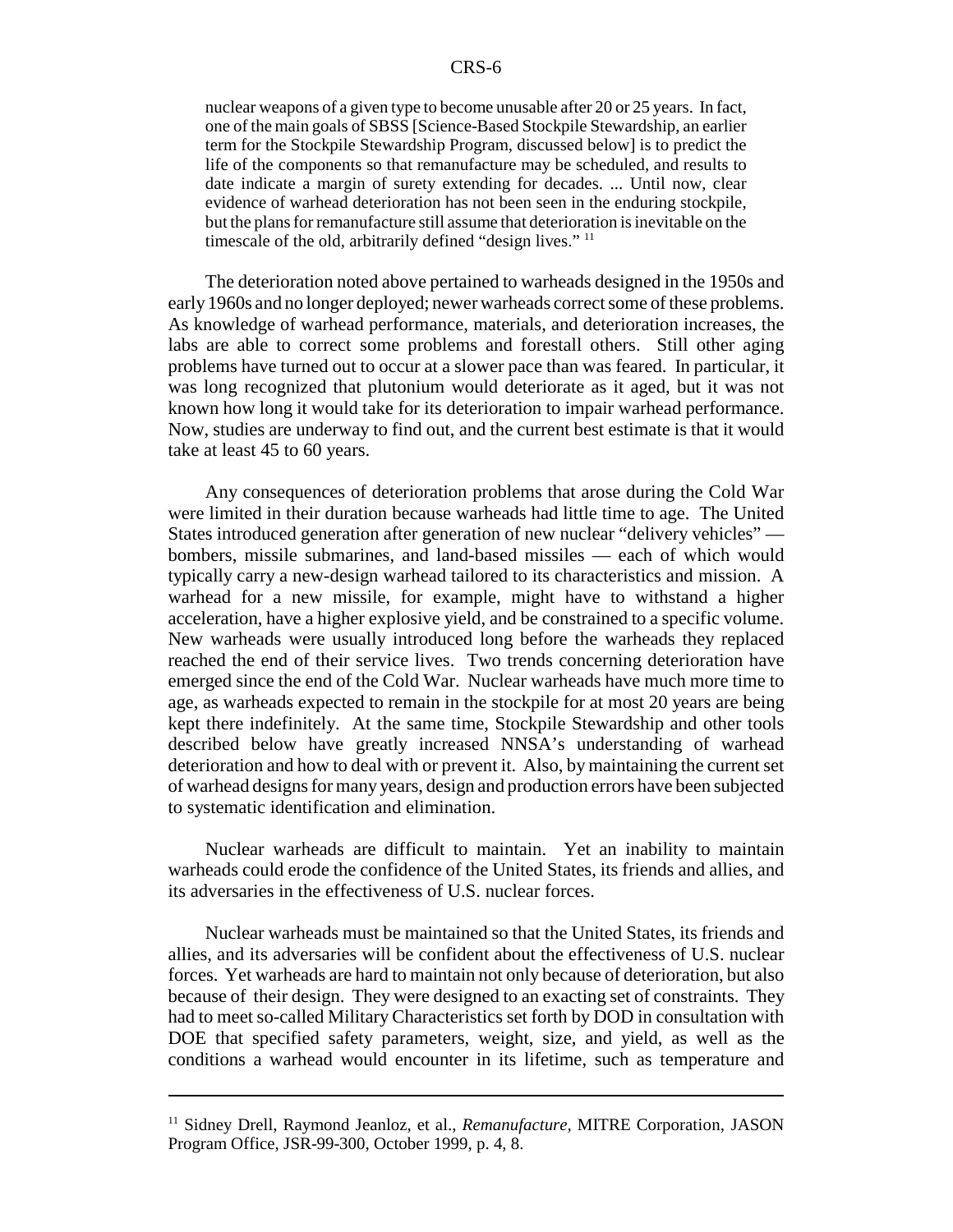acceleration. Design compromises were made to meet these constraints. For example, beryllium was used in warheads even though it is toxic and hard to machine, and more energetic explosives were sometimes used instead of substantially less energetic ones despite an increased safety risk. Design was usually done with little consideration for ease of manufacture. Ambassador Linton Brooks, NNSA Administrator, has said that to meet the various requirements, especially maximizing yield while minimizing size and weight, "we designed these systems very close to performance cliffs."12 That is, designs approached the point at which warheads would fail. $13$ 

A consequence of this design approach was that warhead components could be hard to replicate. Indeed, according to Brooks, "it is becoming more difficult and costly to certify warhead remanufacture. The evolution away from tested designs resulting from the inevitable accumulations of small changes over the extended lifetimes of these systems means that we can count on increasing uncertainty in the long-term certification of warheads in the stockpile."<sup>14</sup>

At issue is whether warheads can be maintained despite the absence of nuclear testing by replacing deteriorated components with newly-made ones built as close as possible to the original specifications. This debate has been going on for decades. In a 1978 letter to President Carter, three weapons scientists argued that the United States could go to great lengths in remanufacturing weapon components:

it is sometimes claimed that remanufacture may become impossible because of increasingly severe restrictions by EPA or OSHA to protect the environment of the worker. ... if the worker's environment acceptable until now for the use of asbestos, spray adhesives, or beryllium should be forbidden by OSHA regulations, those few workers needed to continue operations with such material could wear plastic-film suits ... It would be wise also to stockpile in appropriate storage facilities certain commercial materials used in weapons manufacture which might in the future disappear from the commercial scene.<sup>15</sup>

However, in a 1987 report, three scientists at Lawrence Livermore National Laboratory stated:

<sup>14</sup> Brooks statement to Senate Armed Services Committee, April 4, 2005, p. 3.

 $12$  U.S. Congress. Senate. Committee on Armed Services. Subcommittee on Strategic Forces. Hearing: Strategic Forces/Nuclear Weapons Fiscal Year 2006 Budget, April 4, 2005. Hereinafter "Senate Armed Services Committee hearing, Strategic Forces/Nuclear Weapons, April 4, 2005."

 $<sup>13</sup>$  For example, if designers calculated that a certain amount of plutonium was the minimum</sup> at which the warhead would work, they might add only a small extra amount as a margin of assurance.

<sup>&</sup>lt;sup>15</sup> Letter from Norris Bradbury, J. Carson Mark, and Richard Garwin to President Jimmy Carter, August 15, 1978, reprinted in U.S. Congress. House. Committee on Foreign Affairs and Its Subcommittee on Arms Control, International Security and Science, *Proposals to Ban Nuclear Testing, hearings and markup on H.J.Res. 3, 99<sup>th</sup> Congress, 1<sup>st</sup> Session, 1985,* p. 215.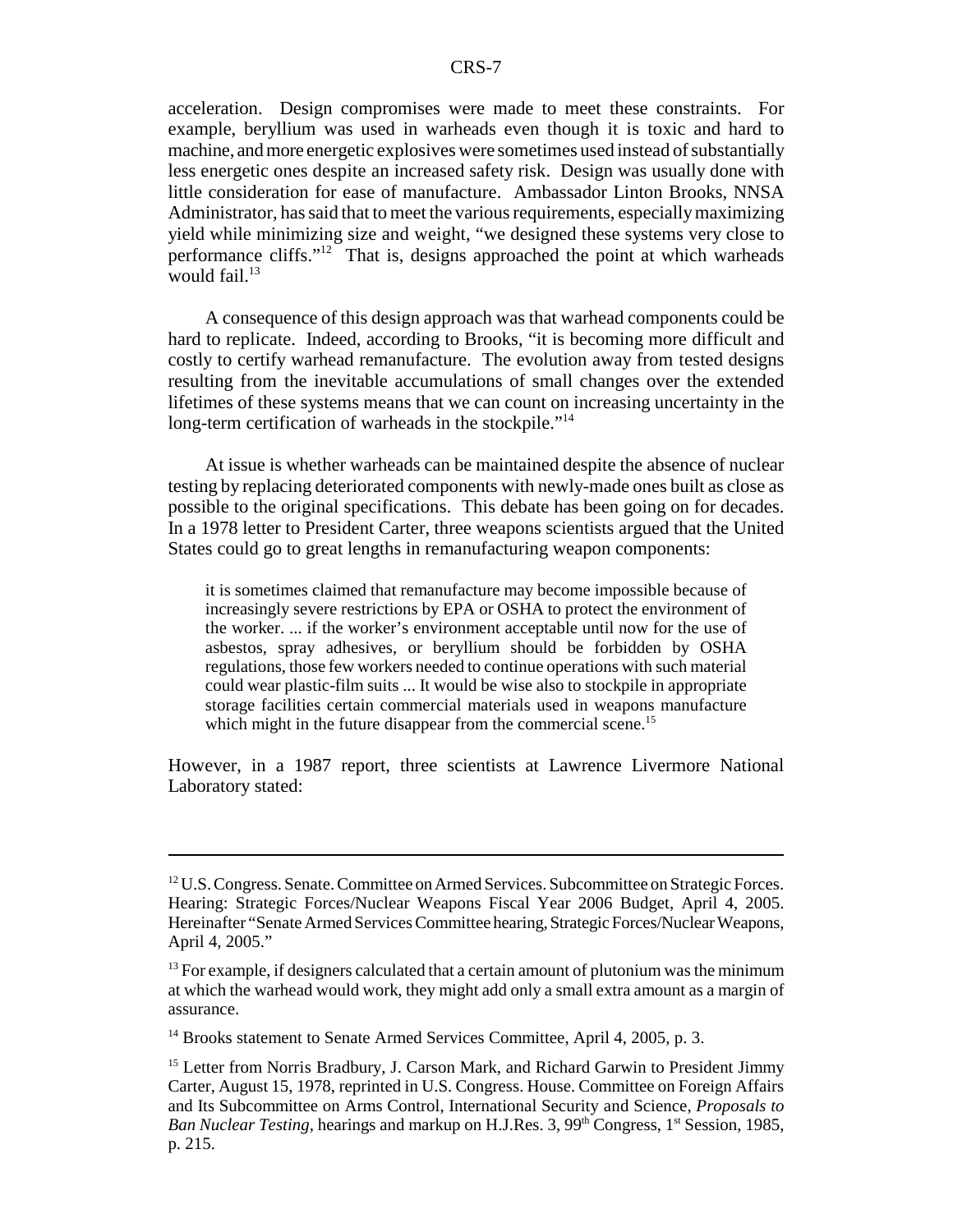- ! *Exact replication, especially of older systems, is impossible.* Material batches are never quite the same, some materials become unavailable, and equivalent materials are never exactly equivalent. "Improved" parts often have new, unexpected failure modes. Vendors go out of business ...
- ! *Documentation has never been sufficiently exact to ensure replication.* ... We have never known enough about every detail to specify everything that may be important. ...
- ! *The most important aspect of any product certification is testing; it provides the data for valid certification.*<sup>16</sup>

Clearly, if components could be remanufactured to identical specifications, using identical materials, indefinitely, then warheads could be maintained in this manner as long as needed, with little in the way of scientific advances required. But NNSA holds that a more comprehensive program is needed.

#### **The Solution So Far: The Life Extension Program**

With the end of the Cold War, the nuclear weapons complex, like the rest of the defense establishment, faced turmoil. Budgets and personnel were slashed, design of new weapons ended, and a test moratorium began. For a time, the chief concern of DOE's nuclear weapons management was survival of the nuclear weapons complex.

To address this concern and set a course for the nuclear weapons enterprise, Congress, in Section 3138 of P.L. 103-160, the FY1994 National Defense Authorization Act, directed the Secretary of Energy to "establish a stewardship program to ensure the preservation of the core intellectual and technical competencies of the United States in nuclear weapons, including weapons design, system integration, manufacturing, security, use control, reliability assessment, and certification." Since then, the Clinton and Bush Administrations have requested, and Congress has approved, tens of billions of dollars for this Stockpile Stewardship Program (SSP), which is presented in NNSA's budget as "Weapons Activities."

SSP uses data from past nuclear tests, small-scale laboratory experiments, largescale experimental facilities, examination of warheads, and the like to improve theoretical understanding of the science underlying nuclear weapons performance. In turn, it uses this knowledge to improve computer "codes" that simulate aspects of weapons performance, revealing aspects of this performance and filling gaps in the nuclear weapons laboratories' understanding of it. Such advances enable scientists to analyze data from past nuclear tests more thoroughly, "mining" it to extract still more information. Theory, simulation, and data reinforce each other: theory refines

<sup>16</sup> George Miller, Paul Brown, and Carol Alonso, *Report to Congress on Stockpile Reliability, Weapon Remanufacture, and the Role of Nuclear Testing,* Lawrence Livermore National Laboratory report UCRL-53822, October 1987, p. 25. For an opposing view, see R.E. Kidder, *Maintaining the U.S. Stockpile of Nuclear Weapons During a Low-Threshold or Comprehensive Test Ban,* Lawrence Livermore National Laboratory report UCRL-53820, October 1987, esp. p. 6-9. See also U.S. Congress. Congressional Research Service. *Nuclear Weapons Production Capability Issues,* CRS Report 98-519 F, June 8, 1998, by Jonathan Medalia, esp. p. 97-102.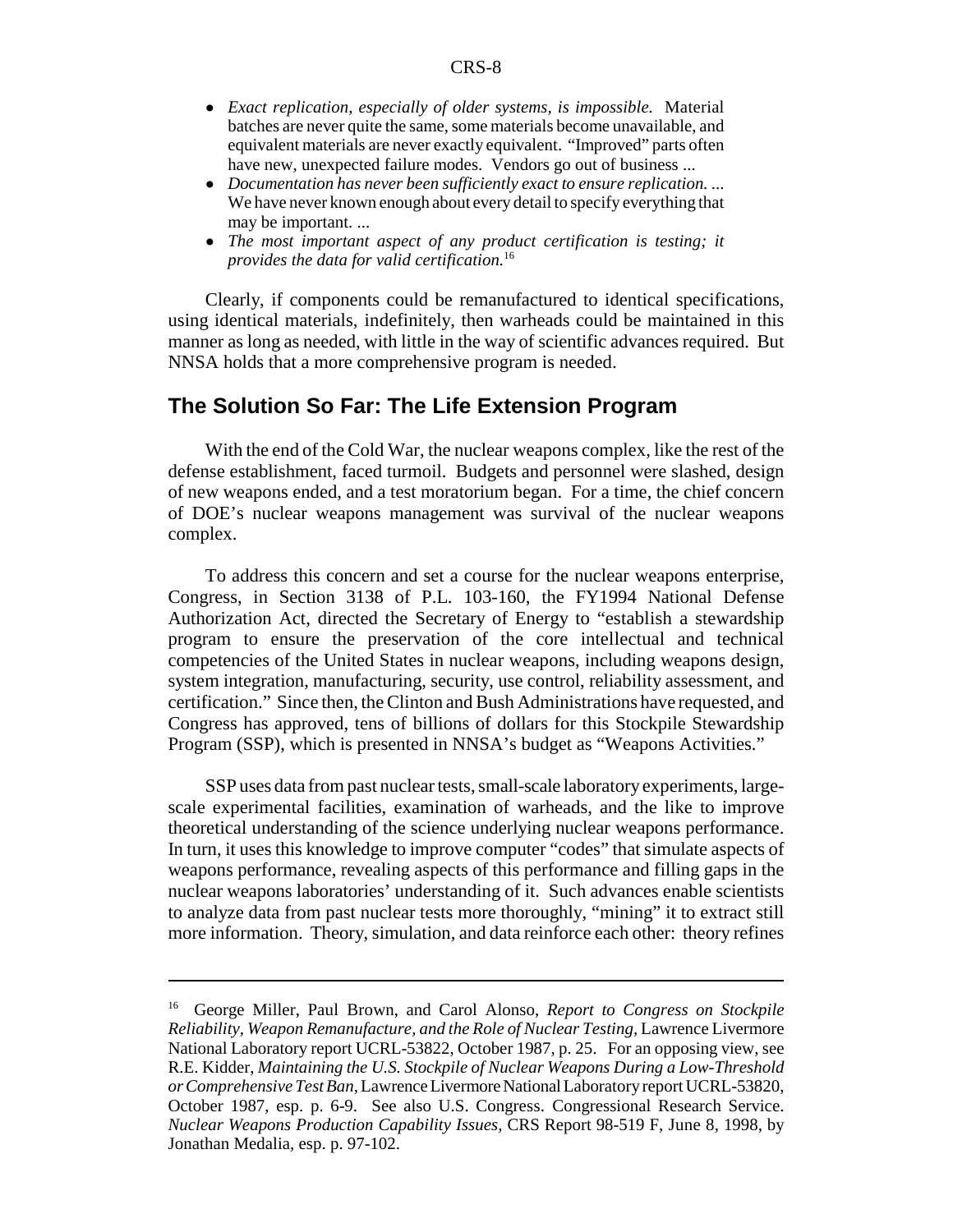simulation, simulation helps check theory, theory and simulation guide researchers to look for certain types of data, and data help check simulation and theory.

A key task of the weapons complex is to monitor warheads for signs of actual or future deterioration. This work is done through a program that conducts routine surveillance of warheads in the stockpile by closely examining 11 warheads of each type per year to search for corrosion, gases, and other evidence of deterioration. Of the 11, one is taken apart for destructive evaluation, while the other 10 are evaluated nondestructively and returned to the stockpile.<sup>17</sup> In addition, an Enhanced Surveillance Program (ESP) supports surveillance; its goal "is to develop diagnostic tools and predictive models that will make it possible to analyze and predict the effects that aging may have on weapon materials, components, and systems."<sup>18</sup>

When routine surveillance detects warhead problems, the nuclear weapons program applies knowledge gained through SSP to fix problems through the Life Extension Program (LEP). It attempts "to extend the stockpile lifetime of a warhead or warhead components at least 20 years with a goal of 30 years"19 in addition to the originally-anticipated deployment time.

A warhead's components may be divided into two categories: those that are part of the nuclear explosive package (NEP), and those that are not. As described in the Appendix, the NEP is the part of the warhead that explodes, as distinct from the more numerous components like the outer case or arming system. Because non-NEP components can be subjected to extensive experiments and nonnuclear laboratory tests, they can be modified as needed under LEP to incorporate more advanced electronics or better materials. In sharp contrast, NEP components cannot be subjected to nuclear tests because the United States has observed a moratorium on nuclear testing since 1992. As a result, LEP seeks to replicate these components using original designs and, insofar as possible, original materials. In this way, it is hoped, components will be close to the originals so that they can be qualified for use in warheads. Because NEP components cannot be tested while other components can be, long-term concern for both LEP and RRW focuses on NEP components.

Warheads contain several thousand components. While not all need to be refurbished in an LEP, some are difficult to fabricate. As a result, the LEP for a particular warhead is a major campaign with extensive preparatory analysis and detailed work on many components that can take many years. For example, NNSA describes the LEP for the W76 warhead for Trident submarine-launched ballistic missiles as follows:

The W76 Life Extension Program will extend the life of the W76 for an additional 30 years with the FPU [first production unit] in FY 2007. Activities will include design, qualification, and certification activities to ensure the design

<sup>&</sup>lt;sup>17</sup> Information provided by NNSA, May 9, 2005.

<sup>18</sup> Katie Walter, "Enhanced Surveillance of Aging Weapons," *Science & Technology Review,* January/February 1998: 21.

<sup>19</sup> Department of Energy, *FY2006 Congressional Budget Request,* Volume I, p. 75. For a weapon-by-weapon description of LEP activities planned for FY2006, see ibid., p. 75-76.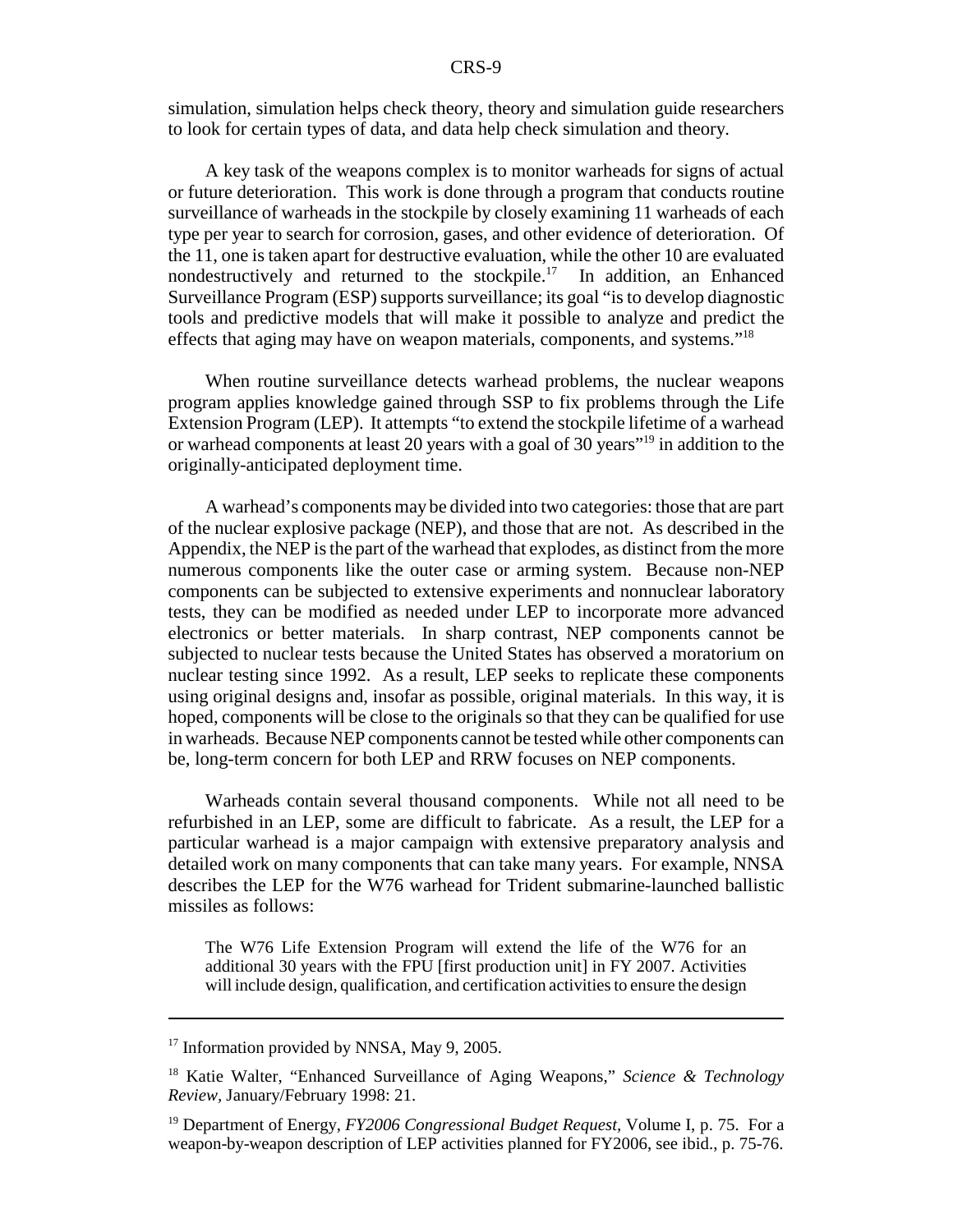of the refurbished warheads meets all required military characteristics; work associated with the manufacturability of the components including the nuclear explosive package; the Arming, Fuzing, and Firing (AF&F) system; the gas transfer system; and the associated cables, elastomers, valves, pads, foam supports, telemetries, and miscellaneous parts. $20$ 

Stockpile Stewardship has made great strides in understanding weapons science, in predicting how weapons will age, and in predicting how they will fail. Most observers agree with the following assessment by Brooks in congressional testimony of April 2005:

today *stockpile stewardship is working,* we are confident that the stockpile is safe and reliable, and there is no requirement at this time for nuclear tests. Indeed, just last month, the Secretary of Energy and Secretary of Defense reaffirmed this judgment in reporting to the President their ninth annual assessment of the safety and reliability of the U.S. nuclear weapons stockpile. ... Our assessment derives from ten years of experience with science-based stockpile stewardship, from extensive surveillance, from the use of both experiments and computation, and from professional judgment. $^{21}$ 

### **Is LEP Satisfactory for the Long Term?**

In the turmoil following the end of the Cold War, it is scarcely surprising that the method chosen to maintain the stockpile — a task that had to be performed in the face of the many changes affecting the weapons complex, and the many unknowns about its future — was to minimize changes. Now, with SSP well established, NNSA feels that it is appropriate to use a different approach to warhead maintenance, one that builds on the success of SSP but that challenges the notion underlying LEP that changes must be held to a minimum.

Advocates of RRW recognize that LEP has worked well but, as discussed below, charge that it uses the wrong methods to maintain the wrong stockpile. Their concern is not with maintaining reliability of warheads over the near term, but of *sustaining* reliability over the long term. They assert that LEP is not suited to the task because it will become harder to make it work as the universe in which current warheads were created increasingly recedes from current technology. A universe of archaic technology, it is argued, will become increasingly difficult to support as materials, equipment, processes, and skills become unavailable. If the labs were to lose confidence that they could replicate NEP components to near-original designs using near-original materials and processes, the United States could ultimately face a choice between resuming nuclear tests or accepting reduced confidence in reliability.

Criticism of LEP starts with a particular view of nuclear strategy and the nuclear stockpile. The current stockpile, most units of which were manufactured between 1979 and 1989, was designed to deter and, if necessary, defeat the Soviet Union.

<sup>20</sup> Department of Energy, *FY2006 Congressional Budget Request,* Volume I, p. 75.

<sup>&</sup>lt;sup>21</sup> Brooks statement to Senate Armed Services Committee, April 4, 2005, p. 2. Original emphasis.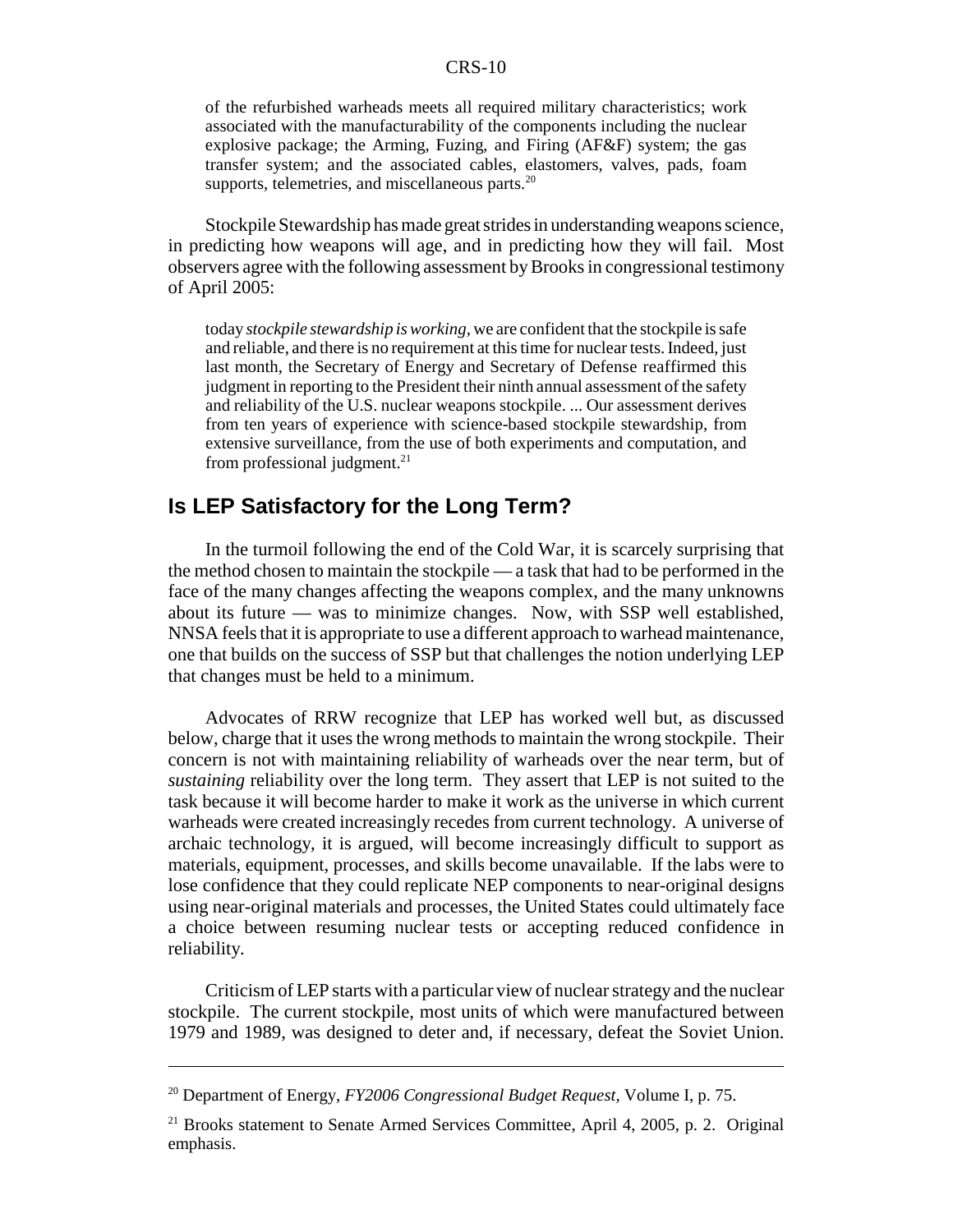Now, as noted, threat, strategy and missions have changed. Accordingly, in this view, the United States has the wrong stockpile for current circumstances. Brooks said that current warheads are wrong technically because "we would [now] manage technical risk differently, for example, by 'trading' [warhead] size and weight for increased performance margins, system longevity, and ease of manufacture." These warheads were not "designed for longevity" or to minimize cost, and may be wrong militarily because yields are too high and "do not lend themselves to reduced collateral damage." They also lack capabilities against buried targets or biological and chemical munitions, and they do not take full advantage of precision guidance.<sup>22</sup> Furthermore, LEP's critics believe the stockpile is wrong politically because it is too large:

We retain "hedge" warheads in large part due to the inability of either today's nuclear infrastructure, or the infrastructure we expect to have when the stockpile reductions are fully implemented in 2012, to manufacture, in a timely way, warheads for replacement or for force augmentation, or to act to correct unexpected technical problems.<sup>23</sup>

Finally, they believe the stockpile is wrong in terms of physical security because it was not designed for a scenario in which terrorists seize control of a nuclear weapon and try to detonate it in place. New use control technologies would permit NNSA to reduce the cost of "gates, guns, guards."24

## **RRW and the Transformation of Nuclear Warheads**

The U.S. nuclear stockpile was designed within Cold War constraints, requirements, and opportunities. While the requirement for warheads to be safe and reliable remains constant, many other constraints have changed — indeed, inverted — over the past 15 years, and new opportunities and requirements have emerged as well. As a result, RRW advocates claim, it is both necessary and feasible to transform the stockpile to reflect these changes.

With RRW, NNSA hopes to revisit tradeoffs underlying the current stockpile to enable it to adapt to changes over the past 15 years and meet possible future requirements. While RRW would change many tradeoffs significantly, the changes would, in NNSA's view, work out well: NNSA would trade negligible sacrifices to secure major gains. For example, NNSA would consider relaxing constraints on yield and yield-to-weight, assuming DOD approved. So doing would enable NNSA to move to simpler designs, which would be essential in an environment without nuclear testing. NNSA would strive to minimize the use of hazardous materials, and relaxing constraints on yield and on yield to weight would make it easier to do so. The balance of this section presents some Cold War warhead requirements, how they have changed, and implications of these changes.

 $22$  Ibid., pp. 2-3.

 $23$  Ibid., p. 3.

 $24$  Ibid., p. 4.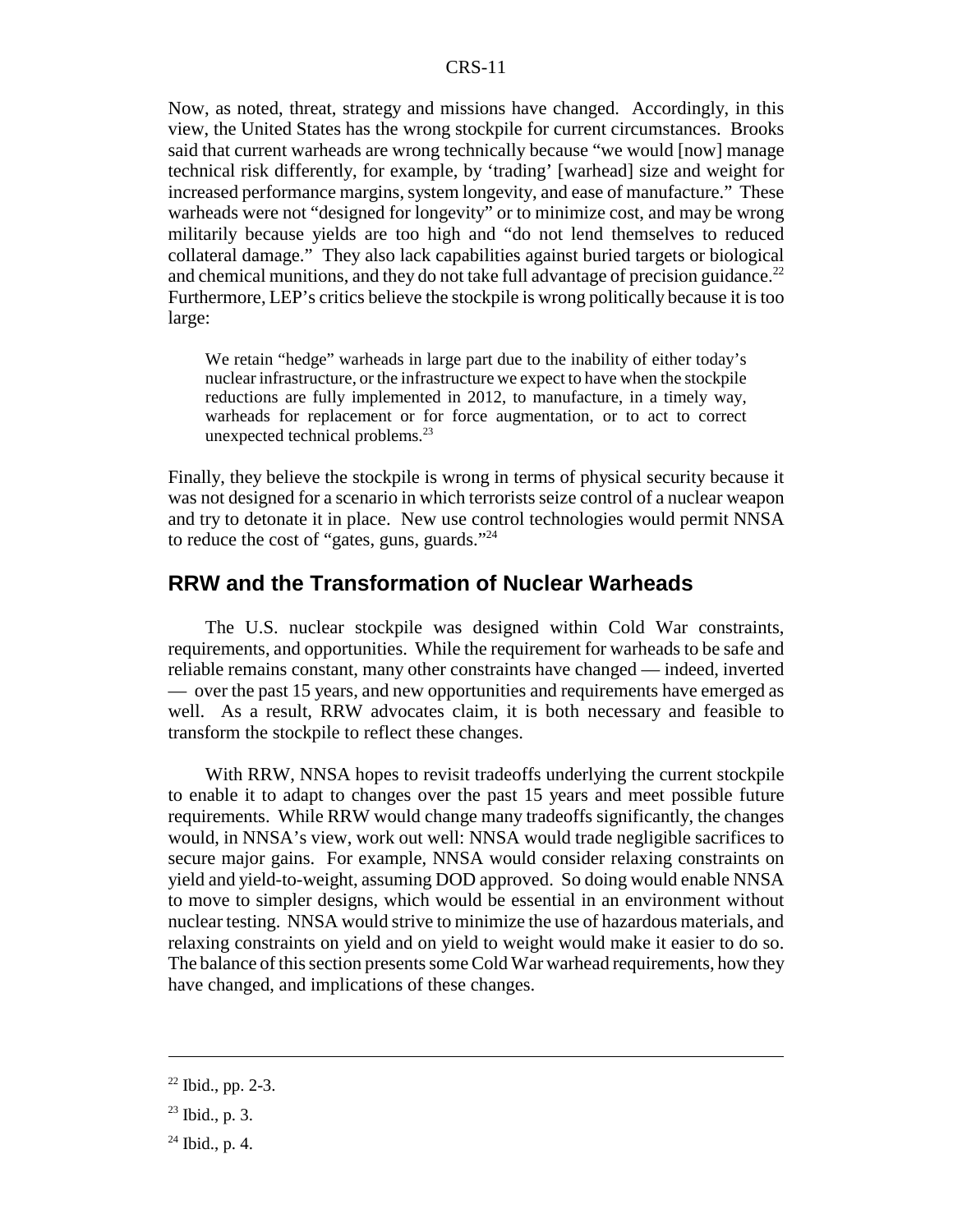*Efficiency.* A major characteristic of warheads for ballistic and cruise missiles was a high "yield-to-weight ratio" — that is, maximizing a warhead's explosive force (yield) for a given weight.<sup>25</sup> Reducing weight let each missile carry more warheads to more distant targets; increasing yield gave each warhead a better chance of destroying its target; and increasing yield-to-weight enabled these goals to be met at the same time. For example, the W88 warhead for the Trident II submarine-launched ballistic missile, used a conventional high explosive (CHE) that was more sensitive to impact than an alternative, insensitive high explosive (IHE), used on many other warhead types. IHE provided greater safety, but CHE packed substantially more energy per unit weight. A missile could carry the lighter CHE warheads to a greater distance, so that a submarine could stand off farther from its targets. Increased ocean patrol area forced the Soviet Union to spread out its antisubmarine assets, improving submarine survivability. Hard-to-manufacture designs, hazardous materials, and other undesirable features were deemed acceptable design tradeoffs to maximize yield-to-weight. Now, ballistic missiles carry fewer warheads than they did during the Cold War due to reduced targeting requirements. As a result, it is possible to revisit the Cold War tradeoffs, redesigning warhead components to give greater emphasis to other characteristics at the expense of yield, weight, or both. For example, with a missile's carrying capacity divided among fewer warheads, each warhead can be somewhat heavier,<sup>26</sup> and the added permissible weight might be allocated to a design that was easier to manufacture.

*Yield.* During the Cold War, DOD required a substantial yield for its strategic warheads. Yield compensated for inaccuracy in attacking targets such as missile silos, which were hardened to withstand all but near misses or direct hits. Yield was also important for attacking targets covering large areas, such as shipyards or petroleum refineries. Now, high yield is much less important. It is unclear what area targets there might be in the future. Further, precision guidance enables conventional bombs to score direct hits on targets, and similar technology could apparently be used to make missile-delivered nuclear warheads more accurate, permitting lower yield. Indeed, some argue that the United States needs some lower-yield warheads.<sup>27</sup> In this view, lower-yield warheads would create less of the unintended damage that might prevent the United States from using them. Such warheads would be a better deterrent precisely because their use would be more credible.

<sup>&</sup>lt;sup>25</sup> Bombs were less constrained in weight because bombers carry heavier loads than missiles.

<sup>&</sup>lt;sup>26</sup> Ballistic missiles carry warheads inside reentry vehicles (RVs). An RV is a streamlined shell that protects its warhead from the intense heat and other stresses of reentering the atmosphere at high speed. RVs are designed to carry a specific type of warhead on a specific missile; the maximum stress that the RV encounters is carefully studied. Increasing warhead weight significantly would increase these stresses, possibly causing the RV to fail and the warhead to burn up, fail, or miss its target by a wide margin.

<sup>&</sup>lt;sup>27</sup> Bryan Fearey, Paul White, John St. Ledger, and John Immele, "An Analysis of Reduced Collateral Damage Nuclear Weapons," *Comparative Strategy,* October/November 2003: 313-315. These lower-yield weapons are not necessarily the very low yield "mini-nukes" debated in Congress in recent years.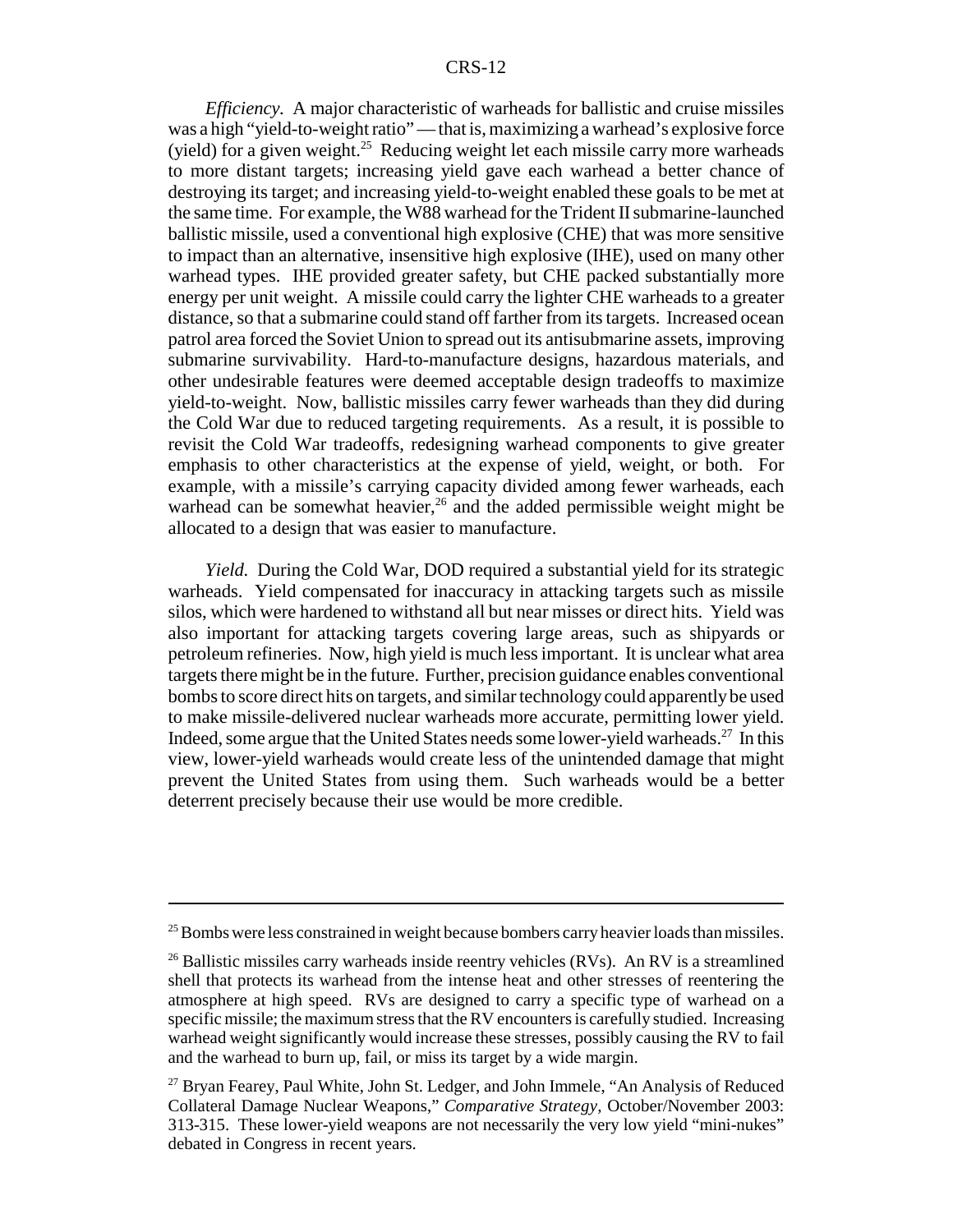*Nuclear testing.* Between 1945 and 1992, the United States conducted over 1,000 nuclear tests, most of which were for weapons design.28 These tests provided confidence that a weapon incorporating hard-to-manufacture components was made correctly, that a weapon would work at the extremes of temperatures to which it might be exposed, and that the design was satisfactory in other ways. Testing also enabled the labs to validate changes to existing warhead designs. With the congressionally-imposed U.S. nuclear test moratorium in October 1992,<sup>29</sup> the United States can no longer rely on tests to validate designs. While there are no military requirements for nuclear weapons with new or modified military capabilities,  $30$  any future weapon would have to be more conservatively designed, staying within design parameters validated by past nuclear tests. This conservatism applies as well to modifications of components.

*Performance, schedule, and cost tradeoffs.* Performance has always been the dominant consideration for nuclear weapons. Weapons must meet standards for safety and reliability, and meet other military characteristics. During the Cold War, schedule was also critical. With new missiles and nuclear-capable aircraft entering the force at a sustained pace, warheads and bombs had to be ready on a schedule dictated by their delivery systems. As a result, "our nuclear warheads were not designed ... to minimize DOE and DoD costs."31 Now, reducing cost has a higher priority. Cost reduction is also more feasible: performance is still dominant, but no external threat drives the schedule.

*Environment, safety, and health (ES&H).* During much of the Cold War, the urgency of production and the limited knowledge of the ES&H effects of materials used or created in the nuclear weapons enterprise resulted in the use of hazardous materials, dumping contaminants onto the ground or into rivers, exposing citizens to radioactive fallout from nuclear tests, and the like. Now, ES&H concerns have grown within the nuclear weapons complex, reflecting their rise in civil society at large, leading to a strong interest in minimizing the use of hazardous materials in warheads and their production.

*Skill development and transfer.* During the Cold War, the design of dozens of warhead types, the conduct of over 1,000 nuclear tests, and the production of thousands of warheads exercised the full range of nuclear weapon skills. Now, with no design or testing, no new-design warheads being produced, and with warheads

 $28$  The United States conducted 1,030 tests, of which 883 were weapons related. (The United Kingdom conducted another 24 tests at the Nevada Test Site.) U.S. Department of Energy. Nevada Operations Office. Office of External Affairs. *United States Nuclear Tests, July 1945 through September 1992,* DOE/NV-209, revision 14, December 1994, p. viii.

<sup>&</sup>lt;sup>29</sup> The moratorium was begun pursuant to Section 507 of P.L. 102-377, FY1993 Energy and Water Development Appropriations Act, signed into law October 2, 1992.

 $30$  Brooks stated, "we must preserve the ability to produce weapons with new or modified military capabilities if this is required in the future. *Currently the DoD has identified no requirements for such weapons,* but our experience suggests that we are not always able to predict our future requirements." Brooks statement to Senate Armed Services Committee, April 4, 2005, p. 6. Emphasis added.

<sup>&</sup>lt;sup>31</sup> Brooks statement to Senate Armed Services Committee, April 4, 2005, p. 3.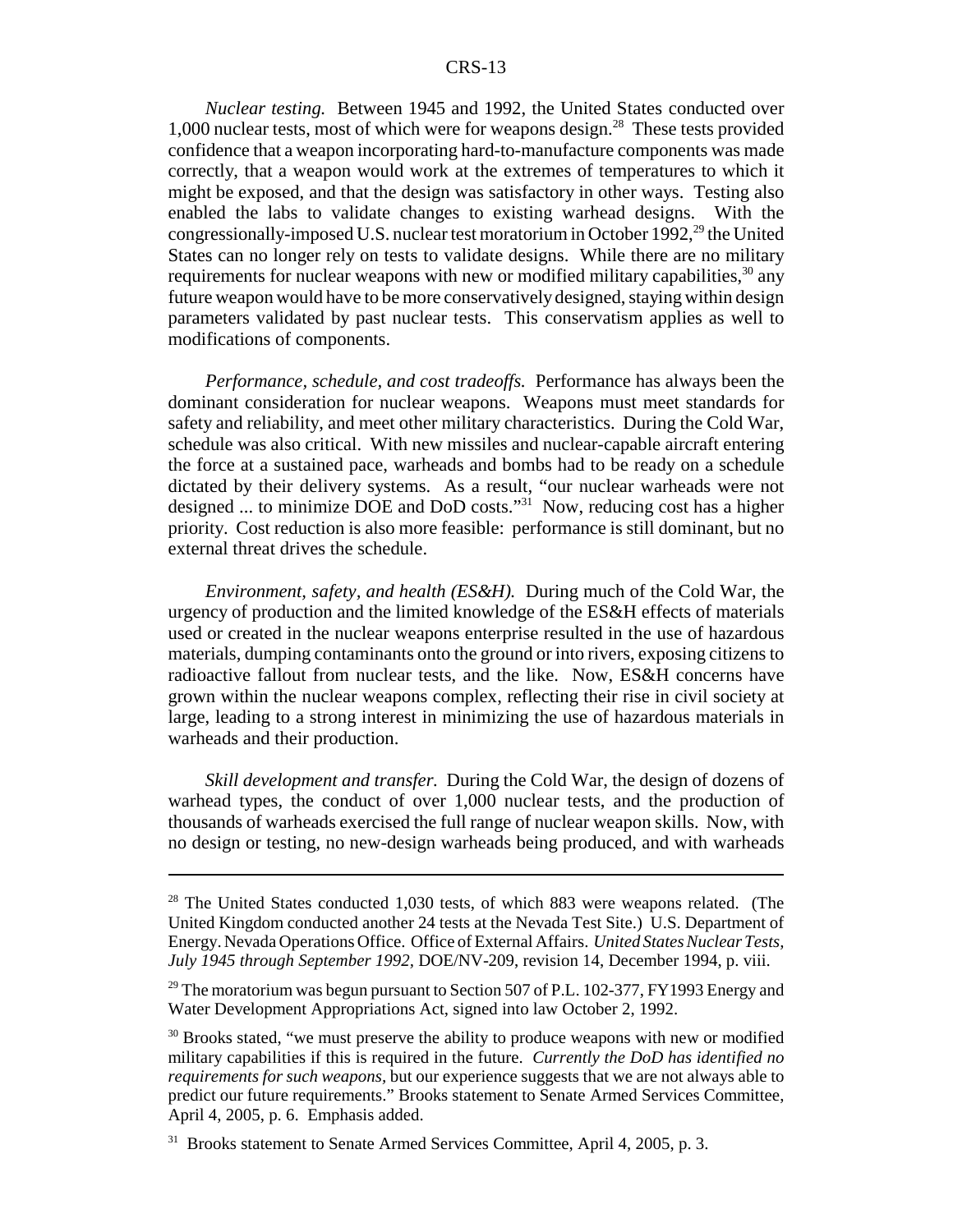being refurbished at a slower pace than that at which they were originally produced, some have raised concern that weapons complex personnel are not adequately challenged. In this view, skill development and transfer can no longer be simply a byproduct of the work, but must be an explicit goal of the nuclear weapons program.

## **RRW and the Transformation of the Nuclear Weapons Enterprise**

Supporters see RRW as the basis for much more than addressing warhead issues. Representative Hobson was, as noted, the prime sponsor of the effort to establish RRW. Consequently, it is important to understand his intent for the program. He expressed concern about the direction of nuclear policy. In introducing the FY2005 energy and water bill to the House, he emphasized the need to redirect the nuclear weapons complex:

much of the DOE weapons complex is still sized to support a Cold War stockpile. The NNSA needs to take a 'time-out' on new initiatives until it completes a review of its weapons complex in relation to security needs, budget constraints, and [a] new stockpile plan..<sup>32</sup>

At a National Academy of Sciences symposium in August 2004, he expressed concern about Administration nuclear policies and programs:

I was not comfortable with the Administration's emphasis on new nuclear weapons initiatives in the fiscal year 2004 budget request and repeated in the fiscal year 2005 request. I view the Advanced Concepts research proposal, the Robust Nuclear Earth Penetrator study, and the effort to reduce the nuclear test readiness posture to 18 months as very provocative and overly aggressive policies that undermine our moral authority to argue that other nations should forego nuclear weapons. We cannot advocate for nuclear nonproliferation around the globe and pursue more useable nuclear weapon options here at home. That inconsistency is not lost on anyone in the international community.<sup>33</sup>

He saw RRW as a key part of his effort to redirect U.S. nuclear strategy, reshape the nuclear weapons stockpile and complex to support that strategy, undertake weapons programs consistent with that strategy, and reject those inconsistent with it.

I think the time is now for a thoughtful and open debate on the role of nuclear weapons in our country's national security strategy. There is still a basic set of questions that need to be addressed and let me talk about some of those. How large a stockpile should we maintain, should we have a set of older weapons with many spares or should we have a smaller stockpile of more modern weapons?

<sup>32</sup> U.S. Congress. *Congressional Record.* June 25, 2004: H5085.

<sup>&</sup>lt;sup>33</sup> Representative David Hobson, "Remarks by Chairman David Hobson — House Appropriations Subcommittee on Energy and Water Development, [to the] National Academy of Sciences, Committee on International Security and Arms Control, Symposium on 'Post-Cold War U.S. Nuclear Strategy: A Search for Technical and Policy Common Ground,'" August 11, 2004, p. 3; available at [http://www7.nationalacademies.org/cisac/ Hobson\_Presentation.pdf].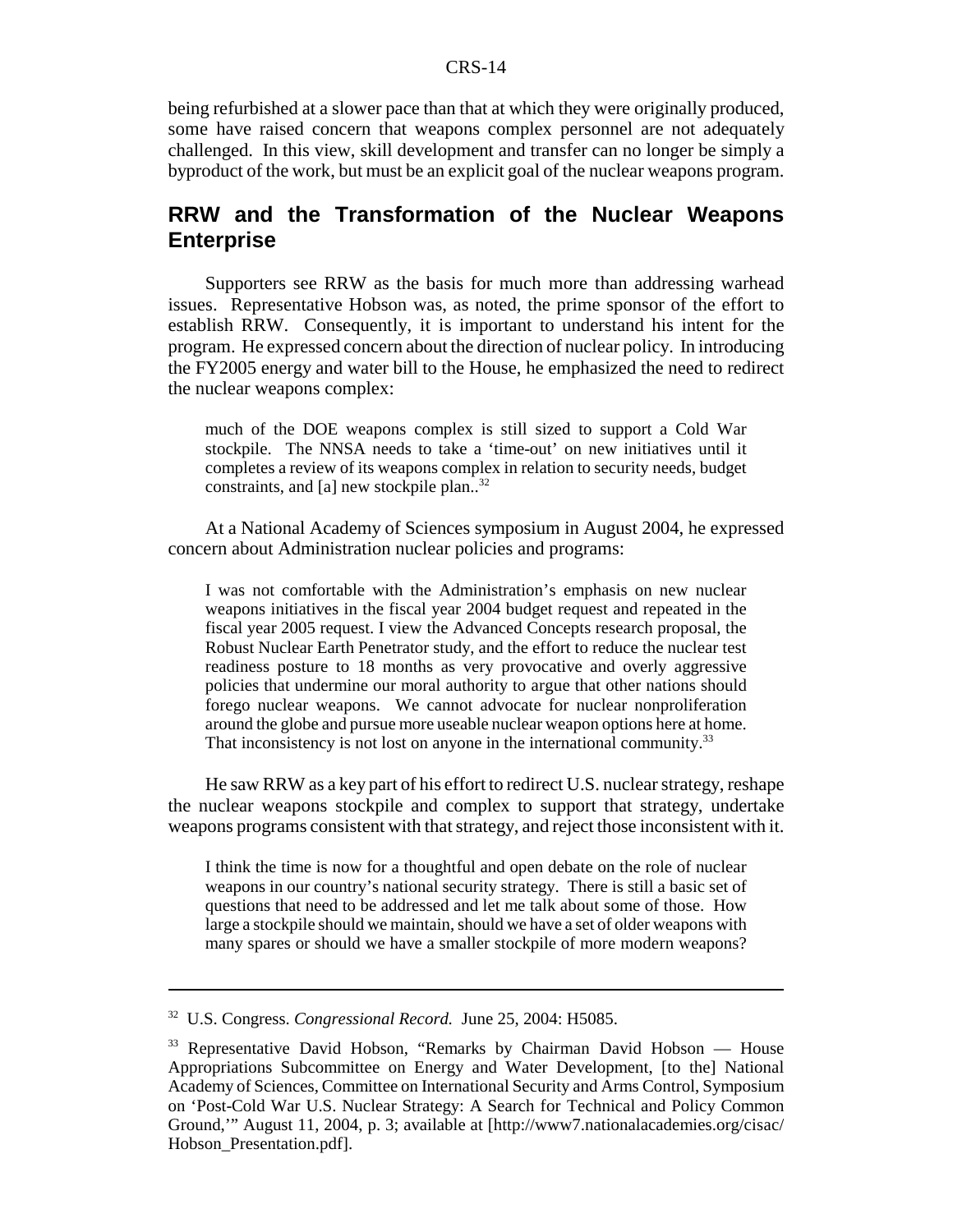What design and manufacturing capabilities do we need to maintain the DOE nuclear weapons complex? And where should these complexes be located? And finally, is this the best use of our limited, financial resources for national defense? ... until we have this debate and develop a comprehensive plan for the U.S. nuclear stockpile and the DOE weapons complex, we're left arguing over isolated projects such as the robust nuclear penetrator or the RNEP study.  $\ldots$ <sup>34</sup>

Representative Hobson also stated:

The Reliable Replacement Warhead concept will provide the research and engineering problems necessary to challenge the workforce while at the same time refurbishing some existing weapons in the stockpile without developing a new weapon that would require underground testing to verify the design. A more robust replacement warhead, from a reliability standpoint, will provide the stockpile hedge that is currently provided by retaining thousands of unnecessary warheads $35$ 

Thus while the FY2005 omnibus appropriations conference report and NNSA's FY2006 budget request presented a program of narrow scope, Representative Hobson envisioned that RRW could be much more consequential. NNSA Administrator Linton Brooks agreed. In testimony of April 2005, he presented an expansive view of the transformation of the nuclear weapons enterprise, with RRW as its pivot point.

Let me briefly describe the broad conceptual approach for stockpile and infrastructure transformation. The "enabler" for such transformation, we believe, is the RRW program. To establish the feasibility of the RRW concept, we will use the funds provided by Congress last year and those requested this year to begin concept and feasibility studies on replacement warheads or warhead components that provide the same or comparable military capabilities as existing warheads in the stockpile. If those studies suggest the RRW concept is technically feasible, and if, as I expect, the Department of Defense establishes a requirement, we should be able to develop and produce by the 2012-15 timeframe a small build of warheads in order to demonstrate that an RRW system can be manufactured and certified without nuclear testing.

Once that capability is demonstrated, the United States will have the option to: • truncate or cease some ongoing life extension programs for the legacy stockpile,

• apply the savings from the reduced life extension workload to begin to transform to a stockpile with a substantial RRW component that is both easier and less costly to manufacture and certify, and

• use stockpile transformation to enable and drive consolidation to a more responsive infrastructure.36

<sup>&</sup>lt;sup>34</sup> Congressman David Hobson, "U.S. Nuclear Security in the 21<sup>st</sup> Century," address to the Arms Control Association, Washington, DC, February 3, 2005. (transcript as delivered)

<sup>&</sup>lt;sup>35</sup> Congressman David Hobson, "U.S. Nuclear Security in the 21<sup>st</sup> Century," address to the Arms Control Association, Washington, DC, February 3, 2005 (remarks as prepared for delivery).

<sup>&</sup>lt;sup>36</sup> Brooks statement to Senate Armed Services Committee, April 4, 2005, p. 6.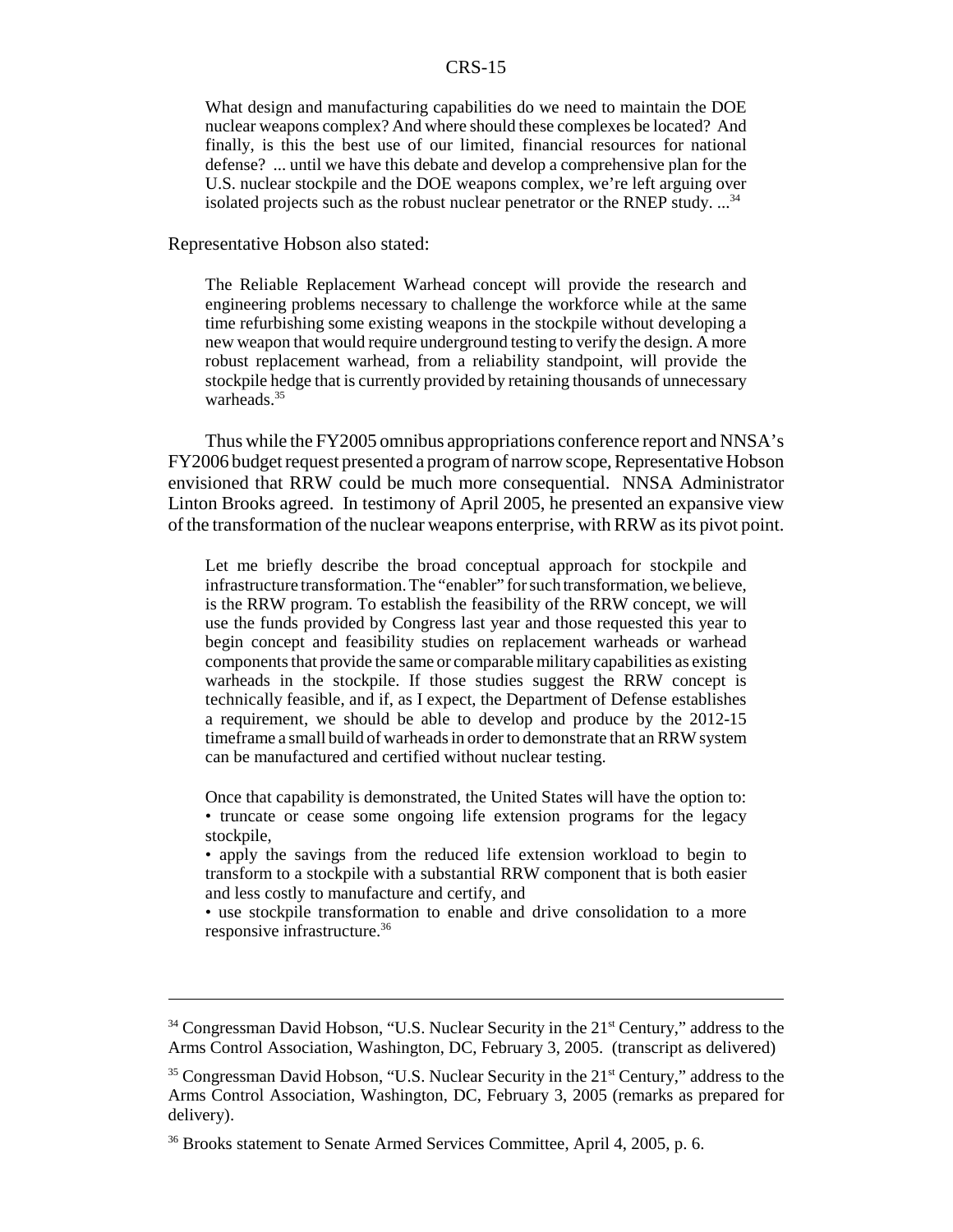DOD, as the "customer" and potential user of nuclear weapons, sets requirements for types and characteristics of nuclear weapons. Representatives of the Office of the Secretary of Defense, the armed services, and NNSA participate in the Nuclear Weapons Council, which under 10 U.S.C. 179 coordinates their efforts in this area. Clearly, if RRW is to progress, it would need the participation and support of DOD, the services, and NNSA. A first step in that direction occurred in March 2005 when the council, by unanimous vote, fully supported the RRW concept. At the same time, RRW, like any program, is subject to congressional approval, rejection, or modification.

Steve Henry, Deputy Assistant to the Secretary of Defense for Nuclear Matters, provided the following statement. It is the first detailed statement of DOD's position on RRW:<sup>37</sup>

President Bush said, "I am committed to achieving a credible deterrent with the lowest possible number of nuclear weapons consistent with our national security needs, including our obligations to our allies. My goal is to move quickly to reduce nuclear forces."<sup>38</sup> To achieve this goal, we must have confidence in the safety, security, and reliability of the weapons not just for today, but for the long term and with the goal to reduce the likelihood of resumption of nuclear testing.

Our current path does not adequately meet the President's guidance. The current stockpile was built in the 80's. These weapons are optimized for yieldto-weight and were expected to remain in the stockpile for only about 20 years. Under the current life extension program, these weapons would be refurbished to extend their life for more than 30 years beyond their original design life. Although any change to a weapon component is reviewed extensively, there remains an uncertainty on the potential impact of cumulative changes. Fundamentally, the life extension program would continue the reliance on Cold War legacy designs that use toxic and high risk materials and provide only limited opportunity to enhance safety and security with  $21<sup>st</sup>$  century technology. Additionally, in some cases, the life extension program would require the reconstitution of expensive weapons production processes that were discontinued more than a decade ago. Under the current path, the DoD would continue to depend on non-deployed warheads to hedge against technical failures and against geopolitical changes.

It is in the best interest of the United States to pursue an alternate path. In concept, a reliable replacement warhead (RRW) could provide that path. Ideally, RRW would sustain the military capabilities of the existing stockpile but may require relaxing some of the Cold War design requirements in order to use replacement components. These components would be designed to increase margins, provide for ease of manufacture and certification, and would reduce the potential for failure due to design and manufacturing flaws and material aging issues. These RRW characteristics would improve our ability to ensure long-term confidence in the stockpile and reduce the likelihood of resumption of nuclear testing, therefore potentially reducing the number of warheads needed

<sup>&</sup>lt;sup>37</sup> Statement provided to the author May 3, 2005.

<sup>&</sup>lt;sup>38</sup> President George W. Bush, Remarks by the President to Students and Faculty at National Defense University, Fort Lesley J. McNair, Washington, D.C., May 1, 2001.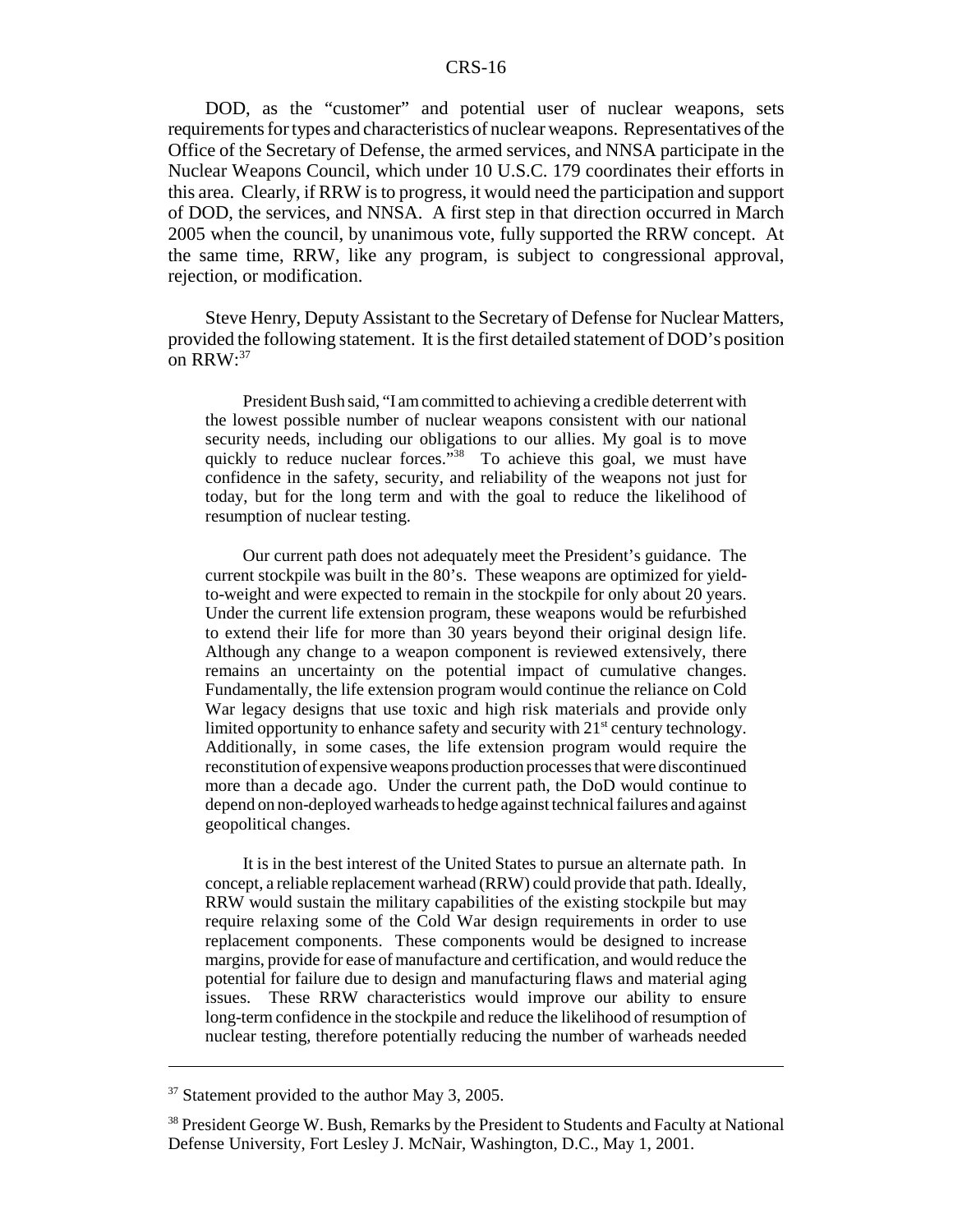to hedge against technical surprises. Under the RRW concept, incorporation of modern safety and security technology would be feasible. RRW could be the enabler for the transformation to an efficient, responsive infrastructure, which may help reduce the number of warheads needed to hedge against geopolitical changes. As an example of how it would make manufacturing easier while increasing safety within the nuclear weapons complex, it could eliminate the need for many of the exotic and hazardous non-nuclear materials.

RRW would, in concept, offer other advantages as well, such as the opportunity to exercise and transfer expertise. However, if we want to move from our current path to RRW, we must do it soon because experienced nuclear weapon designers with test experience are rapidly retiring.

The U.S. Strategic Command (STRATCOM), a component of DOD, is the military command that operates and, at the President's direction, would use U.S. strategic nuclear forces. It provided the following statement on RRW: "STRATCOM will be participating in the joint RRW Project Officers Group, or POG, with the NNSA, the Navy, and the Air Force, and STRATCOM's position on RRW will be based on the results of the RRW POG process."39

#### **Skeptics' Views of RRW**

Because RRW is new, not clearly defined, and may hold benefits as well as costs, those who have criticized some past nuclear weapon programs are trying to understand RRW and its implications better. Because they are in the process of shaping their views, there are few outright critics of the program, but some skeptics.

Some Members of Congress take a cautious approach. A letter drafted by Representative Tauscher and others to Representatives C.W. Bill Young and David R. Obey, Chairman and Ranking Member, respectively, of the House Appropriations Committee, and signed by at least 51 Members of Congress, states that RRW "was added in the Omnibus Conference last year to replace Advanced Concepts. The scope and direction of this program must be clearly defined so that this program does not simply replace the one Congress canceled last year." Further, "We are also concerned that shifting funding from the cancelled Advanced Concepts program into the Reliable Replacement Warhead program may result in new nuclear warheads moving forward without any established need or compelling justification."40

Robert Peurifoy, a former Vice President of Sandia National Laboratories, feels RRW has been oversold. He sees little difference between RRW and LEP; if a component can be manufactured with materials different than the original under RRW, for example, why couldn't that be done under LEP? He notes that that the labs, using development, production, and stockpile data, have repeatedly certified the reliability for the nuclear explosive package of warheads at 100 percent; how, he asks, can that be improved upon? If stockpile stewardship, including LEP as one of its tools, can maintain warheads for nine years without testing, why can it not do so

<sup>&</sup>lt;sup>39</sup> Information provided by STRATCOM to the author, April 29, 2005.

<sup>&</sup>lt;sup>40</sup> Letter provided by Representative Tauscher's office; used by permission. For full text, see [http://www.ananuclear.org/markeys%20letter.html].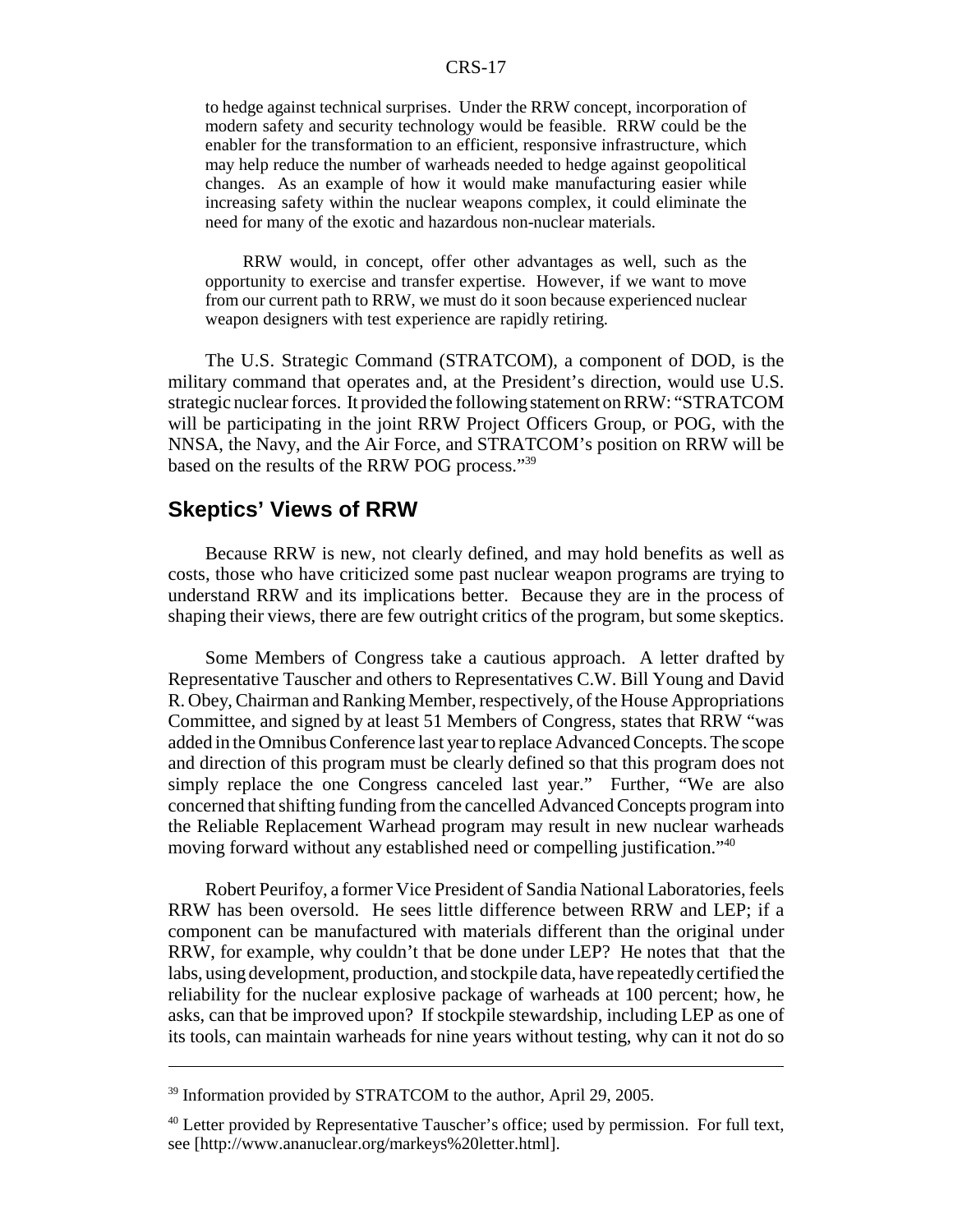indefinitely? The lack of a military requirement for new-design warheads for many years, and the questionable rationales presented for such warheads in the public debate, in his view, undermines the need for a "responsive" infrastructure, as there will likely be few if any events requiring a response. $41$ 

Raymond Jeanloz is a Professor of Earth and Planetary Science and of Astronomy at the University of California, Berkeley, and a long-time member of scientific panels reporting on nuclear-weapon issues. His view depends on what RRW is. He supports a version of RRW that would build on the success of SSP to improve manufacturing practices, lower costs and increase performance margins, as these enhancements would support the Administration's decision to significantly reduce the size of the U.S. stockpile. This RRW would stay within the design parameters that have been validated by nuclear testing. In contrast, he opposes an RRW that would move beyond those parameters in order to create new weapons, as that approach could lead to new weapons that are less reliably validated, that require testing, and that would counter U.S. nonproliferation efforts. In particular, he believes that new designs would undermine U.S. attempts to convince other nations not to develop nuclear weapons by showing them that the United States still feels the need for new weapons. Whichever form of RRW emerges, Jeanloz is concerned about the lack of clarity regarding the program and its cost. $42$ 

Sidney Drell, Professor Emeritus of Physics at Stanford University, and James Goodby, who held several Administration positions in arms control, including Special Representative of President Clinton for the security and dismantlement of nuclear weapons from 1995 — 1996, both have a view of RRW that depends on how technologically ambitious the program is:

One direct way to simplify the process of certifying the reliability and effectiveness of the warheads and to sustain this confidence over a longer period of time is to increase their performance margins. An example of this is to further enhance the explosive energy provided by the primary stage of a nuclear weapon above the minimum required to ignite the secondary, or main, stage of a nuclear weapon. A straightforward way to do this that requires no explosive testing to validate is by adjusting the boost gas fill in the primary during scheduled maintenance or remanufacturing activities. This is an example of an existing process for maintaining long-term high confidence in the arsenal. It is already available, has high merit, and should continue to be implemented.<sup>7</sup> This approach is the appropriate focus of effort for the Reliable Replacement Warhead (RRW) program currently being funded at the U.S. national weapons laboratories.

Turning the RRW program into an effort to develop new-warhead designs by altering the nature of the high explosives or the amount of nuclear fuel in the primary without testing, as some have suggested, would be a mistake. It takes an extraordinary flight of imagination to postulate a modern new arsenal composed of such untested designs that would be more reliable, safe, and effective than the

<sup>&</sup>lt;sup>41</sup> These views are drawn from discussions and emails between Mr. Peurifoy and the author, March-April 2005.

<sup>&</sup>lt;sup>42</sup> These views are drawn from discussions and emails between Professor Jeanloz and the author, March-April 2005.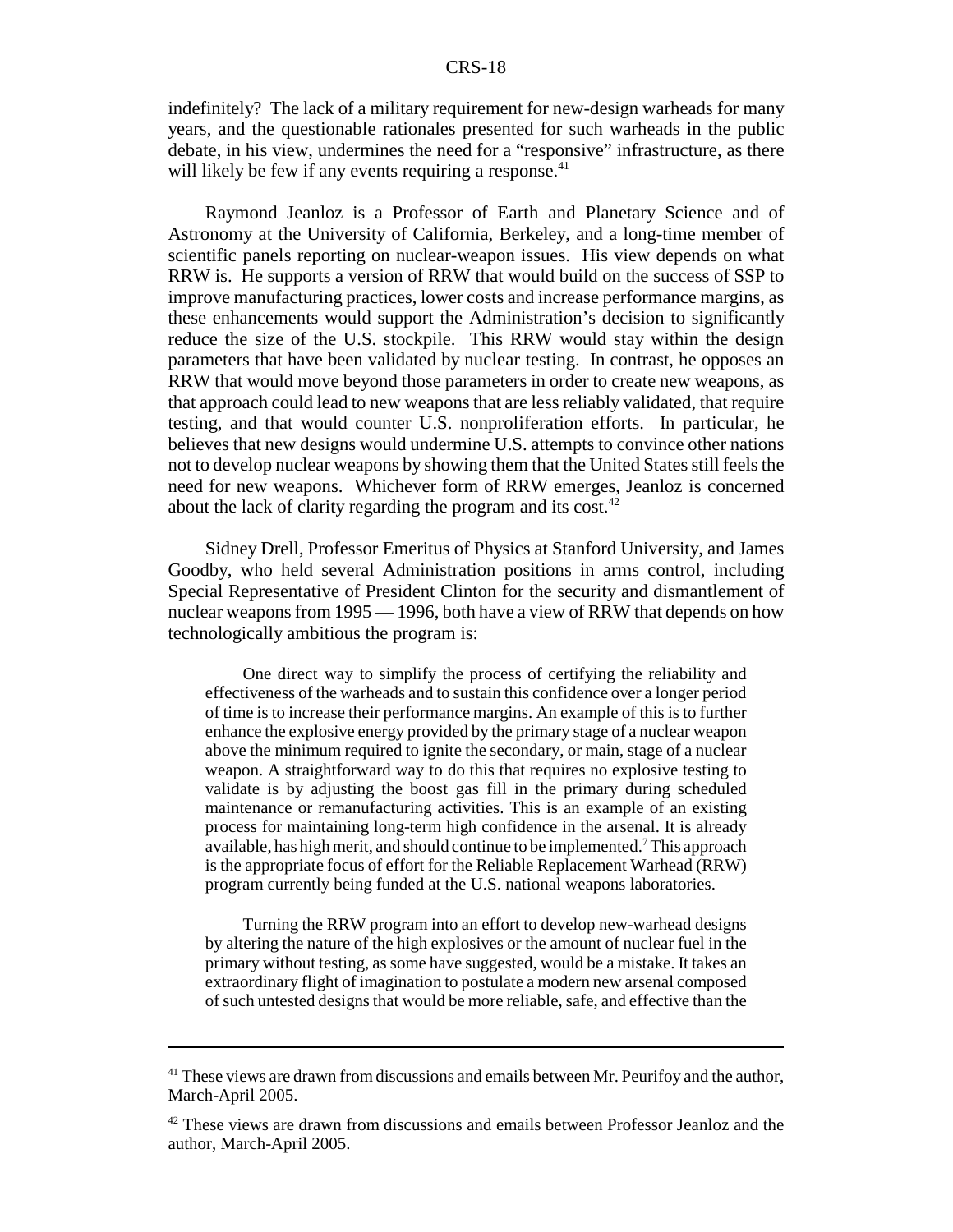current U.S. arsenal based on more than 1,000 tests since 1945. A comprehensive and rigorous stockpile maintenance program confirms and sustains this high confidence. If testing is resumed, the damage to the broader nonproliferation regime, and thus to U.S. security interests, would far outweigh any conceivable advantages to be gained from the new designs.<sup>43</sup>

Daryl Kimball, Executive Director of the Arms Control Association, is more concerned:

the [RRW] proposal is problematic. The rationale for the program is dubious, the scope is vague, and the potential effects far-reaching and dangerous. ... new replacement warheads are not necessary to preserve existing U.S. nuclear-weapon capabilities. ... the existing Stockpile Stewardship Program is working. ... the RRW program could, if not carefully circumscribed, become a back door for the administration to circumvent congressional opposition to new warhead designs for new and destabilizing nuclear strike missions. ... replacing existing, well-proven nuclear warhead designs with "new" and "improved" replacement warheads or warhead components could, if carelessly pursued, increase pressure to conduct nuclear explosive proof tests. ... So long as the United States maintains a nuclear arsenal, stockpile maintenance efforts should focus on preserving the reliability of existing warheads using methods validated by past experience.<sup>44</sup>

## **Issues for Congress**

**Are the Surveillance Program and LEP Sufficient to Maintain the Stockpile?** Skeptics hold that LEP works now, can work indefinitely, and should improve over time. A 2002 report by the National Academy of Sciences stated:

we see no reason that the capabilities of those mechanisms [for maintaining confidence in the stockpile] — surveillance techniques, diagnostics, analytical and computational tools, science-based understanding, remanufacturing capabilities — cannot grow at least as fast as the challenge they must meet. (Indeed, we believe that the growth of these capabilities — except for remanufacturing of some nuclear components — has more than kept pace with the growth of the need for them since the United States stopped testing in 1992, with the result that confidence in the reliability of the stockpile is better justified technically today than it was then.) $45$ 

<sup>43</sup> Sidney Drell and James Goodby, *What Are Nuclear Weapons For? Recommendations for Restructuring U.S. Strategic Nuclear Forces,* Arms Control Association, April 2005, p. 19- 20. Footnote in original is as follows: 7. Executive Summary, JASON Report on Nuclear Testing, JSR-95-320 (August 1, 1995).

<sup>44</sup> Daryl Kimball, "Replacement Nuclear Warheads? Buyer Beware," *Arms Control Today,* May 2005.

<sup>45</sup> National Academy of Sciences. Committee on Technical Issues Related to Ratification of the Comprehensive Nuclear Test Ban Treaty. *Technical Issues Related to the Comprehensive Nuclear Test Ban Treaty.* Washington, National Academy Press, 2002, p. 5.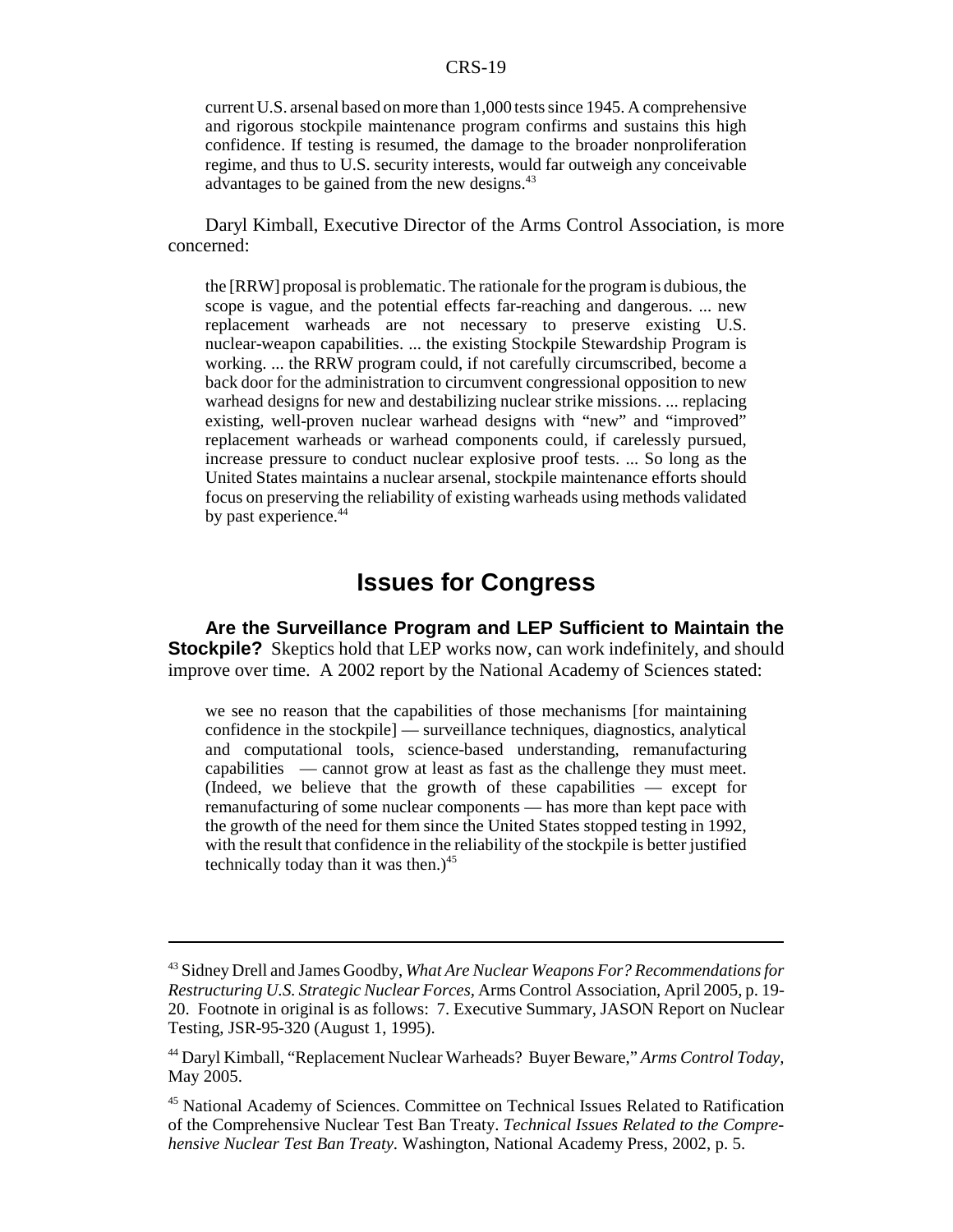Skeptics argue that SSP can accommodate minor variance in components made with LEP. Variation has always been present in nuclear weapons production. During the Cold War, when thousands of warheads of a given type were made over a period of years, small changes were inevitable: materials would vary from one batch to the next, vendors would reformulate materials slightly, processes were not completely defined, and minor design or process changes were made. While nuclear testing was available, it was impossible to test all variations. Despite these limitations, weapons were certified for use in the stockpile, indicating that some variance is acceptable.

RRW supporters argue that LEP will have increasing difficulty in maintaining weapons over the long term, as discussed in "Is LEP Satisfactory for the Long Term?" Regarding testing, it was unnecessary to test all variance between warheads because much of it fell within design parameters validated by nuclear tests. At the same time, testing was available to address uncertainties and to provide confidence in larger changes.

**Is RRW Needed in Order to Provide New Military Capabilities?** NNSA Administrator Brooks maintains that the current stockpile may be wrong from a military perspective. Yields are too high, there is potential for too much collateral damage, we lack the capability to destroy buried facilities or facilities containing chemical or biological weapons, warheads could be more accurate, and they are not geared for small-scale strikes. Weapons to create electromagnetic pulse to destroy electronic equipment would be more effective if their radiation outputs were tailored to the mission, which could require modifications to the NEP. Weapons to destroy chemical or biological weapons would benefit from altered radiation outputs. Brooks said, "we must preserve the ability to produce weapons with new or modified military capabilities if this is required in the future." He views RRW as the "enabler" for transforming the stockpile.

RRW skeptics would challenge the need for new military capabilities. They maintain that current weapons possess a vast range of capabilities that should suffice for the limited contingencies in which the United States might use them. Brooks does not claim that new capabilities are needed, only that they might be in the future. Further, they argue, many of Brooks's examples are irrelevant to RRW. Accuracy depends mainly on the reentry vehicle and the missile's guidance. The ability to conduct small strikes depends on command and control. There may be various ways to reduce the yield, and collateral damage, of existing weapons. Unmodified weapons can generate electromagnetic pulse, as has been known since around 1960.46 Even modified nuclear weapons may be unable to destroy chemical or biological agents in

<sup>46</sup> U.S. Department of Defense and Department of Energy. *The Effects of Nuclear Weapons.* Compiled and edited by Samuel Glasstone and Philip Dolan. Washington, USGPO, 1977, p. 514.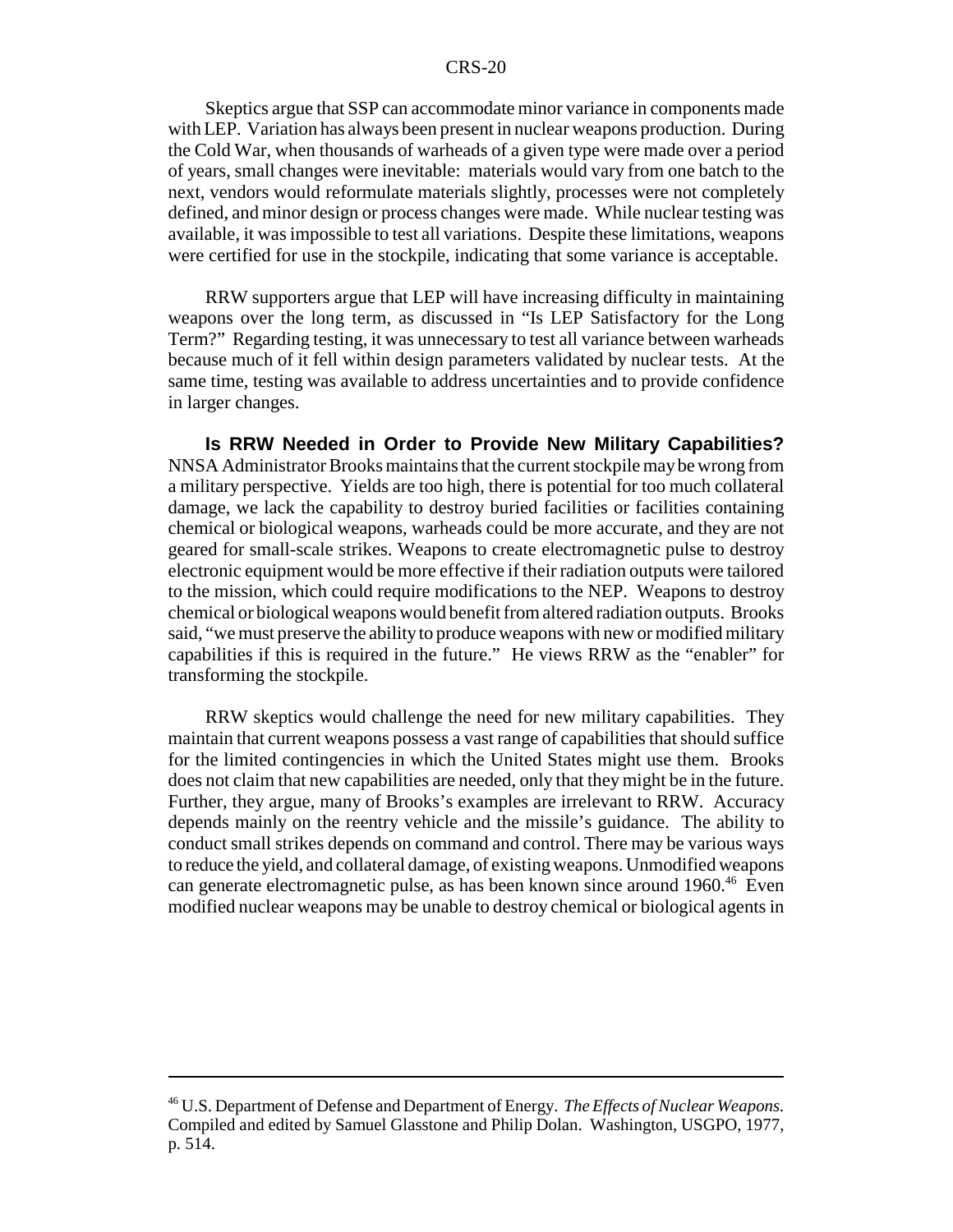buried facilities.<sup>47</sup> Accordingly, critics challenge the new-capabilities argument as a rationale for RRW.

**Might RRW Permit a Reduction in Warhead Numbers?** The United States retains many reserve warheads. Some are for inspection. Some hedge against a potential need for more deployed weapons, which is important because the United States has been unable to produce weapons for the stockpile since shortly after the Rocky Flats pit production plant closed in 1989. (See Appendix.) Others hedge against the failure of some weapons; for example, NNSA retains at least two warhead types for each delivery system — W62, W78, and W87 for land-based missiles, W76 and W88 for submarine-launched missiles, B61 and B83 bombs for aircraft, and W80 and W8448 for cruise missiles. In that way, the failure of one warhead type would not compel the withdrawal of an entire class of delivery systems. Still others insure against an inability by NNSA to maintain the stockpile with LEP. While all units of a given warhead type age at the same rate, individual units differ slightly, so may fail at different times or for different reasons.

In the view of DOD and NNSA, RRW would permit a reduction in warhead numbers by increasing confidence in the warheads that remain. It would also support a production complex that can demonstrate the capability to manufacture at least small numbers of warheads for the stockpile. In that way, the United States could respond to new military requirements with new-production RRW warheads that might be tailored for specific missions rather than maintaining large numbers of stockpiled warheads, at substantial cost, in which confidence might erode over time.

RRW supporters believe that RRW creates an additional path, beyond that offered by LEP, for increasing confidence in warheads. They state that, under LEP's approach of minimizing changes to the nuclear explosive package (NEP), problems can only be resolved by attempting to reduce uncertainties through technical analyses, while RRW also provides the option of increasing margins by redesigning components to compensate for uncertainties.49

<sup>48</sup> The W84 is not in the active stockpile.

<sup>47</sup> A National Academy of Sciences report stated, "An attack [on a chemical or biological weapons facility] by a nuclear weapon would be effective in destroying the agent only if detonated in the chamber where agents are stored," and that the uncertainty of survival of an earth penetrator weapon increases with a depth of penetration greater than 3 meters. National Academy of Sciences. National Research Council. Division on Engineering and Physical Sciences. Committee on the Effects of Nuclear Earth-Penetrator and Other Weapons. *Effects of Nuclear Earth-Penetrator and Other Weapons.* Washington, National Academies Press, 2005; prepublication copy, p. 9-1 and 9-2. By this reasoning, a nuclear attack on a chemical or biological weapon facility buried at a moderate depth would probably fail.

 $49$  The weapons labs are developing a technique, quantification of margins and uncertainties (QMU), to evaluate how changes affect weapon performance. The idea is to identify key segments of a weapon's performance (e.g., high explosive detonation), the minimum and maximum values required for each segment to perform as intended, the range of uncertainty associated with those values, and the design margins. Under QMU, the labs could have confidence in the warhead if margin exceeds uncertainty at each segment. QMU could be (continued...)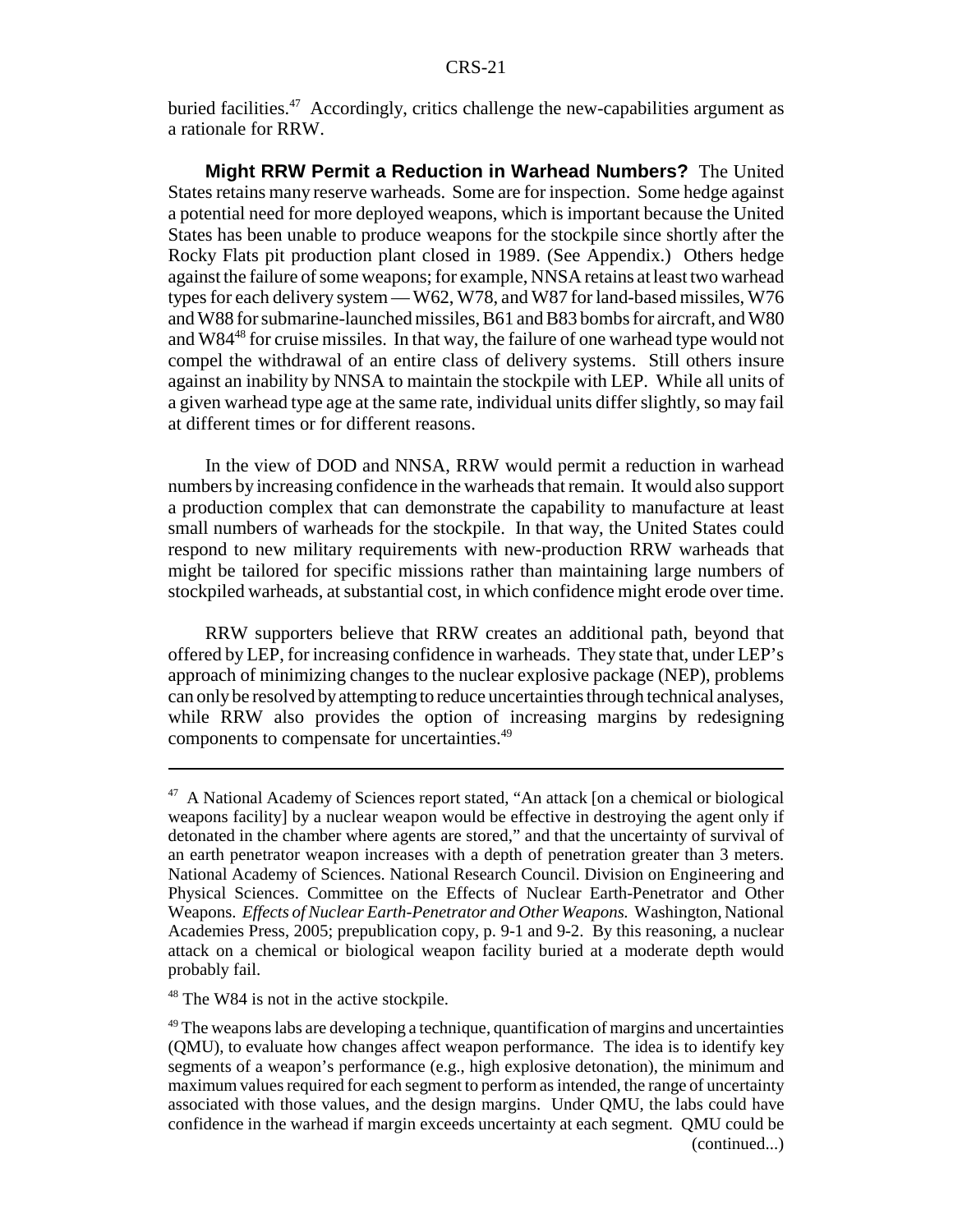Skeptics endorse stockpile reductions, but would question the need for RRW to meet this goal. They argue that other means can maintain confidence in warheads. For example, tritium gas, which is used to boost a weapon's yield (see Appendix), decays radioactively, so changing a weapon's tritium more frequently could, it is argued, compensate for uncertainties introduced by slight changes in weapon components under LEP.50 This change can be made under LEP with no impact to the NEP. Skeptics also point out that RRW would address only one of many reasons given for a reserve stockpile, so it would seem that RRW by itself would not permit large reductions.

RRW supporters agree that enhanced boost gas could forestall some problems and should be used to do so, but note that it cannot solve others: a slight asymmetry in the implosion wave might cause the primary to fail, or a failure of the radiation case would prevent the secondary from detonating.

**Will RRW Save Money?** Supporters claim that RRW would save money for the following reasons. Using fewer hazardous materials in components and production processes would reduce the cost of handling, worker and environmental protection, and waste disposal. Components designed for ease of production could be produced with less equipment, in less time, and on less floor space. Components less sensitive to minor variations in dimensions and materials would have fewer production units rejected, reducing the waste stream and effectively increasing capacity. Use of more advanced warhead use-control features would permit a reduction in the cost of physical security. Increasing warhead safety would reduce the risk of plutonium dispersal in a fire, and the resulting cost. Reducing stockpile size would lower security and maintenance expenses.

Skeptics favor holding down costs, but not at the expense of confidence in the stockpile. They place more confidence in LEP, and would rather use it even if it costs more than RRW. They also anticipate that RRW would entail high transition costs for development of warhead components and production processes, construction of new nuclear weapons complex facilities, and modification of large

 $49$  (...continued)

used with LEP or RRW. For more on QMU, see David Sharp and Merri Wood-Schultz, "QMU and Nuclear Weapons Certification: What's under the Hood," *Los Alamos Science,* number 28, 2003: 47-53; and D.H. Sharp, T.C. Wallstrom, and M.M. Wood-Schultz, "Physics Package Confidence: 'ONE' vs. '1.0,'" *Proceedings of the NEDPC [Nuclear Explosives Design Physics Conference] 2003,* Los Alamos report LAUR-04-0496, 13 p.

<sup>&</sup>lt;sup>50</sup> "In certain cases, slight changes in the attributes of a nuclear weapons component, such as those introduced by using new technologies, can be rendered unimportant by increasing the margin of performance of the weapon. By margin of performance, we mean the difference in primary yield which is expected from a normal weapon and the minimum primary yield which will drive the secondary to essentially full yield. The margin available to a specific weapon changes with time and circumstances, notably because primary yield is so sensitively dependent on the amount of tritium available in the gas system. ... There are various means to enhance the margin without resorting to underground tests ... But it seems clear that the most significant opportunity to enhance margin lies in the gas supply system. ... one obvious means is to shorten the tritium refill cycle so that large excursions in the amount of tritium do not occur." Drell, Jeanloz, et al., *Remanufacture,* p. 23-24.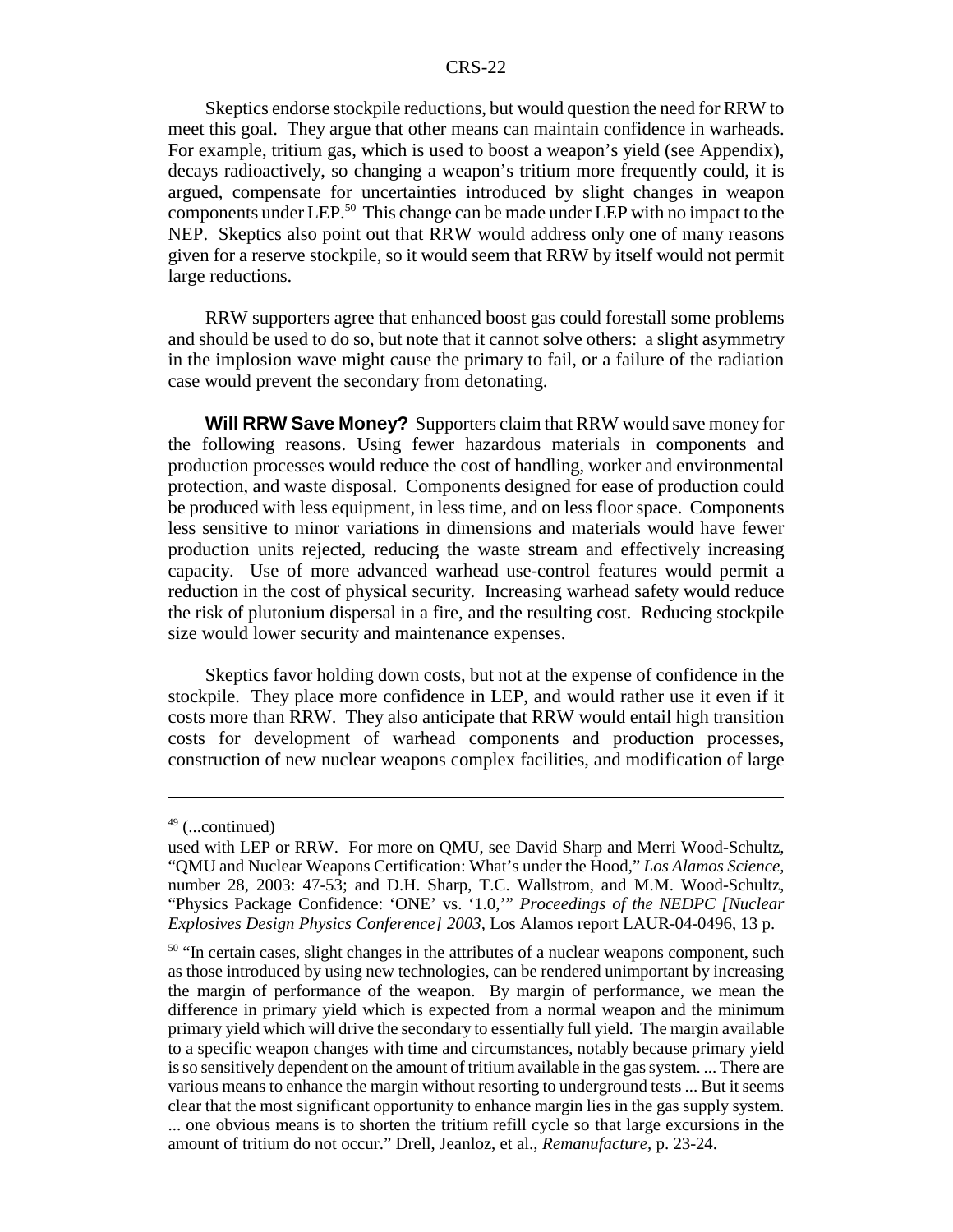numbers of warheads. Posited savings from RRW in operations and maintenance, corrected for inflation, would have to exceed these up-front investment costs for the cost argument to be valid. With RRW at a preliminary stage, skeptics doubt that RRW supporters have nearly enough data to make cost comparisons.

**How Might RRW Affect the Nuclear Weapons Complex?** A responsive infrastructure, including the nuclear weapons complex, is an element of the New Triad.51 Responsiveness appears to include flexibility, the ability to switch rapidly from work on one warhead type to work on another in case a defect is found that requires a prompt fix; timeliness, the ability to modify warheads or make new-design warheads if needed in time to respond to potential threats, if called for by DOD; and capacity adequate to make fixes in a reasonable time to a warhead type with many deployed units, or so that it could work on several warhead types simultaneously.

A responsive infrastructure, RRW supporters believe, requires new-design components. Components that are designed for ease of manufacture and that minimize the use of hazardous materials would permit the plants to use simpler production processes and produce at a faster rate. Conversely, by increasing confidence, RRW could enable DOD to shift its hedge against potential weapon problems from maintaining many inactive warheads to a more responsive infrastructure, thereby reducing the number of nondeployed warheads and the size of the complex needed to support the stockpile.

Skeptics would question whether an LEP infrastructure would be much less responsive than an RRW infrastructure. New-design NEP components fully supportable by nuclear test data could be done under LEP or RRW. The remaining subset of components, new-design NEP components not fully supported by test data, would involve considerable equipment and skill to produce even under RRW. Worse, such components might introduce problems, and correcting them would absorb much of the capacity of the infrastructure, reducing its responsiveness. Finally, responsiveness can be gained in ways other than component design, such as by investment in equipment, facilities, and R&D on manufacturing. Skeptics do not oppose all manufacturing improvements. Some improvements could produce components to tighter tolerances, reducing variations that might raise questions about reliability. Skeptics see a smaller stockpile as the best way to assure responsiveness by easing the burden on the production complex.

Skeptics may find the nuclear weapons complex envisioned by NNSA Administrator Brooks under RRW to be troubling:

Establishing a responsive nuclear infrastructure will provide opportunities for additional stockpile reductions because we can rely less on the stockpile and more on infrastructure (i.e., ability to produce or repair warheads in sufficient quantity in a timely way) in responding to technical failures or new or emerging threats.<sup>52</sup>

<sup>&</sup>lt;sup>51</sup> Crouch, Special Briefing on the Nuclear Posture Review, January 9, 2002.

<sup>&</sup>lt;sup>52</sup> Brooks statement to Senate Armed Services Committee, April 4, 2005, p. 3.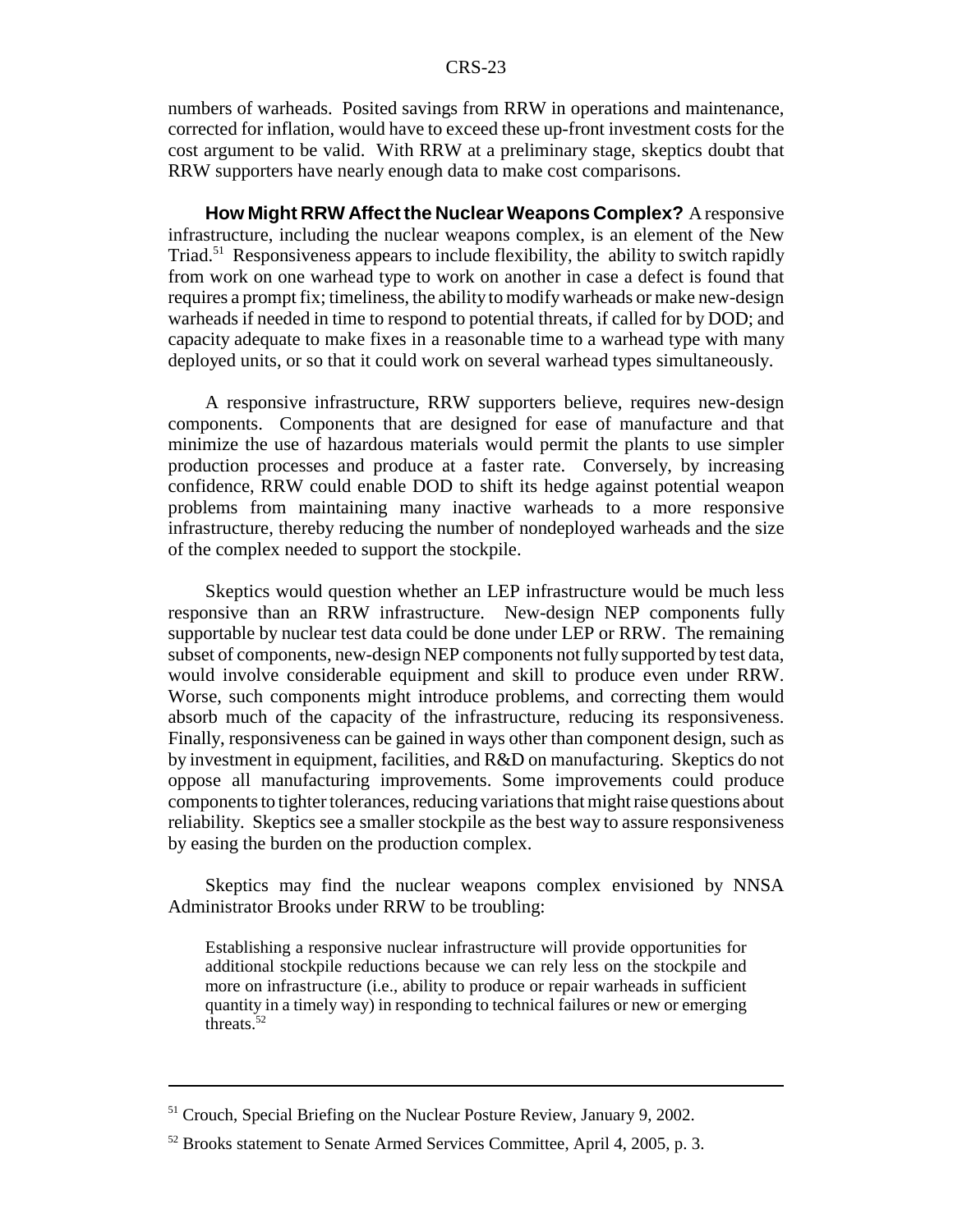If we can establish a responsive infrastructure and demonstrate we can produce replacement warheads on the same time scale in which geopolitical threats emerge — and if we can demonstrate that we can respond quickly to technical problems, then I believe we can go much further in reducing nondeployed warheads in order to meet the President's stated vision of the smallest stockpile consistent with our nation's security requirements.<sup>53</sup>

Skeptics take these statements as evidence that RRW would entail a substantial production capacity and the ability to design weapons and start production quickly, thereby enabling the buildup of a larger stockpile if desired. They believe that some manufacturing processes could be upgraded under LEP, and reject the implication that only RRW could deliver a more efficient and responsive complex to support a smaller stockpile.

RRW advocates, however, maintain that the United States needs a nuclear weapons complex as Brooks described because it addresses contingencies that could well arise. The United States may need to (1) design and produce new or modified warheads quickly to meet new threats; (2) rebuild several warhead types at the same time; (3) conduct a large-scale, rapid rebuild to correct a defect in a type of warhead deployed in large numbers, and (4) rebuild a smaller stockpile on a continuing basis to avoid issues that could cause uncertainty in performance, Substantial capacity is needed to meet any of these goals, let alone all of them simultaneously. However, they argue that this capacity does not mean that the United States will build a large stockpile; the President and Congress would decide on stockpile size.

**Might RRW Undermine U.S. Nonproliferation Efforts?** Skeptics oppose RRW to the extent that it entails a substantial production capacity, facilitates the development of weapons with new military capabilities, or leads to testing. They are concerned that a program of that sort may appear to run counter to the U.S. commitment in Article VI of the Nuclear Nonproliferation Treaty (NPT) to "pursue negotiations in good faith on effective measures relating to cessation of the nuclear arms race at an early date and to nuclear disarmament ..." Further, a statement by China, France, Russia, the United Kingdom, and the United States to the 2000 NPT Review Conference reiterated "our unequivocal commitment to the ultimate goals of a complete elimination of nuclear weapons ..."54 In this view, reaffirming the value of nuclear weapons through programs such as RRW would make it harder for the United States to achieve its nonproliferation objectives diplomatically. Member states of the NPT, meeting in New York in May 2005 to review treaty

<sup>&</sup>lt;sup>53</sup> Senate Armed Services Committee hearing, Strategic Forces/Nuclear Weapons, April 4, 2005.

<sup>&</sup>lt;sup>54</sup> "Statement by the Delegations of France, the People's Republic of China, the Russian Federation, the United Kingdom of Great Britain and Northern Ireland, and the United States of America," introduced in "Statement to the 2000 NPT Review Conference," by H.E. Hubert de la Fortelle on behalf of the U.N. permanent five nuclear weapon states, May 1, 2000; available at [http://www.ceip.org/programs/npp/npt2000p5.htm].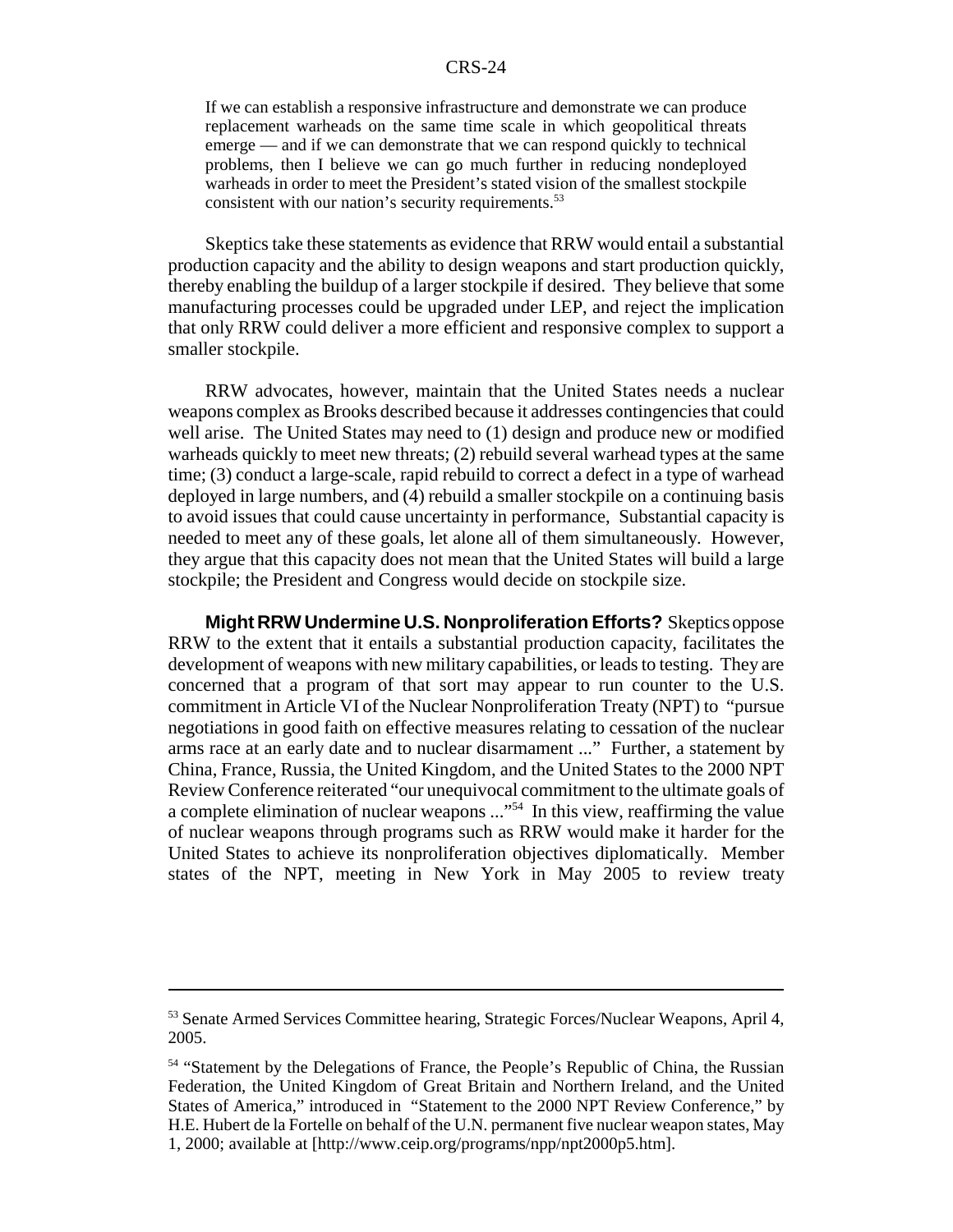implementation, have criticized the United States, though not by name, for nuclear weapon programs, which they see as inconsistent with Article VI of the treaty.<sup>55</sup>

RRW's supporters counter that RRW will increase confidence in the reliability of weapons and in the ability to certify them over the long term. As a result, RRW will reduce the probability that the United States will resume nuclear testing and will permit a substantial reduction in the U.S. nuclear stockpile, both of which could have a positive effect on nonproliferation. In addition, some may take the view that an RRW program that facilitated the development of nuclear weapons with new military missions could help dampen proliferation by strengthening deterrence.

**Might LEP or RRW Lead to Nuclear Testing?** RRW's supporters and skeptics both prefer to avoid nuclear testing. The Administration has continued the nuclear test moratorium, though it has asserted it would test if required.<sup>56</sup> That has not been needed because DOD has no requirement for nuclear weapons with new or modified capabilities, and because the Secretaries of Defense and Energy have been able to certify the stockpile without testing.<sup>57</sup> Because the Administration does not support the Comprehensive Test Ban Treaty,<sup>58</sup> it has not spelled out arguments against testing. It could be, however, that part of the rationale for avoiding testing is political, as testing could cause massive protests domestically and internationally. Further, most nations would likely view resumed U.S. testing as a clear breach of U.S. obligations on behalf of nuclear disarmament and could lead to the unraveling of the nuclear nonproliferation regime and to testing by others.

NNSA argues that RRW would reduce the need for testing. Linton Brooks said, "not only is the reliable replacement warhead program not designed to foster a return to nuclear testing, it is probably our best hedge against the need sometime in the future to be faced with the question of a return."59 Components could be designed to be less sensitive to minor changes in materials and processes and to permit looser

<sup>55</sup> See, for example, Ambassador Wernfried Koeffler, Head of Delegation, Austria, in a statement to the 2005 NPT Review Conference (p. 4), said, "Our concern that nuclear weapons are still central to strategic planning is increased by reports of intentions to develop new nuclear weapons or alter their design for new uses. Even the affirmation that only concepts are being studied is not reassuring."

<sup>&</sup>lt;sup>56</sup> Linton Brooks testified, "we believe the nation must be prepared to carry out an underground nuclear test in the event of unforeseen problems that can't be resolved by other means." U.S. Congress. House. Committee on Armed Services. Strategic Forces Subcommittee. Hearing on the FY2006 budget request from the Department of Energy on Atomic Energy Defense Activities, March 2, 2005.

<sup>57</sup> Senate Armed Services Committee hearing, Strategic Forces/Nuclear Weapons, April 4, 2005.

<sup>&</sup>lt;sup>58</sup> The treaty would ban nuclear explosions. It was opened for signature in 1996 but has not entered into force. The U.S. Senate rejected it in 1999. See U.S. Congress. Congressional Research Service. *Nuclear Weapons: Comprehensive Test Ban Treaty*. CRS Issue Brief IB92099, by Jonathan Medalia. Updated periodically.

<sup>59</sup> Senate Armed Services Committee hearing, Strategic Forces/Nuclear Weapons, April 4, 2005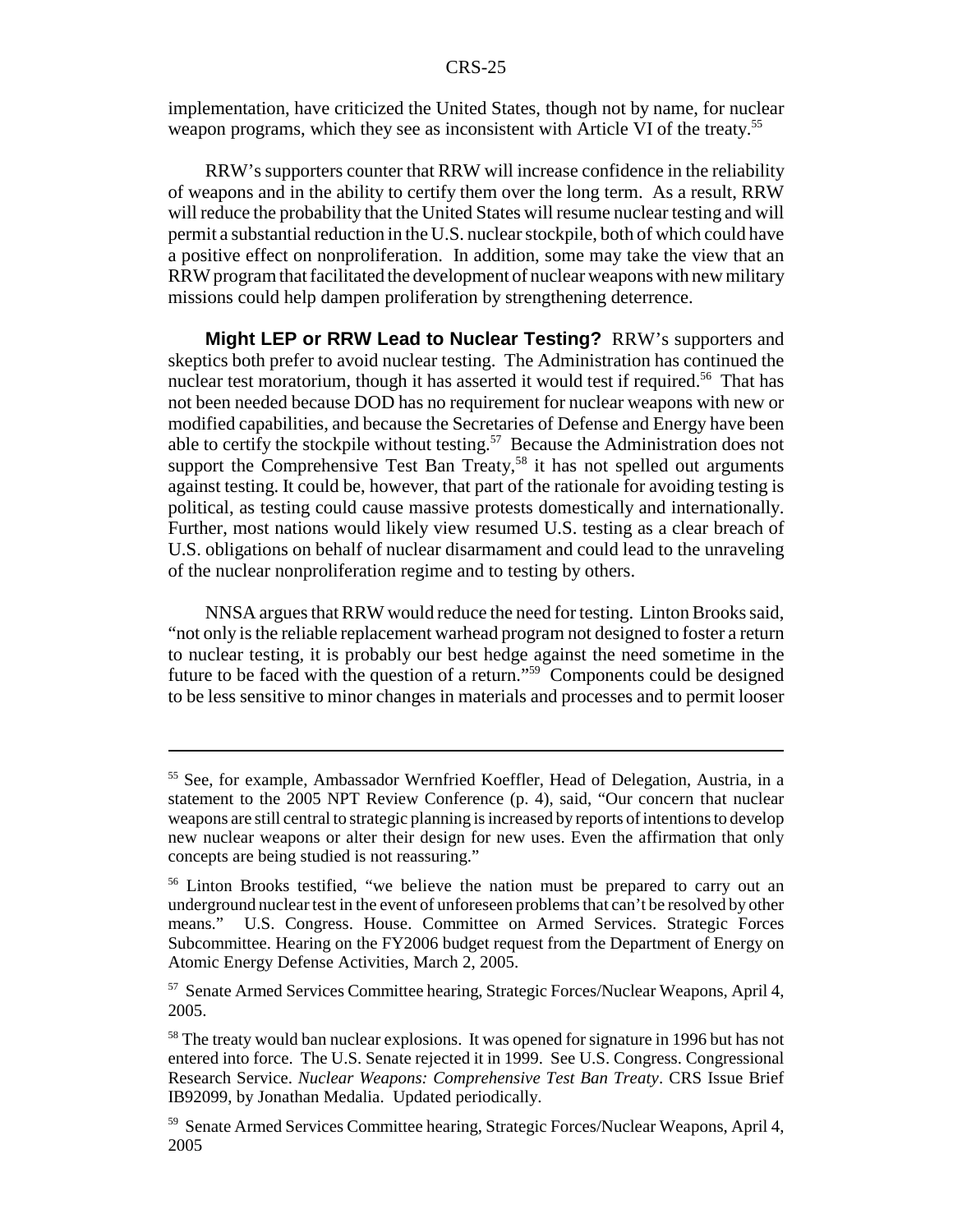tolerances. As a result, uncertainties that might prompt a nuclear test on current weapons might be acceptable with RRW components.

Skeptics endorse a continuation of the nuclear test moratorium, but fear that changes under RRW that NNSA claims would reduce the need for testing could actually increase it. Small changes to the NEP that were within the parameters validated by past nuclear tests could be done under LEP. It is as yet unclear if changes made under RRW would be within these parameters; changes of greater magnitude could undermine confidence in the warhead and lead to testing.

**Might RRW Enable an Increase In Inherent Warhead Security?** There are two aspects to warhead security — access control and use control. The first is a matter of physical protection and is the responsibility of DOD or DOE. The second is ensuring that anyone who gains unauthorized access to a warhead is not able to detonate it. In the wake of the 9/11 attacks, both have increased in importance. For example, NNSA's FY2002 request for Safeguards and Security was \$448.9 million, while the FY2006 request is \$708.5 million. Use control has always been part of warhead design. In the earliest days, fissile materials were reportedly kept separate from bomb casings, in part for control.<sup>60</sup> For many years, weapons have used permissive action links, which require a code to activate the weapon. Now, with a higher threat of terrorist attack, RRW supporters claim that further modifications to the weapon for use control are in order. Linton Brooks, discussing RRW, stated:

We now must consider the distinct possibility of well-armed and competent terrorist suicide teams seeking to gain access to a warhead in order to detonate it in place. This has driven our site security posture from one of "containment and recovery" of stolen warheads to one of "denial of any access" to warheads. This change has dramatically increased security costs for "gates, guns, guards" at our nuclear weapons sites. If we were designing the stockpile today, we would apply new technologies and approaches to warhead-level use control as a means to reduce physical security costs.<sup>61</sup>

Skeptics say that physical security and existing use-control features are quite sufficient to protect warheads against theft by terrorists. The record in this regard is exceptional. Warhead vulnerability has been reduced since the end of the Cold War by withdrawing thousands of tactical nuclear weapons from Europe and from Navy ships, and by reducing the number of deployed strategic nuclear warheads sharply. General James Cartwright, USMC, Commander, U.S. Strategic Command, said, "I am comfortable that we have the [nuclear] weapons protected and that we are moving to a posture that will improve that protection in light of the changing threat."62 Skeptics also question if DOE and DOD would reduce physical security even if enhanced-security warheads were deployed. At any rate, in this view, Russian

<sup>60</sup> Thomas Cochran, William Arkin, and Milton Hoenig, *Nuclear Weapons Databook, Volume I, U.S. Nuclear Forces and Capabilities,* Cambridge, MA, Ballinger, 1984, p. 6. See also ibid., pp. 30-31.

<sup>&</sup>lt;sup>61</sup> Brooks statement to Senate Armed Services Committee, April 4, 2005, p. 4.

<sup>62</sup> Testimony at Senate Armed Services Committee hearing, Strategic Forces/Nuclear Weapons, April 4, 2005.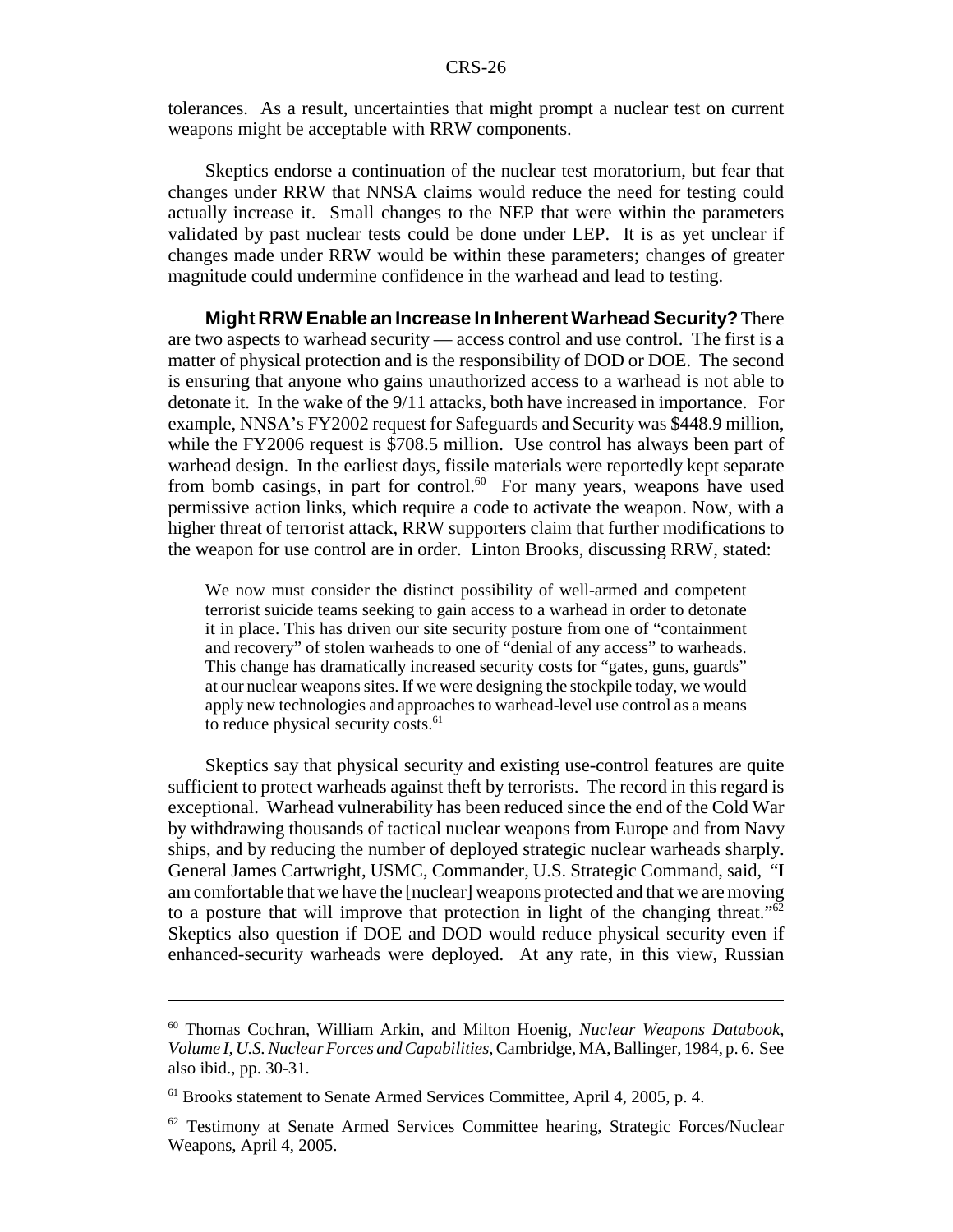nuclear warheads and materials are at much higher risk, so U.S. programs to secure them would be a better investment than improvements to U.S. warheads.

Skeptics question the merits of redesigning warheads to incorporate new usecontrol features. So doing might reduce confidence in the warheads, at high cost, and for little potential benefit. According to Robert Peurifoy, a former Vice President at Sandia National Laboratories, "Use control features were originally intended to delay the unauthorized use of a nuclear weapon by friendly forces, including U.S. custodians. It has now magically transformed in the minds of many to the prevention of unauthorized use by terrorists. I don't believe this can be done."63

**Might RRW Enable an Increase In Warhead Safety?** While the United States has taken steps to increase the safety of its warheads against lightning, fire, impact, etc., not all warhead types incorporate all existing safety features. Some use conventional high explosive (CHE) rather than insensitive high explosive (IHE); the latter will not detonate in various accidents, while the former can, possibly scattering plutonium. Some warheads lack fire-resistant pits, which are designed to increase the time and temperature that a warhead exposed to fire will contain plutonium.

RRW advocates make the following argument. The technology of current warheads is frozen in the 1980s, and LEP perpetuates that technology. The only way to move beyond it is to use new-design components that incorporate current advances. Since the United States will retain its stockpile for an indefinite time, the cost of the safety gains would be amortized over many years. To enhance safety, the RRW program may consider ways to modify warhead components, including those in the NEP, to increase fire resistance.

Skeptics believe that warheads are quite safe, and that safety has improved over the years thanks to safer designs and improved handling procedures. They are concerned that some safety changes to the NEP would go beyond what is supported by nuclear test data and could jeopardize reliability. For example, it is critically important to the performance of the primary, and thus of the secondary, that the pit implode with reasonable symmetry. A vast amount of effort has gone into developing such pits and determining the bounds of "reasonable." Because IHE is significantly less energetic than CHE, more IHE must be used to obtain the same implosive force. But using a larger amount of less energetic material would alter the implosion wave, necessitating other adjustments in order to use the same pit.

Some safety-related changes would, skeptics believe, offer little value. For example, the W88 or W76 warheads for Trident missiles could be candidates for backfitting with IHE. They use CHE because the Navy sought to maximize yield-toweight. Using IHE on the W88 would have reduced range by 10 percent, or warhead yield by "a modest amount," or the number of warheads the missile could carry from eight to seven.<sup>64</sup> A 1990 study expressed concern about the safety of CHE.<sup>65</sup> Sidney

 $63$  Email from Robert Peurifoy to the author, March 26, 2005.

<sup>64</sup> U.S. Congress. House. Committee on Armed Services. *Report of the Panel on Nuclear Weapons Safety.* Committee Print No. 14, 101<sup>st</sup> Congress, 2<sup>nd</sup> Session, p. 28. By Sidney (continued...)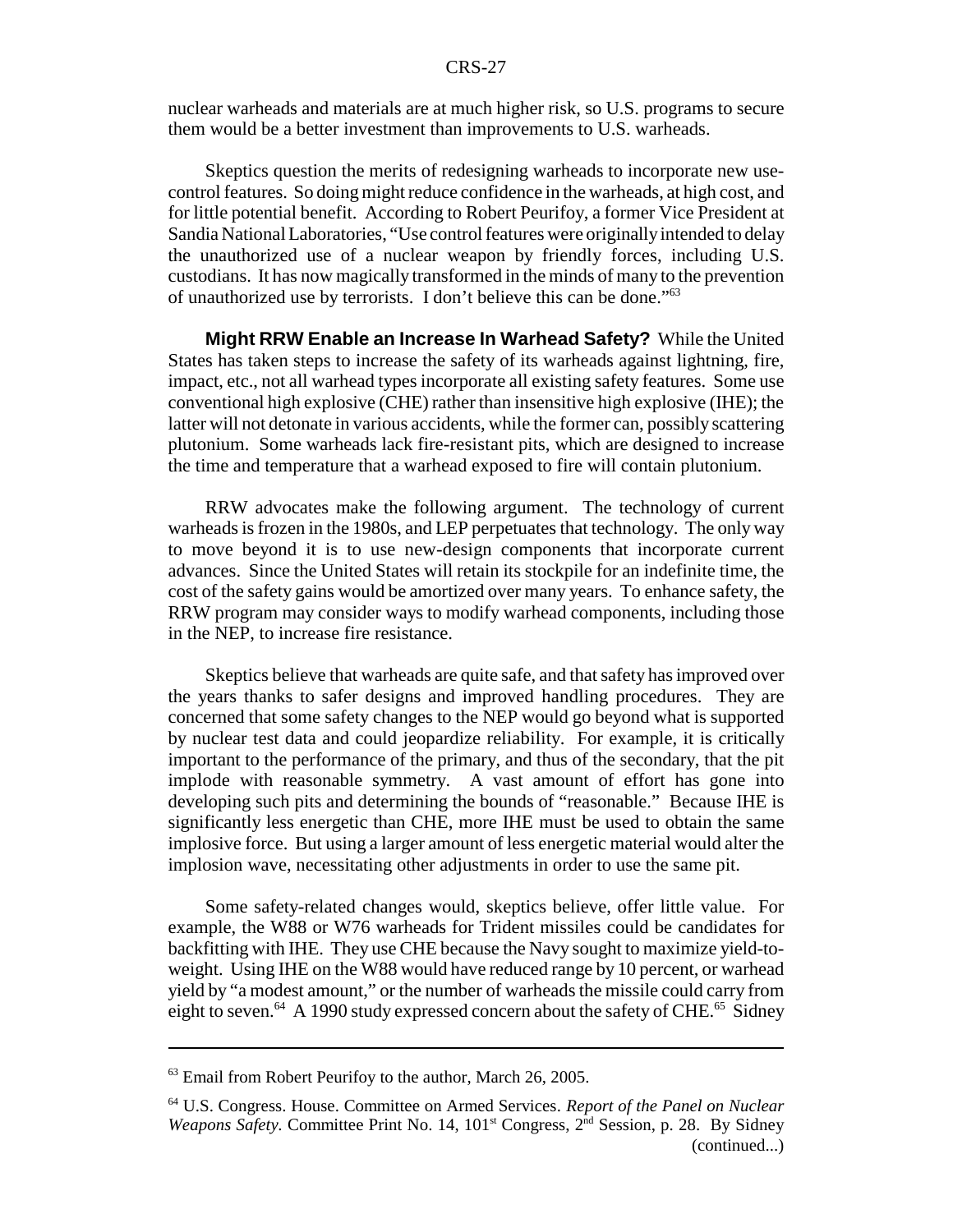Drell, the panel chairman and lead author of the study, however, stated in 2005 that further studies revealed that the CHE in the W88 would not detonate even if subjected to a harder knock than was realized in 1990, and that little would be gained by substituting IHE in the warhead because the missile itself used a very energetic propellant that is relatively easy to detonate. An accident that caused the propellant to detonate could break apart the warheads, scattering plutonium, regardless of the explosive used on the warhead. Unless the missile was redesigned to use a less energetic propellant, which would be very costly, replacing CHE with IHE in the warheads would produce little gain in safety. Further, because CHE and IHE are very different in terms of energy density, burn characteristics, etc., Drell believes that there is no way that IHE could be substituted for CHE without nuclear testing.<sup>66</sup>

**Might RRW Reduce Adverse Consequences of Aging?** RRW supporters hold that the effects of aging can be reduced. Materials less sensitive to aging can be used, processes can be better characterized so that they can be repeated more precisely, and new components can be designed to use such materials and processes.

Skeptics feel that RRW advocates have overstated the problem and minimized the ability of LEP to cope with it. They feel that LEP can continue to correct aging problems, as it has for many years. They hold that changes in materials must be done with extensive study to determine if the material will work as did the original, but assert that distinguishing the "large" changes of RRW from the "small" changes made under LEP is largely a matter of semantics as long as the changes are made under the condition that they will not require the resumption of nuclear testing.

**Might RRW Enable Reduced Use of Hazardous Materials?** Warheads and their manufacture use many hazardous materials (hazmat). Hazmat require special handling of materials and equipment: glove boxes, other layers of containment, filtration of air vented into the atmosphere, disposition of scrap material and contaminated solvents, and compliance with numerous environmental and safety regulations. Regulations now ban some industrial solvents that were used to produce current warheads. Minimizing or eliminating hazmat would produce benefits for cost, ease of production, and worker safety. During the Cold War, warheads used these materials to save weight, or because a particular material was the standard way to solve a design problem. RRW advocates believe that advances in weapons knowledge over the past quarter-century and establishing hazmat reduction as a design goal make it possible to design components that minimize hazmat usage.

Skeptics agree that reduction of hazmat is a worthy objective, but question if it is worth the costs and risks. Redesign, validation, and production of components would require extensive testing and study, and would run the risk that a different material, especially in the NEP, could impair reliability. New materials might impair

 $64$  (...continued)

Drell, Chairman, John Foster, Jr., and Charles Townes.

<sup>65</sup> Ibid., p. 32.

<sup>&</sup>lt;sup>66</sup> Information provided by Sidney Drell to the author, March 16, May 3, and May 4, 2005.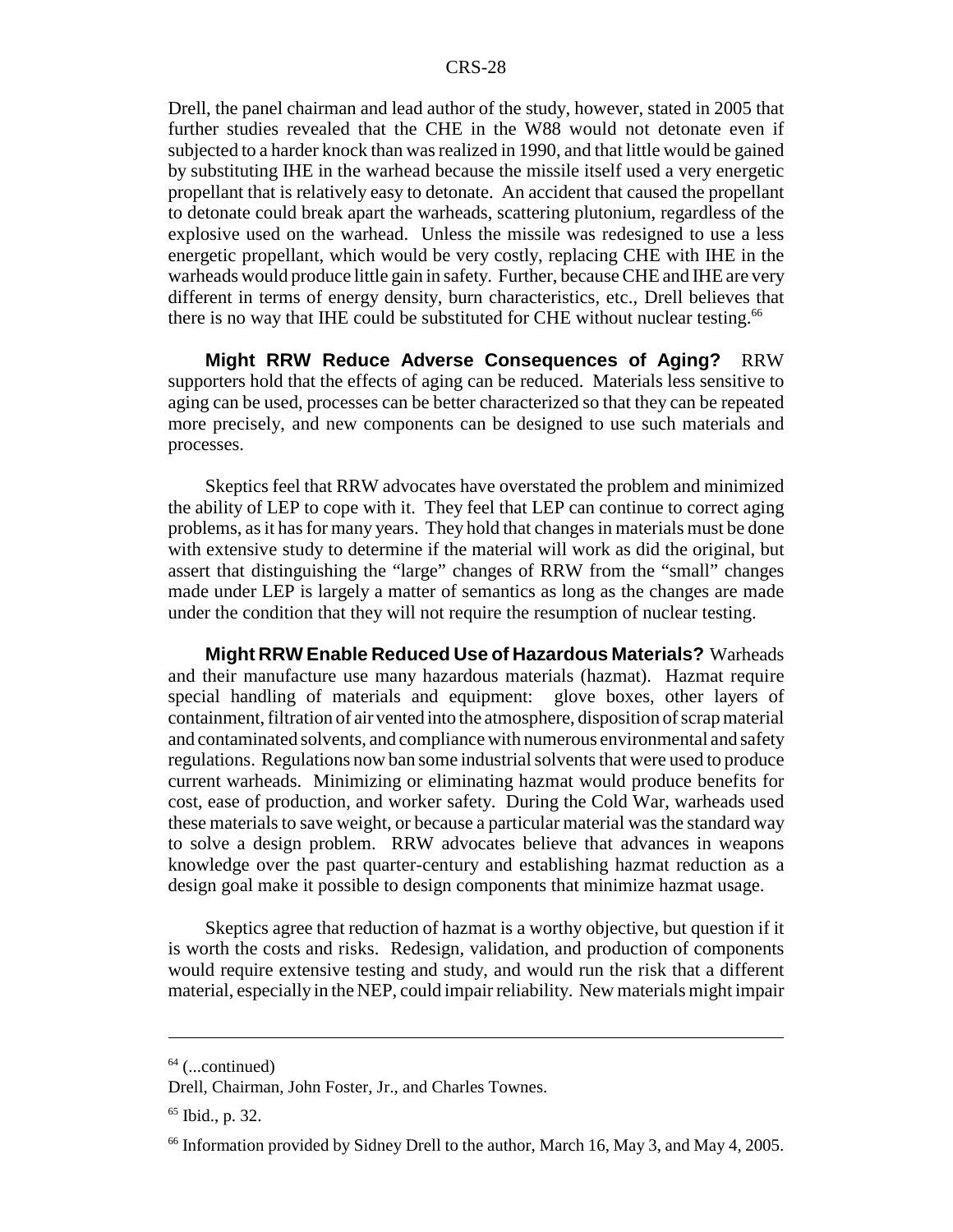reliability if they decomposed in an unanticipated manner. Existing components and materials have become increasingly well characterized. That knowledge base reduces the advantage of eliminating hazmat. Some skeptics would retain existing components, materials, and processes to the extent possible, even if that meant retaining hazmat, on grounds that that is the surest way to retain confidence in reliability. They would consider having dedicated production lines if needed to produce some materials and would consider filing for waivers to hazmat regulations if needed to continue using such materials. Others would consider redesign of some non-NEP components to eliminate hazmat if it could clearly be demonstrated, on a case by case basis, that the benefits were substantial and the uncertainties were minimal.

## **Policy Options for Congress**

RRW is a new program with no specific, tangible product yet defined. In deciding how to proceed on RRW, Congress has a number of options available to it.

*Decide Whether and How to Proceed.* As with any program, Congress could choose to continue RRW as requested or terminate it. Several options exist between those extremes. Congress could allow NNSA to pursue RRW and LEP as complementary programs. It could limit RRW to modification of components and bar the program from considering new-design warheads. It could bar RRW from making warhead changes that would increase military capability or that could reasonably be expected to lead to nuclear testing. It could delay a decision on such choices pending the outcome of the FY2005-FY2006 RRW study.

*Clarify the Scope of RRW.* Because RRW is a new program, its scope is in the process of being defined. Congress might wish to help focus and shape the program by asking NNSA to answer a number of questions to better define it.

- What design changes does NNSA envision making in warhead components with RRW that could not be made with LEP?
- If NNSA proceeds with LEPs for W76 and W80, would that truly preclude transformation of the nuclear weapons complex for decades? If so, when must a choice between LEP and RRW be made?
- Will RRW involve the construction of one or more new sites for the nuclear weapons complex outside existing sites? Will it involve construction of new facilities at existing sites? What upgrades to facilities are envisioned to foster a responsive infrastructure?
- Will RRW lead to the closing of any existing nuclear weapons complex sites?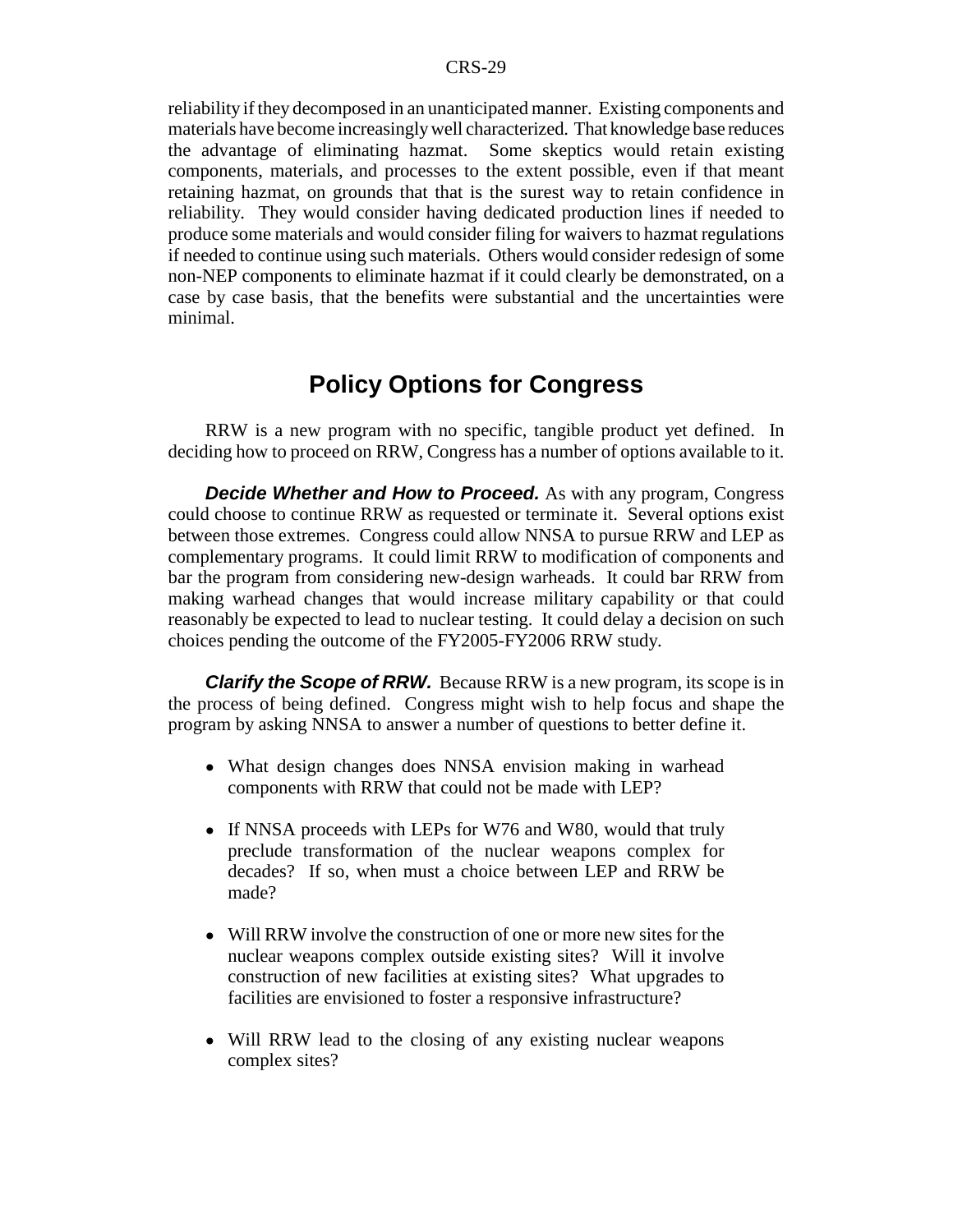*Impose Legislative Requirements.* Congress may also wish to define the bounds of RRW legislatively by requiring that

- RRW components stay within the design parameters validated by nuclear testing.
- RRW not be used to enhance military capabilities or provide for new military missions.
- The number of non-deployed warheads be significantly reduced if RRW proceeds.

*Require a Plan and Budget for RRW.* It may be too early to expect NNSA to provide a detailed program plan and a rough budget estimate for the FY2006 budget cycle because RRW did not exist as a funded program until December 2004. Congress may, however, wish to require NNSA to provide a five-year budget and plan with its FY2007 budget submission.

## **Congressional Action on the FY2006 RRW Request**

The House Appropriations Committee reported the FY2006 Energy and Water Development Appropriations Bill, H.R. 2419, on May 18, 2005 (H.Rept. 109-86). The bill passed the House, 416-13, on May 24 with no amendments to the Weapons Activities section. In its report, the committee offered a "qualified endorsement" of RRW "contingent on the intent of the program being solely to meet the current military characteristics and requirements of the existing stockpile." (p. 128) It did not endorse RRW if it produces new weapons for new military missions. (p. 128)

The committee saw RRW as part of a new Sustainable Stockpile Initiative, under which DOE would "develop an integrated RRW implementation plan that challenges the [nuclear weapons] complex to produce a RRW certifiable design while implementing an accelerated warhead dismantlement program and an infrastructure reconfiguration proposal that maximizes special nuclear material [essentially, highly enriched uranium and weapons-grade plutonium] consolidation." (p. 128)

The committee focused on RRW throughout its discussion of Weapons Activities, linked RRW to many Weapons Activities programs, and used the potential of RRW as the rationale to reduce or delay several requested programs. Its many actions and statements on RRW include the following:

• "The RRW weapon will be designed for ease of manufacturing, maintenance, dismantlement, and certification without nuclear testing, allowing the NNSA to transition the weapons complex away from a large, expensive Cold War relic into a smaller, more efficient modern complex. A more reliable replacement warhead will allow long-term savings by phasing out the multiple redundant Cold War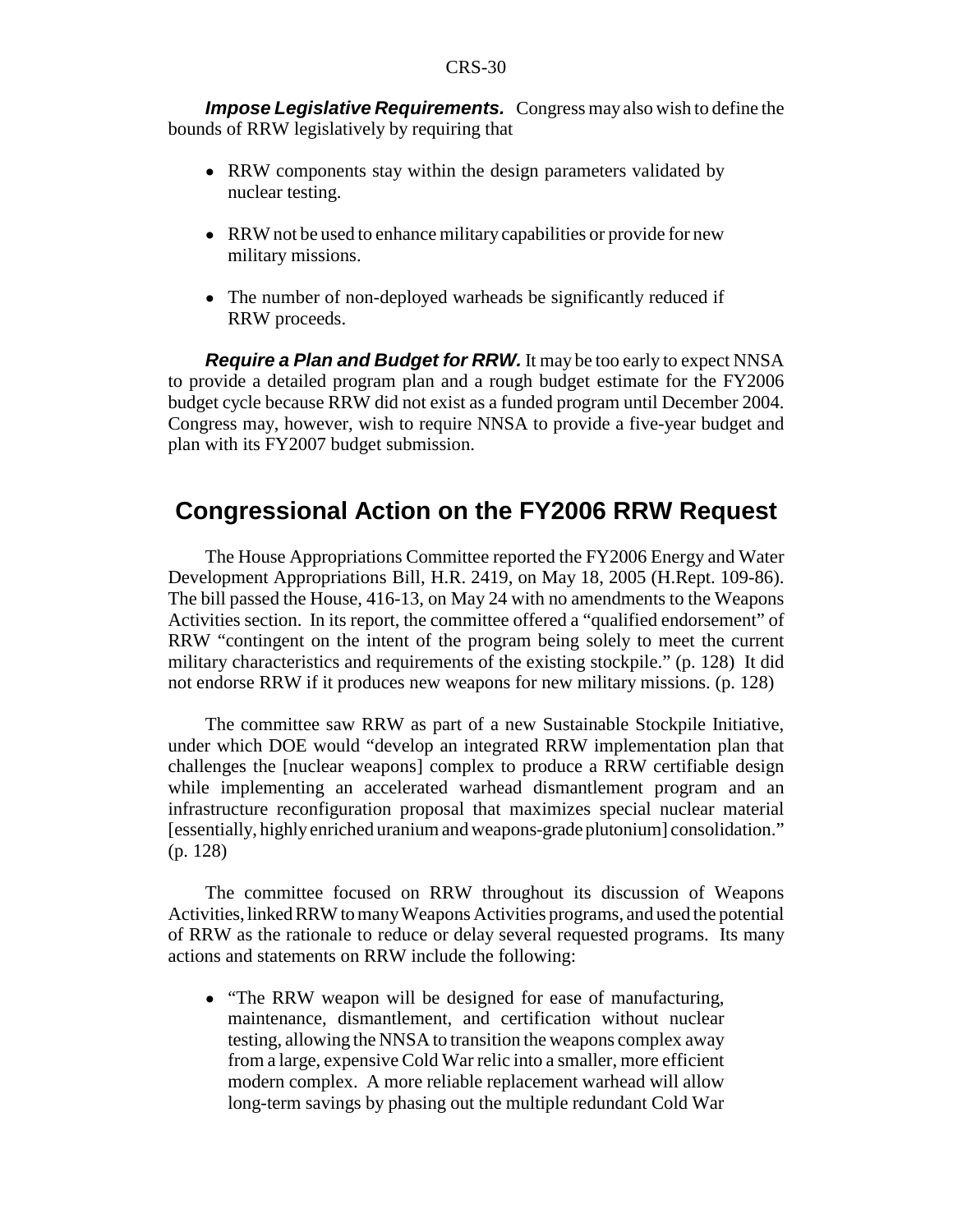warhead designs that require maintaining multiple obsolete production technologies to maintain the older warheads." (p. 128)

- "The Committee directs the Secretary of Energy to establish a Federal Advisory Committee on the Reliable Replacement Warhead initiative ..." (p. 128)
- ! A rebaselined LEP, an RRW program plan, and a dismantlement plan would provide "reliable nuclear deterrence" with a stockpile after 2025 that is significantly smaller than the stockpile level planned for 2012. As a result, "the current Life Extension Plans will be scoped back to lower levels and the resources will be redeployed to support the Sustainable Stockpile Initiative." Accordingly, the committee recommended reducing the budget request for Directed Stockpile Work, a major category of Weapons Activities that directly supports weapons in the stockpile, by \$137.3 million to \$1,283.7 million. (p. 129)
- The committee recommended increasing RRW funding from \$9.4 million to \$25.0 million "to accelerate the planning effort to initiative a competition between the NNSA weapons laboratories to develop the design for the RRW re-engineered and remanufactured warhead." (p. 130)
- The committee recommended eliminating the \$4.0 million requested to study the Robust Nuclear Earth Penetrator, in part because it "threatens Congressional and public support for sustainable stockpile initiatives that will actually provide long-term security and deterrent value for the Nation." (p. 131)
- Test Readiness is a program to enable the resumption of nuclear testing at Nevada Test Site should that be deemed necessary. Last year, the committee opposed a move to reduce the test readiness posture (the time between a presidential decision to test and the conduct of the test) from 24 to 18 months, this year, it added RRW to the rationale against an 18-month posture: "The initiation of the Reliable Replacement Warhead (RRW) program designed to provide for the continuance of the existing moratorium on underground nuclear testing by insuring the long-term reliability of the nuclear weapons stockpile obviates any reason to move to a provocative 18 month test readiness posture." (p. 132) Accordingly, it recommended reducing Test Readiness funds from \$25.0 million to \$15.0 million.
- The committee noted that "Congressional testimony by NNSA officials is beginning to erode the confidence of the Committee that the Science-based Stockpile Stewardship is performing as advertised." Accordingly, it "redirects ASCI [Advanced Simulation and Computing] funding to maintain current life extension production capabilities pending the initiation of the Reliable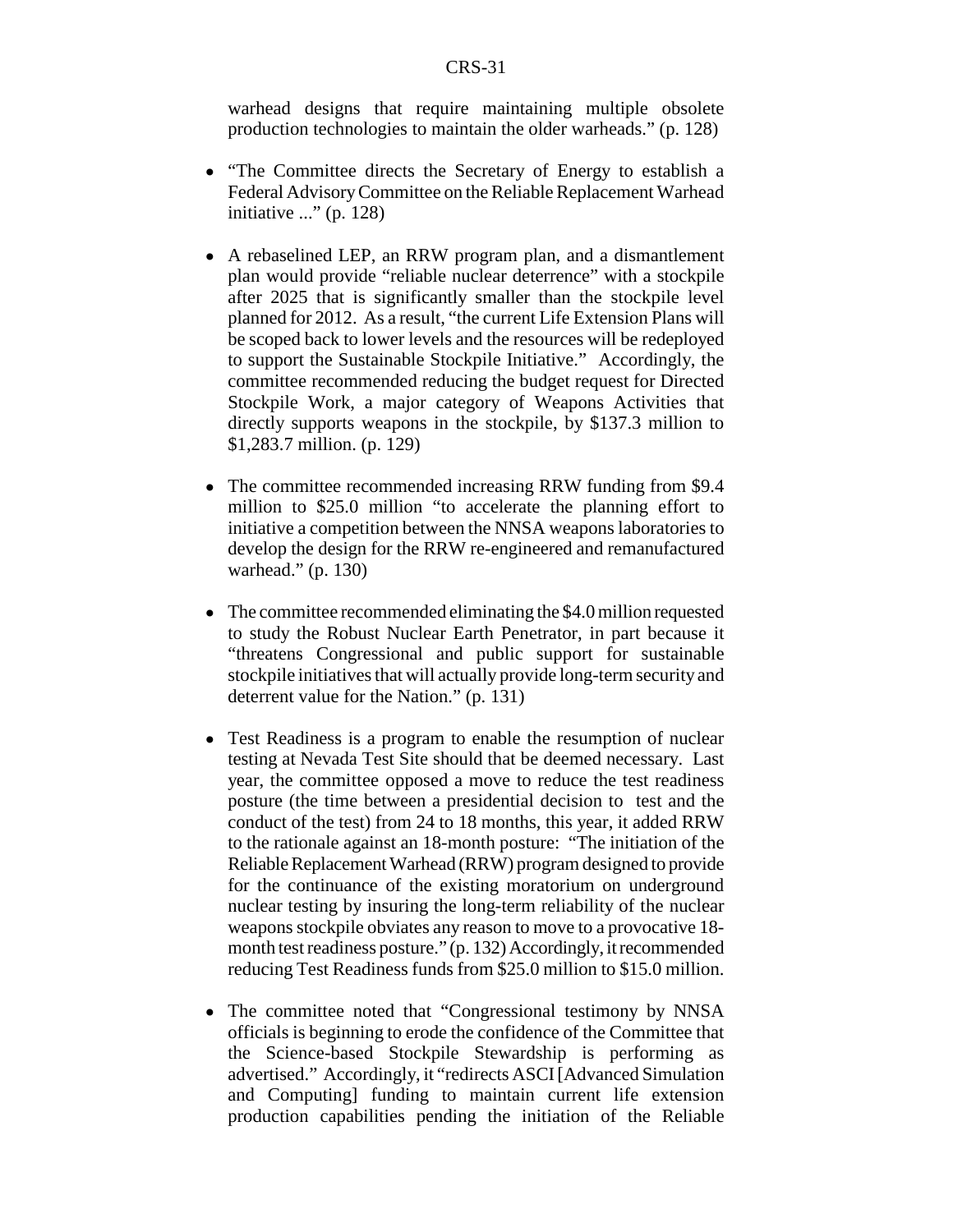Replacement Warhead program" and recommended reducing funding from \$660.8 million to \$500.8 million. (p. 133-134)

- The committee recommended eliminating the \$7.7 million requested for the Modern Pit Facility (see Appendix). It recommended that "NNSA focus its efforts on how best to lengthen the life of the stockpile and minimize the need for an enormously expensive infrastructure facility until the long-term strategy for the physical infrastructure of the weapons complex has incorporated the Reliable Replacement Warhead strategy ..." (p. 134)
- The committee recommended eliminating the \$55.0 million requested for construction of the Chemistry and Metallurgy Research Facility Replacement (CMRR) at Los Alamos. "Construction at the CMRR facility should be delayed until the Department [of Energy] determines the long-term plan for developing the responsive infrastructure required to maintain the nation's existing nuclear stockpile and support replacement production anticipated for the RRW initiative." (p. 136)

The House Armed Services Committee reported the FY2006 National Defense Authorization Bill, H.R. 1815, on May 20 (H.Rept. 109-89). The bill passed the House, 390-39, on May 25 with no amendments concerning RRW. The committee recommended providing the amount requested for RRW. The report stated: "The committee firmly believes that the nation must ensure that the nuclear stockpile remains reliable, safe, and secure and that national security requires transforming the Cold War-era nuclear complex. Thus, the committee supports the Reliable Replacement Warhead program. To clearly articulate the congressional intent underlying this program authorization, the committee further states the key goals of the program." (p. 463) In Section 3111 of H.R. 1815, the committee required the Secretary of Energy, in consultation with the Secretary of Defense, to carry out the RRW program, and spelled out its objectives for RRW:

`(b) Objectives- The objectives of the Reliable Replacement Warhead program shall be —

`(1) to increase the reliability, safety, and security of the United States nuclear weapons stockpile;

`(2) to further reduce the likelihood of the resumption of nuclear testing;

`(3) to remain consistent with basic design parameters by using, to the extent practicable, components that are well understood or are certifiable without the need to resume underground nuclear testing;

`(4) to ensure that the United States develops a nuclear weapons infrastructure that can respond to unforeseen problems, to include the ability to produce replacement warheads that are safer to manufacture, more cost-effective to produce, and less costly to maintain than existing warheads;

`(5) to achieve reductions in the future size of the nuclear weapons stockpile based on increased reliability of the reliable replacement warheads;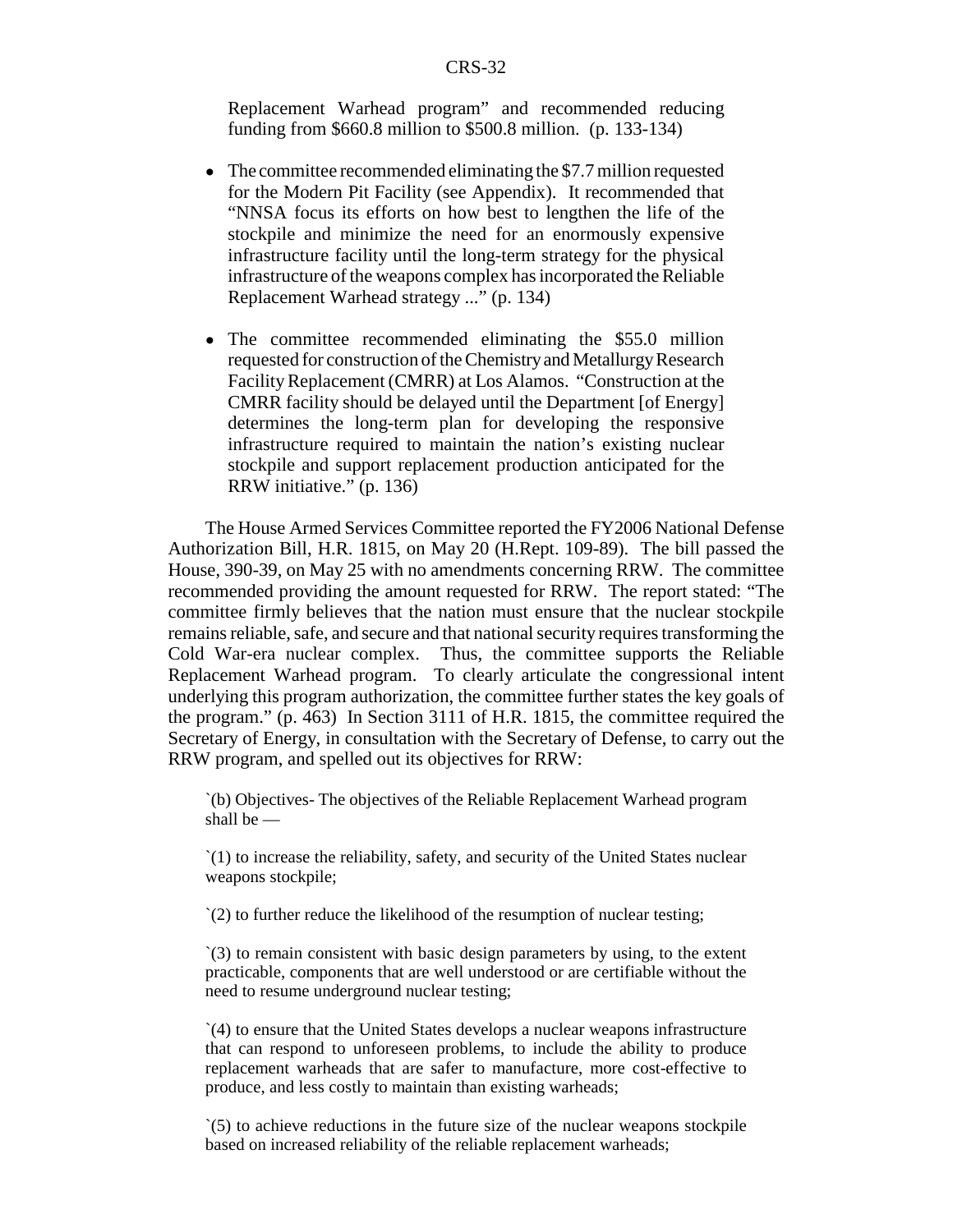`(6) to use the design, certification, and production expertise resident in the nuclear complex to develop reliable replacement components to fulfill current mission requirements of the existing stockpile; and

`(7) to serve as a complement to, and potentially a more cost-effective and reliable long-term replacement for, the current Stockpile Life Extension Programs.'.

The committee's report (p. 464-465) described these objectives in more detail. Section 3111 of H.R. 1815 also required the Nuclear Weapons Council to submit an interim report on RRW by March 1, 2006, and a final report by March 1, 2007. The final report is to: assess characteristics of warheads to replace existing ones; discuss the relationship of RRW within SSP and its impact on LEPs; assess the extent to which RRW, if successful, could lead to a reduction in warhead numbers; discuss RRW design criteria that will minimize the likelihood of nuclear testing; describe the infrastructure needed to support RRW; and summarize how funds will be used.

The Senate Armed Services Committee reported the FY2006 National Defense Authorization Bill, S. 1042, on May 17 (S.Rept. 109-69). It recommended providing the amount requested for RRW.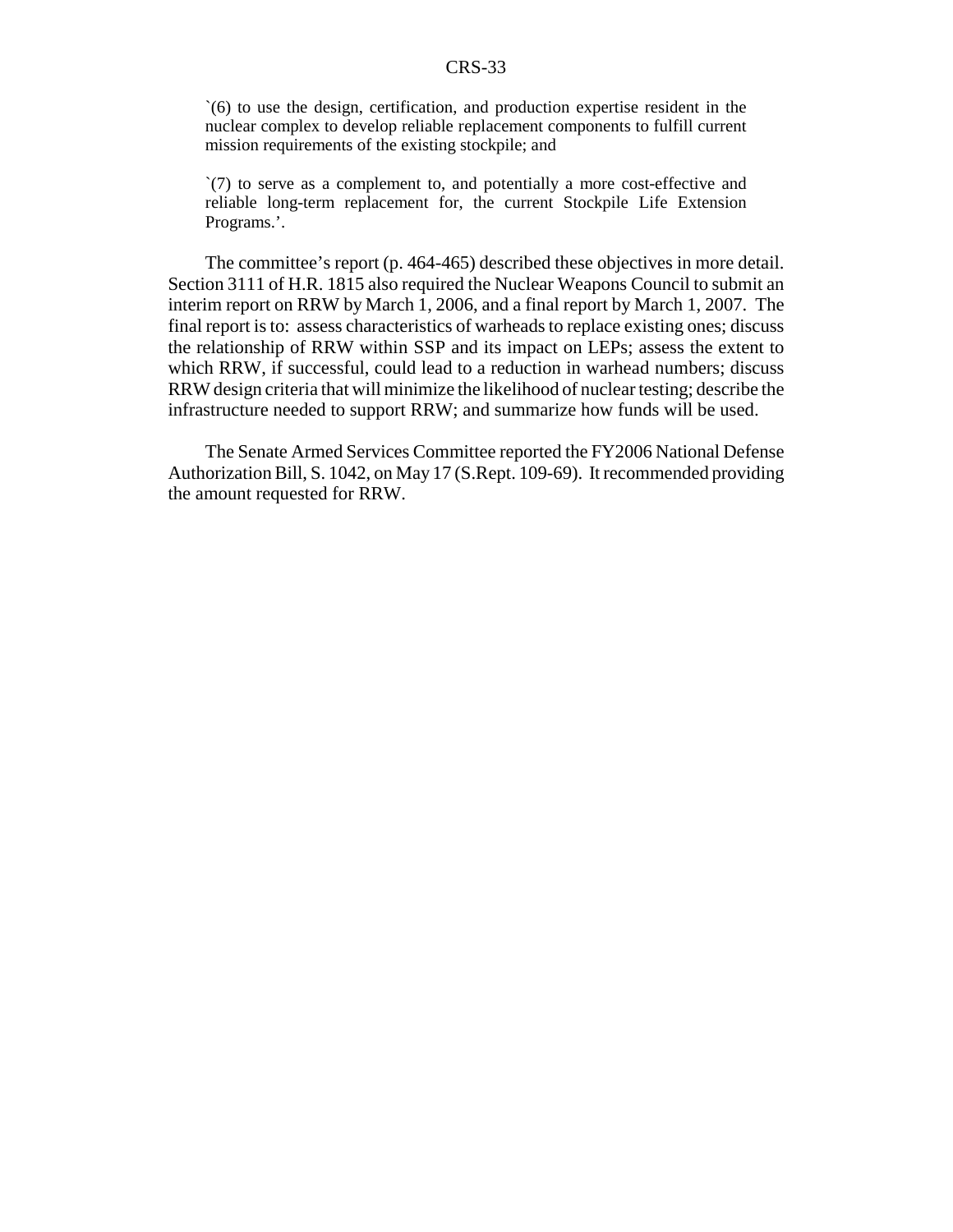## **Appendix: Nuclear Weapons and the Nuclear Weapons Complex**

This report refers to nuclear weapons design, operation, and production throughout. This Appendix describes key terms, concepts, and facilities as an aid to readers not familiar with them.

Current strategic (long-range) and most tactical nuclear weapons are of a twostage design.<sup>67</sup> The first stage, the "primary," is an atomic bomb similar in concept to the bomb dropped on Nagasaki. It provides the energy needed to trigger the second stage, or "secondary."

The primary has a hollow core, often called a "pit," made of fissile plutonium (isotope number 239). It is surrounded by a layer of chemical explosive designed to generate a symmetrical inward-moving (implosion) shock front. A system injects "boost gas" — a mixture of deuterium and tritium (isotopes of hydrogen) gases into the pit, and there is a neutron generator. When the explosive is detonated, the implosion compresses the plutonium, greatly increasing its density and causing it to become supercritical, so that it creates a runaway nuclear chain reaction. Neutrons drive this reaction by causing plutonium atoms to fission, releasing more neutrons. But the chain reaction can last only the briefest moment before the force of the nuclear explosion drives the plutonium outward so that it can no longer support a chain reaction. To increase the fraction of plutonium that is fissioned — boosting the yield of the primary — the neutron generator injects neutrons directly into the fissioning plutonium. In addition, intense heat and pressure cause the deuteriumtritium mixture to undergo fusion. While the fusion reaction generates energy, its purpose is to generate a great many neutrons. A metal "radiation case" then channels the energy of the primary to the secondary.

The secondary contains lithium deuteride and other materials. The energy from the primary implodes the secondary, causing fusion reactions that release most of the energy of a nuclear explosion.

The primary, radiation case, and secondary comprise the "nuclear explosive package." Thousands of other "nonnuclear" components, however, are needed to create a weapon. These include a case for the bomb or warhead, an arming, firing, and fuzing system, use-control devices, and more.

Nuclear weapons were designed, tested, and manufactured by the nuclear weapons complex, which is composed of eight government-owned contractoroperated sites as well as the federal agency, the National Nuclear Security Administration (a part of the Department of Energy) that manages the nuclear weapons program. The sites include the Los Alamos National Laboratory (NM) and Lawrence Livermore National Laboratory (CA), which design nuclear explosive

<sup>67</sup> U.S. Department of Energy. *Final Programmatic Environmental Impact Statement for Stockpile Stewardship and Management,* DOE/EIS-0236, September 1996, summary volume, p. S-4. This page contains further information on nuclear weapon design and operation.